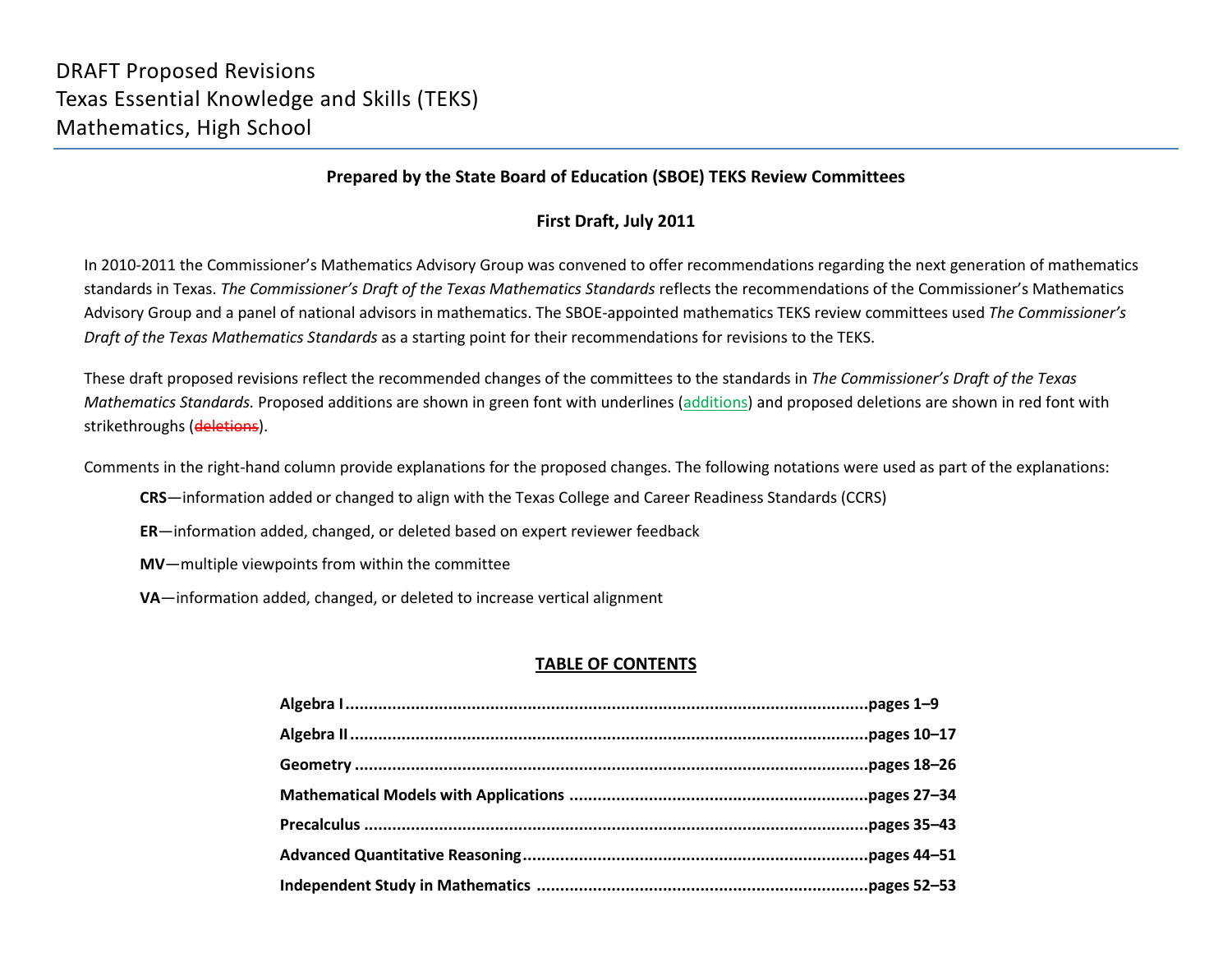# **Algebra I**

|                                      | <b>Mathematical Process Standards Algebra I</b>                                                                                                                                                                      |                                                |
|--------------------------------------|----------------------------------------------------------------------------------------------------------------------------------------------------------------------------------------------------------------------|------------------------------------------------|
| $\frac{1}{15}$                       | Apply mathematics to problems arising in everyday life, society and the workplace.                                                                                                                                   |                                                |
| Щ.                                   | Use a problem-solving model that incorporates analyzing given information, formulating a plan or strategy, determining a<br>solution, justifying the solution and evaluating the problem-solving process.            |                                                |
| ₩.                                   | Select tools such as real objects, manipulatives, paper/pencil, and technology or techniques such as mental math, estimation,<br>and number sense to solve problems.                                                 | VA-Process Standards<br>moved to knowledge and |
| H.                                   | Communicate mathematical ideas, reasoning, and their implications using symbols, diagrams, graphs, and language.                                                                                                     | skills statements                              |
| $\frac{\mathsf{V}}{\mathsf{V}\cdot}$ | Create and use representations to organize, record, and communicate mathematical ideas.                                                                                                                              |                                                |
| H.                                   | Explain, display, or justify mathematical ideas and arguments using precise mathematical language in written or oral<br>communications.                                                                              |                                                |
|                                      | <b>Algebra I Focal Areas</b><br>Linear functions, equations and inequalities<br>Quadratic functions, equations and inequalities<br>Exponential functions, equations and inequalities<br>Number and algebraic methods |                                                |
|                                      | <b>July 2011</b>                                                                                                                                                                                                     | Algebra I                                      |

| <b>Algebra I Focal Areas</b>                      |  |
|---------------------------------------------------|--|
| Linear functions, equations and inequalities      |  |
| Quadratic functions, equations and inequalities   |  |
| Exponential functions, equations and inequalities |  |
| Number and algebraic methods                      |  |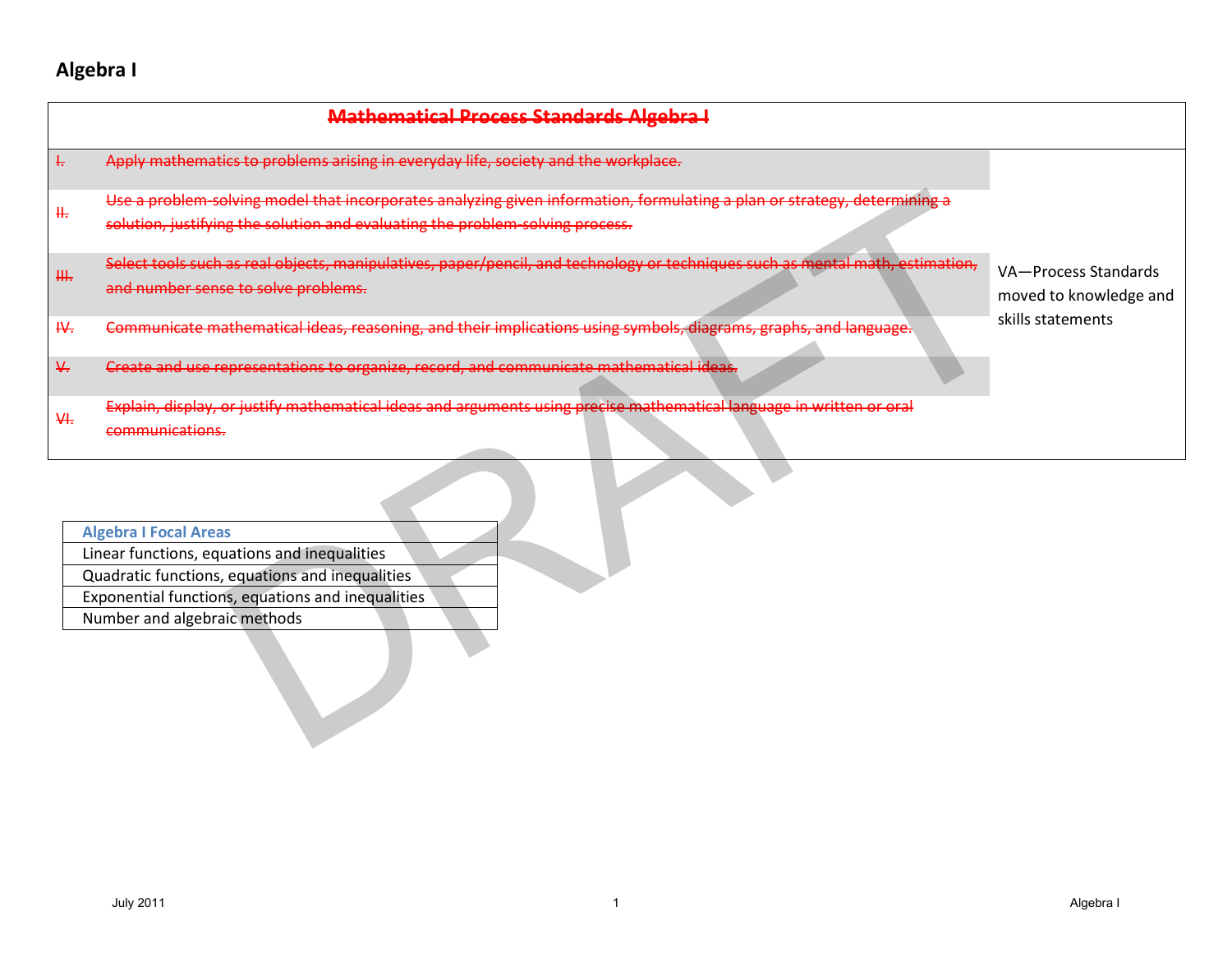#### **Algebra I**

#### **Introduction**

The desire to achieve education excellence is the driving force behind the Texas Essential Knowledge and Skills for mathematics, guided by the Texas College and Career Readiness Standards. By embedding statistics, probability, and financial literacy, while focusing on fluency and deep understandings, Texas will lead the way in mathematics education and prepare all Texas students for the challenges they will face in the 21<sup>st</sup> century.

| understandings, Texas will lead the way in mathematics education and prepare all Texas students for the challenges they will face in the 21 <sup>st</sup><br>century.                                                                                                                                                                                                                                                                                                                                                                                                                                                                                                                                                                                                                                                                                                                                                                                                                                                                                                                                                                                                                                                                                               |                                                |  |
|---------------------------------------------------------------------------------------------------------------------------------------------------------------------------------------------------------------------------------------------------------------------------------------------------------------------------------------------------------------------------------------------------------------------------------------------------------------------------------------------------------------------------------------------------------------------------------------------------------------------------------------------------------------------------------------------------------------------------------------------------------------------------------------------------------------------------------------------------------------------------------------------------------------------------------------------------------------------------------------------------------------------------------------------------------------------------------------------------------------------------------------------------------------------------------------------------------------------------------------------------------------------|------------------------------------------------|--|
| The process standards are integrated at every grade level. When possible, students will apply mathematics to problems arising in everyday life,<br>society and the workplace. Students will use a problem-solving model that incorporates analyzing given information, formulating a plan or<br>strategy, determining a solution, justifying the solution, and evaluating the problem-solving process as well as the reasonableness of the<br>solution. They will select appropriate tools, including real objects, manipulatives, paper and pencil, and technology and techniques, such as<br>mental math, estimation, and number sense to solve problems. Students will effectively communicate mathematical ideas, reasoning, and<br>their implications using multiple representations, including symbols, diagrams, graphs, and language. They will use mathematical relationships<br>to generate solutions and make connections and predictions. Students will create and use representations to organize, record, and-analyze<br>mathematical relationships to connect and communicate mathematical ideas. They will display, explain, or justify mathematical ideas and<br>arguments using precise mathematical language in written and oral communications. |                                                |  |
| In Algebra I, students will build on grade 6-8 Mathematics Texas Essential Knowledge and Skills (TEKS), which provide a foundation in linear<br>relationships, number and operations, and proportionality. Students will study linear, quadratic, and exponential functions and their related<br>transformations, equations, and associated solutions. Students will connect functions and their associated solutions in both mathematical and<br>real-world situations. Students will use technology to collect and explore data and analyze statistical relationships. In addition, students will<br>study polynomials of degree one and two, radical expressions, sequences, and laws of exponents. Students will generate and solve linear<br>systems with two equations and two variables and will create new functions through transformations.                                                                                                                                                                                                                                                                                                                                                                                                               |                                                |  |
| <b>Mathematical Process Standards</b>                                                                                                                                                                                                                                                                                                                                                                                                                                                                                                                                                                                                                                                                                                                                                                                                                                                                                                                                                                                                                                                                                                                                                                                                                               |                                                |  |
| Knowledge and Skills Statement. The student uses mathematical processes to acquire and demonstrate<br>mathematical understanding. The student is expected to:                                                                                                                                                                                                                                                                                                                                                                                                                                                                                                                                                                                                                                                                                                                                                                                                                                                                                                                                                                                                                                                                                                       |                                                |  |
| Apply mathematics to problems arising in everyday life, society and the workplace.                                                                                                                                                                                                                                                                                                                                                                                                                                                                                                                                                                                                                                                                                                                                                                                                                                                                                                                                                                                                                                                                                                                                                                                  | VA-Process Standards<br>moved to knowledge and |  |
| Use a problem-solving model that incorporates analyzing given information, formulating a plan or strategy,<br>determining a solution, justifying the solution, and evaluating the problem-solving process as well as the<br>reasonableness of the solution.                                                                                                                                                                                                                                                                                                                                                                                                                                                                                                                                                                                                                                                                                                                                                                                                                                                                                                                                                                                                         | skills statements                              |  |
| <b>July 2011</b><br>$\overline{2}$                                                                                                                                                                                                                                                                                                                                                                                                                                                                                                                                                                                                                                                                                                                                                                                                                                                                                                                                                                                                                                                                                                                                                                                                                                  | Algebra I                                      |  |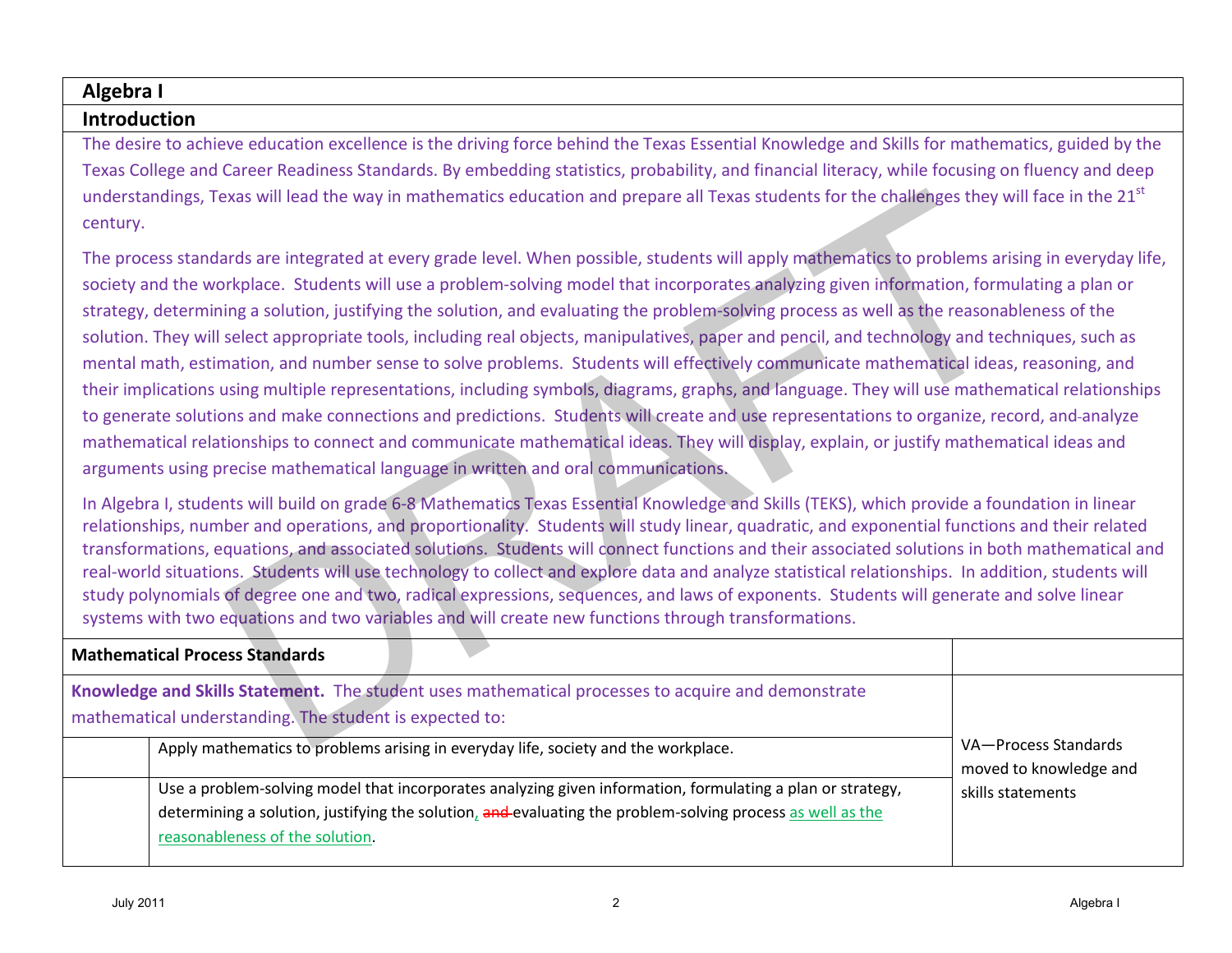| Select tools, including such as real objects, manipulatives, paper/pencil, and technology, as appropriate and or |  |
|------------------------------------------------------------------------------------------------------------------|--|
| techniques, including such as mental math, estimation, and number sense, as appropriate to solve problems.       |  |
| Communicate mathematical ideas, reasoning, and their implications using multiple representations including       |  |
| such as symbols, diagrams, graphs, and language as appropriate.                                                  |  |
| Create and use representations to organize, record, and communicate mathematical ideas.                          |  |
| Analyze mathematical relationships to connect and communicate mathematical ideas.                                |  |
| dDisplay, Eexplain, or justify mathematical ideas and arguments using precise mathematical language in written   |  |
| or oral communications.                                                                                          |  |

|                  | Create and use representations to organize, record, and communicate mathematical ideas.                                                                                                                                                                                               |                                                                                                                                                                                                                |
|------------------|---------------------------------------------------------------------------------------------------------------------------------------------------------------------------------------------------------------------------------------------------------------------------------------|----------------------------------------------------------------------------------------------------------------------------------------------------------------------------------------------------------------|
|                  | Analyze mathematical relationships to connect and communicate mathematical ideas.                                                                                                                                                                                                     |                                                                                                                                                                                                                |
|                  | eDisplay, Eexplain, or justify mathematical ideas and arguments using precise mathematical language in written<br>or oral communications.                                                                                                                                             |                                                                                                                                                                                                                |
|                  |                                                                                                                                                                                                                                                                                       |                                                                                                                                                                                                                |
|                  | Linear Functions, Equations, and Inequalities.                                                                                                                                                                                                                                        | <b>A1L</b>                                                                                                                                                                                                     |
| expected to:     | Knowledge and Skills Statement. The student applies the Mathematical Process Standards when using properties of linear functions to<br>generate and represent in multiple ways, with and without technology, linear equations, inequalities, and systems of equations. The student is |                                                                                                                                                                                                                |
| A1L01            | determine the domain and range of a linear function in mathematical problems and real-world problems and<br>determine reasonable domain and range values for real-world situations, both continuous and discrete                                                                      | We wanted to include real-world<br>situations, so we needed to add<br>"continuous" and "discrete."                                                                                                             |
| A1L02            | generate linear equations in two variables for mathematical and real-world problems.                                                                                                                                                                                                  |                                                                                                                                                                                                                |
| A1L03            | generate linear inequalities in two variables for mathematical and real-world problems.                                                                                                                                                                                               |                                                                                                                                                                                                                |
| A1L04            | generate systems of two linear equations for mathematical and real-world problems.                                                                                                                                                                                                    |                                                                                                                                                                                                                |
| A1L05            | write an equation of a line equations of lines in various forms including $y = mx + b$ , $ax + by = c$ , and $y - y_1 = m/x$<br>$-x_1$ ).                                                                                                                                             | We pluralized the subject of the<br>sentence.                                                                                                                                                                  |
| A1L05.5          | determine the slope of a line given the standard form of a line.                                                                                                                                                                                                                      | We moved this from the strand<br>"Numerical and Algebraic<br>Methods" to the strand "Linear<br>Functions, Equations, and<br>Inequalities" so that the SEs on<br>standard form could be logically<br>connected. |
| A1L06            | write an equation of a line equations of lines that is are parallel, and lines that are or-perpendicular, to the x or<br>y axis, including determining and determine whether its slope is their slopes are 0 zero or undefined.                                                       | We pluralized the subject of the<br>sentence and added clarity to the<br>SE.                                                                                                                                   |
|                  | Coordinate Geometry                                                                                                                                                                                                                                                                   |                                                                                                                                                                                                                |
| <b>July 2011</b> | 3                                                                                                                                                                                                                                                                                     | Algebra I                                                                                                                                                                                                      |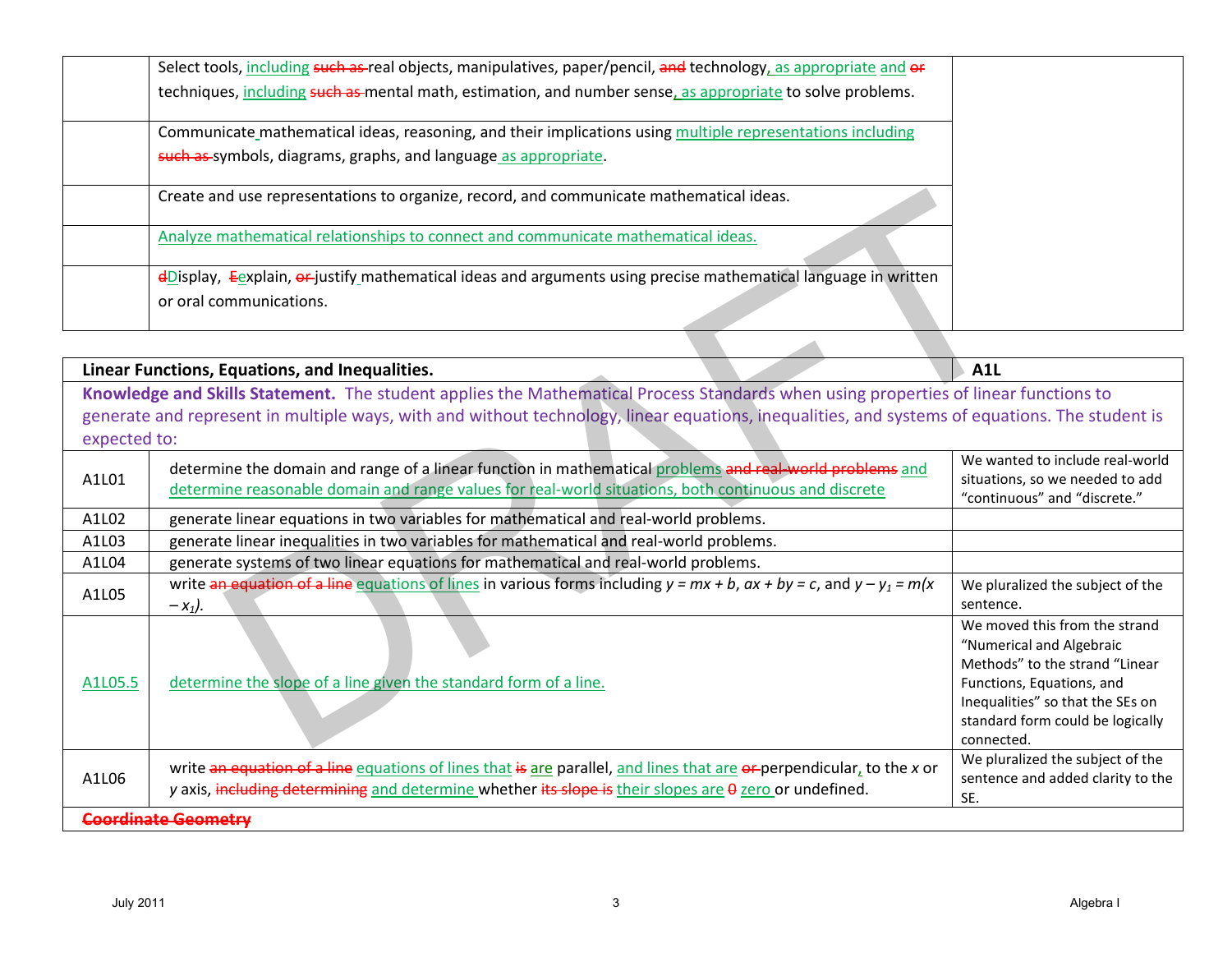| Knowledge and Skills Statement. The student applies the Mathematical Process Standards when using graphs of linear functions and their<br>related transformations to represent in multiple ways, solve, and determine, with and without technology, the solutions to equations,<br>inequalities, and systems of equations. The student is expected to: |                                                                                                                                                                                                                                              |                                                                                                                                                                                |
|--------------------------------------------------------------------------------------------------------------------------------------------------------------------------------------------------------------------------------------------------------------------------------------------------------------------------------------------------------|----------------------------------------------------------------------------------------------------------------------------------------------------------------------------------------------------------------------------------------------|--------------------------------------------------------------------------------------------------------------------------------------------------------------------------------|
| determine the effects on the graph of the parent linear function $f(x) = x$ when $f(x)$ is replaced by $a \cdot f(x)$ , $f(x) + d$ ,<br>A1L07<br>$f(x-c)$ , $f(b \cdot x)$ for specific values of a, b, c and d.                                                                                                                                       | We added clarity and<br>incorporated expert reviewer's<br>comments to add in vocabulary<br>"parent functions."<br>Professional development note:<br>we believe that teachers may                                                             |                                                                                                                                                                                |
|                                                                                                                                                                                                                                                                                                                                                        |                                                                                                                                                                                                                                              | need additional professional<br>development on the concept of<br>determining the effect of b and c.                                                                            |
| A1L07.1                                                                                                                                                                                                                                                                                                                                                | express slope as a rate of change for a linear function represented with a table, a graph, and an equation<br>tabularly, graphically, and algebraically.                                                                                     | We moved this SE to the strand<br>"Linear Functions, Equations, and<br>Inequalities" to emphasize the<br>connection of slope to other<br>representations besides<br>algebraic. |
| A1L07.2                                                                                                                                                                                                                                                                                                                                                | calculate the rate of change of a linear function , given as a table, as a graph, or as an equation, represented<br>tabularly, graphically, and algebraically over a specified interval within a mathematical or and real-world<br>problems. | We moved this SE to the strand<br>"Linear Functions, Equations, and<br>Inequalities" to emphasize the<br>connection of slope to other<br>representations besides<br>algebraic. |
| A1L08                                                                                                                                                                                                                                                                                                                                                  | graph a linear functions on the coordinate plane and determine key features including x-intercept, y-intercept,<br>and slope in mathematical and real-world problems.                                                                        | We pluralized the subject of<br>the sentence.                                                                                                                                  |
| A1L09                                                                                                                                                                                                                                                                                                                                                  | approximate graphically the solutions graphically to a systems of two linear equations with two variables in<br>mathematical and real-world problems.                                                                                        | We made grammatical<br>changes.                                                                                                                                                |
| A1L10                                                                                                                                                                                                                                                                                                                                                  | graph the solution sets to of a linear inequalityies in two variables on the coordinate plane.                                                                                                                                               | "Set" added per expert<br>recommendation.<br>We pluralized the subject of the<br>sentence.                                                                                     |
| A1L11                                                                                                                                                                                                                                                                                                                                                  | graph the solution sets to of a systems of two linear inequalityies in two variables on the coordinate plane.                                                                                                                                | "Set" added per expert<br>recommendation.<br>We pluralized the subject of the<br>sentence.                                                                                     |
| <b>Linear Functions and Data</b>                                                                                                                                                                                                                                                                                                                       |                                                                                                                                                                                                                                              |                                                                                                                                                                                |
| <b>July 2011</b>                                                                                                                                                                                                                                                                                                                                       | 4                                                                                                                                                                                                                                            | Algebra I                                                                                                                                                                      |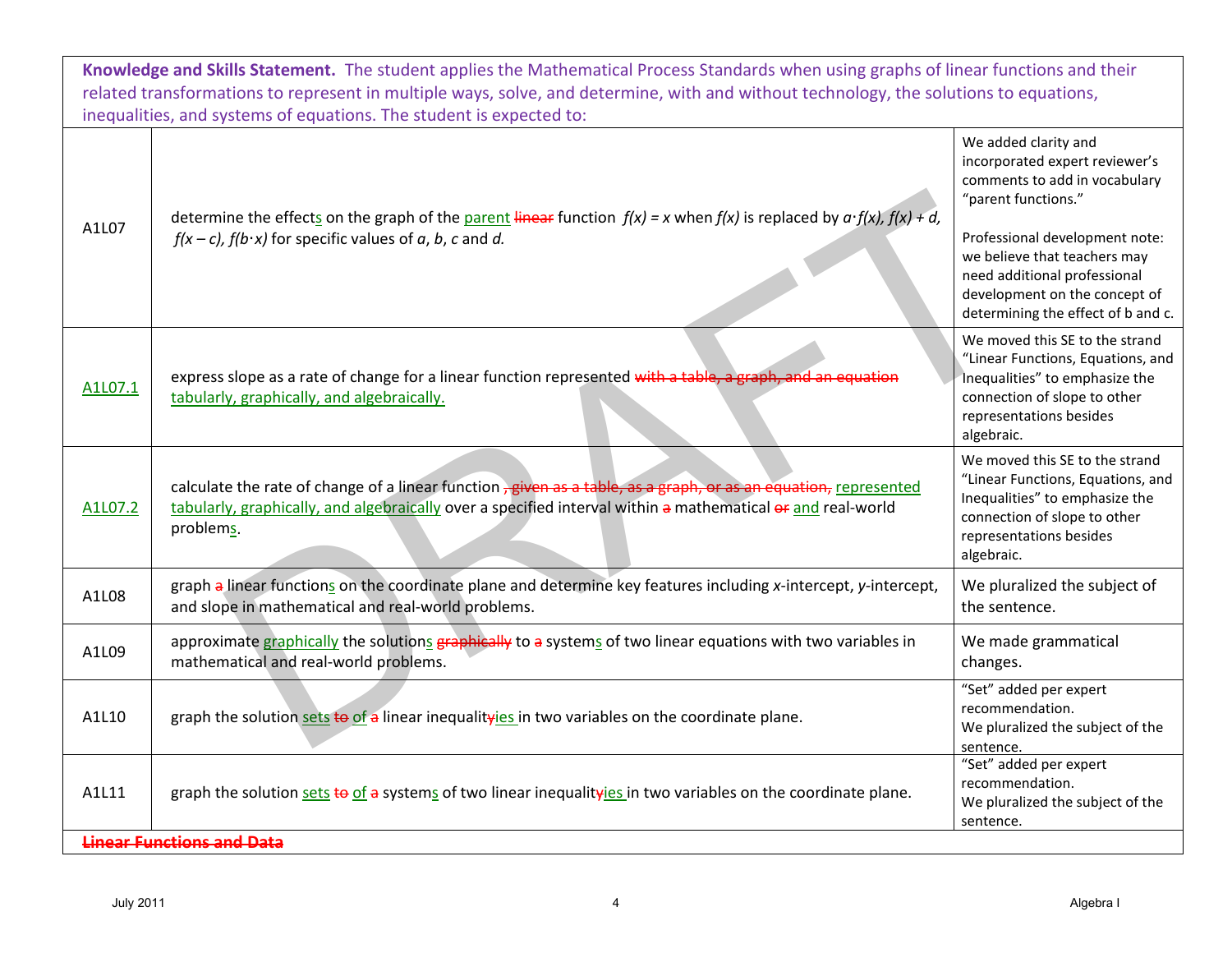| Knowledge and Skills Statement. The student applies the Mathematical Process Standards to formulate and determine the reasonableness of<br>statistical relationships based on real-world data. The student is expected to: |                                                                                                                                                                                                                                                                         |                                                                                                                                                                                                                            |
|----------------------------------------------------------------------------------------------------------------------------------------------------------------------------------------------------------------------------|-------------------------------------------------------------------------------------------------------------------------------------------------------------------------------------------------------------------------------------------------------------------------|----------------------------------------------------------------------------------------------------------------------------------------------------------------------------------------------------------------------------|
| A1L12                                                                                                                                                                                                                      | determine, using technology, the correlation coefficient between two quantitative variables and interpret this<br>quantity as a measure of the strength of the linear association between two quantitative variables.                                                   | We made grammatical<br>changes.                                                                                                                                                                                            |
| A1L13                                                                                                                                                                                                                      | differentiate between compare and contrast association and causation in real-world problems.                                                                                                                                                                            | Notes for professional<br>development: we want teachers<br>to differentiate between<br>association and causation in real-<br>world problems.<br>A strong correlation does not<br>imply a cause and effect<br>relationship. |
| A1L14                                                                                                                                                                                                                      | determine, when appropriate, a linear equations that provides a reasonable fit to bivariate data in a scatter<br>plots to approximate solutions to real-world problems and to make predictions.                                                                         | We pluralized the subject of<br>the sentence.                                                                                                                                                                              |
|                                                                                                                                                                                                                            | Solving Linear Equations, Inequalities, and Systems of Equations                                                                                                                                                                                                        |                                                                                                                                                                                                                            |
|                                                                                                                                                                                                                            | Knowledge and Skills Statement. The student applies the Mathematical Process Standards to solve and determine, with and without<br>technology, the reasonableness of solutions to linear equations, inequalities, and systems of equations. The student is expected to: |                                                                                                                                                                                                                            |
| A1L15                                                                                                                                                                                                                      | solve linear equations for mathematical and real-world problems.                                                                                                                                                                                                        |                                                                                                                                                                                                                            |
| A1L16                                                                                                                                                                                                                      | determine the reasonableness, including using the use of appropriate units, of a solutions to a linear equations<br>as applied to mathematical and real-world problems.                                                                                                 | We pluralized the subject of<br>the sentence.                                                                                                                                                                              |
| A1L17                                                                                                                                                                                                                      | solve linear inequalities in two variables, including solving inequalities for which the application of the<br>distributive property is necessary and involves variables on both sides of the inequality.                                                               |                                                                                                                                                                                                                            |
| A1L18                                                                                                                                                                                                                      | determine the reasonableness, including using the use of appropriate units, of a solution sets to linear<br>inequalities as applied to mathematical and real-world problems.                                                                                            | "Set" added per expert<br>recommendation.<br>We pluralized the subject of the<br>sentence.                                                                                                                                 |
| A1L19                                                                                                                                                                                                                      | solve algebraically, using algebraic methods, systems of two linear equations with two variables for<br>mathematical and real-world problems.                                                                                                                           | We made grammatical<br>revisions.                                                                                                                                                                                          |
| A1L20                                                                                                                                                                                                                      | determine the reasonableness, including using the use of appropriate units, of a solutions to a systems of linear<br>equations as applied to mathematical and real-world problems.                                                                                      | We pluralized the subject of<br>the sentence.                                                                                                                                                                              |
|                                                                                                                                                                                                                            |                                                                                                                                                                                                                                                                         |                                                                                                                                                                                                                            |
| <b>July 2011</b>                                                                                                                                                                                                           | 5                                                                                                                                                                                                                                                                       | Algebra I                                                                                                                                                                                                                  |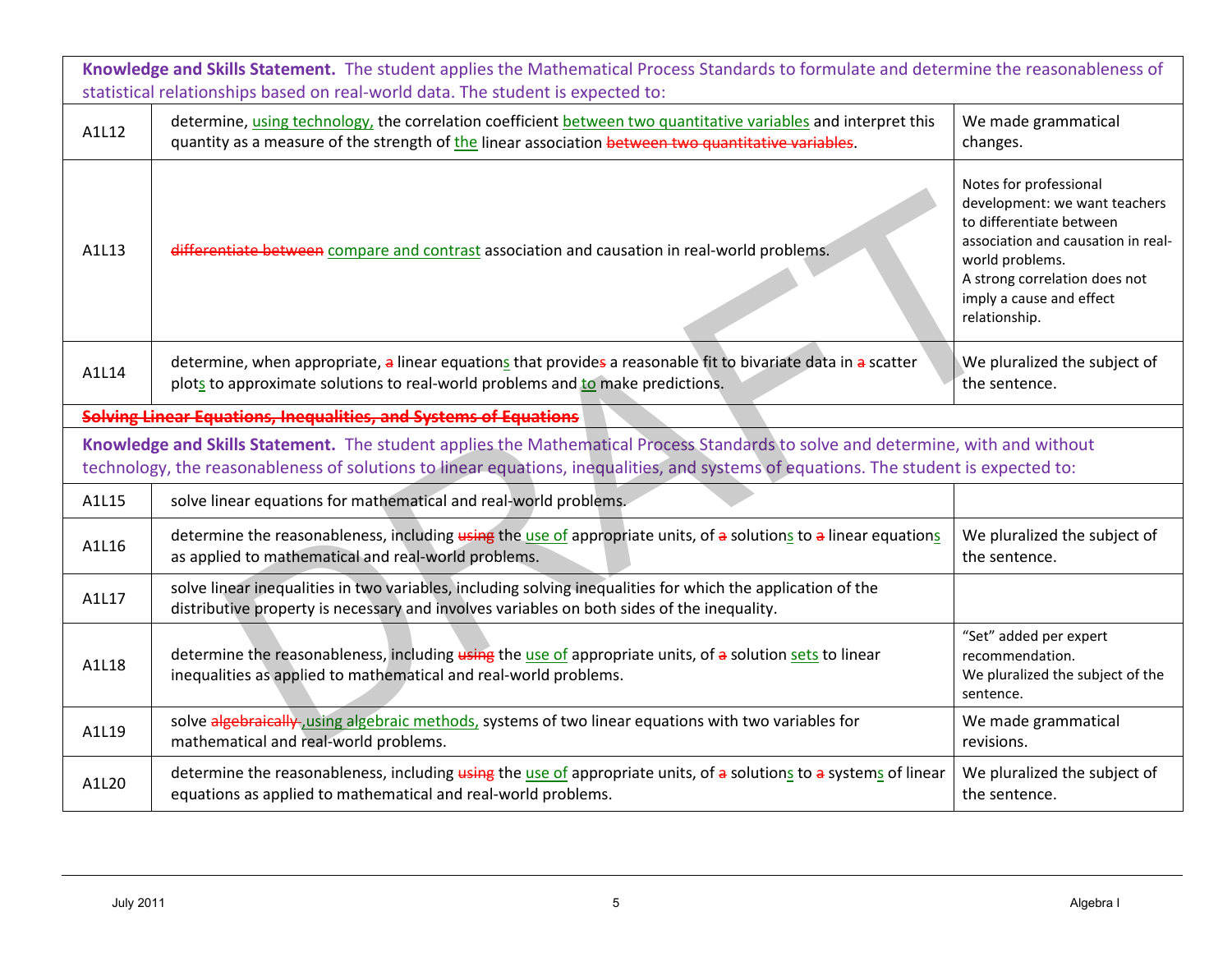| Knowledge and Skills Statement. The student applies the Mathematical Process Standards when using properties of quadratic functions to<br>generate and represent in multiple ways, with and without technology, quadratic equations. The student is expected to:<br>Representation<br>determine the domain and range of a quadratic functions in mathematical and real-world problems.<br>A1Q01<br>the sentence.<br>In conversations with the<br>apply the Remainder Theorem to a quadratic function. [For a quadratic polynomial q(x) and a number a,<br>A <sub>1</sub> Q <sub>02</sub><br>the remainder on division of $q(x)$ by $x - a$ is $q(a)$ , so $q(a) = 0$ if and only if $(x - a)$ is a factor of $q(x)$ .<br>that this would be covered in<br>sentence.<br>write the equations of a quadratic functions in various standard and vertex forms including $f(x) = ax^2 + bx + c$<br>form was made per expert<br>A1Q03<br><u>and <math>f(x) = a(x - h)^2 + k</math>.</u><br>reviewer comment, and is<br>"Linear Functions, Equations,<br>document.<br>"Numerical and Algebraic<br>Methods" to the strand<br>"Quadratic Functions and<br>Determine quadratic functions when given the roots solutions or and graphs of their related equations.<br>A1Q06.5<br>be logically connected to<br>quadratic equations and<br>functions.<br><b>Coordinate Geometry</b><br>related transformations to represent in multiple ways, solve, and determine, with and without technology, the solutions to equations. The<br>student is expected to:<br>we believe that teachers may<br>need additional professional<br>determine the effects on the graph of the parent quadratic function $f(x) = x^2$ when $f(x)$ is replaced by $a \cdot f(x)$ ,<br>A1Q04<br>$f(x) + d$ , $f(x - c)$ , $f(b \cdot x)$ for specific values of a, b, c and d.<br>sentence. |                                                                                                                                           | Quadratic Functions, and Equations, and Inequalities. | <b>A1Q</b>                                                                                                                                                                  |
|-------------------------------------------------------------------------------------------------------------------------------------------------------------------------------------------------------------------------------------------------------------------------------------------------------------------------------------------------------------------------------------------------------------------------------------------------------------------------------------------------------------------------------------------------------------------------------------------------------------------------------------------------------------------------------------------------------------------------------------------------------------------------------------------------------------------------------------------------------------------------------------------------------------------------------------------------------------------------------------------------------------------------------------------------------------------------------------------------------------------------------------------------------------------------------------------------------------------------------------------------------------------------------------------------------------------------------------------------------------------------------------------------------------------------------------------------------------------------------------------------------------------------------------------------------------------------------------------------------------------------------------------------------------------------------------------------------------------------------------------------------------------------------------------------------------------------------------------------------|-------------------------------------------------------------------------------------------------------------------------------------------|-------------------------------------------------------|-----------------------------------------------------------------------------------------------------------------------------------------------------------------------------|
|                                                                                                                                                                                                                                                                                                                                                                                                                                                                                                                                                                                                                                                                                                                                                                                                                                                                                                                                                                                                                                                                                                                                                                                                                                                                                                                                                                                                                                                                                                                                                                                                                                                                                                                                                                                                                                                       |                                                                                                                                           |                                                       |                                                                                                                                                                             |
|                                                                                                                                                                                                                                                                                                                                                                                                                                                                                                                                                                                                                                                                                                                                                                                                                                                                                                                                                                                                                                                                                                                                                                                                                                                                                                                                                                                                                                                                                                                                                                                                                                                                                                                                                                                                                                                       |                                                                                                                                           |                                                       |                                                                                                                                                                             |
|                                                                                                                                                                                                                                                                                                                                                                                                                                                                                                                                                                                                                                                                                                                                                                                                                                                                                                                                                                                                                                                                                                                                                                                                                                                                                                                                                                                                                                                                                                                                                                                                                                                                                                                                                                                                                                                       |                                                                                                                                           |                                                       |                                                                                                                                                                             |
|                                                                                                                                                                                                                                                                                                                                                                                                                                                                                                                                                                                                                                                                                                                                                                                                                                                                                                                                                                                                                                                                                                                                                                                                                                                                                                                                                                                                                                                                                                                                                                                                                                                                                                                                                                                                                                                       |                                                                                                                                           |                                                       | We pluralized the subject of                                                                                                                                                |
|                                                                                                                                                                                                                                                                                                                                                                                                                                                                                                                                                                                                                                                                                                                                                                                                                                                                                                                                                                                                                                                                                                                                                                                                                                                                                                                                                                                                                                                                                                                                                                                                                                                                                                                                                                                                                                                       |                                                                                                                                           |                                                       | Algebra II team, it was decided                                                                                                                                             |
|                                                                                                                                                                                                                                                                                                                                                                                                                                                                                                                                                                                                                                                                                                                                                                                                                                                                                                                                                                                                                                                                                                                                                                                                                                                                                                                                                                                                                                                                                                                                                                                                                                                                                                                                                                                                                                                       |                                                                                                                                           |                                                       | We pluralized the subject of the<br>The change from "standard" and<br>"vertex" to the actual equation<br>consistent with wording in the<br>and Inequalities" strand of this |
|                                                                                                                                                                                                                                                                                                                                                                                                                                                                                                                                                                                                                                                                                                                                                                                                                                                                                                                                                                                                                                                                                                                                                                                                                                                                                                                                                                                                                                                                                                                                                                                                                                                                                                                                                                                                                                                       |                                                                                                                                           |                                                       | We moved this from the strand<br>Equations" so that the SE could<br>solutions and representations of                                                                        |
|                                                                                                                                                                                                                                                                                                                                                                                                                                                                                                                                                                                                                                                                                                                                                                                                                                                                                                                                                                                                                                                                                                                                                                                                                                                                                                                                                                                                                                                                                                                                                                                                                                                                                                                                                                                                                                                       |                                                                                                                                           |                                                       |                                                                                                                                                                             |
|                                                                                                                                                                                                                                                                                                                                                                                                                                                                                                                                                                                                                                                                                                                                                                                                                                                                                                                                                                                                                                                                                                                                                                                                                                                                                                                                                                                                                                                                                                                                                                                                                                                                                                                                                                                                                                                       | Knowledge and Skills Statement. The student applies the Mathematical Process Standards when using graphs of quadratic functions and their |                                                       |                                                                                                                                                                             |
| <b>July 2011</b><br>6<br>Algebra I                                                                                                                                                                                                                                                                                                                                                                                                                                                                                                                                                                                                                                                                                                                                                                                                                                                                                                                                                                                                                                                                                                                                                                                                                                                                                                                                                                                                                                                                                                                                                                                                                                                                                                                                                                                                                    |                                                                                                                                           |                                                       | Professional development note:<br>development on the concept of<br>determining the effect of b and c.<br>We pluralized the subject of the                                   |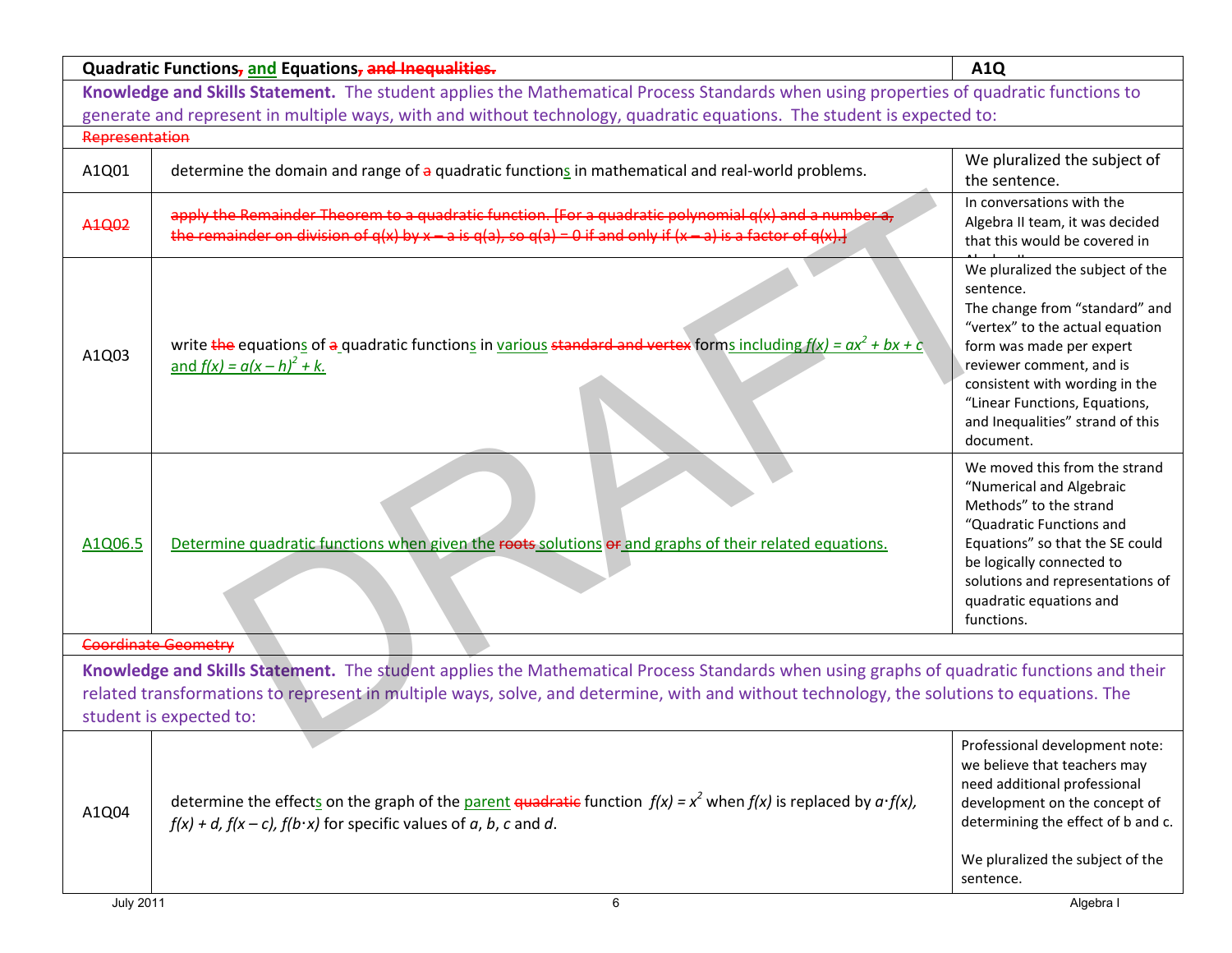| A1Q05                                                                                                                                                                                                                                                                                                                                                                                                                             | relate describe the relationship between the linear factors of a quadratic expressions to and the zeros of the<br>their associated quadratic functions.                                                                                                                                                                                             | We clarified the verb per expert<br>request.<br>We pluralized the subject of the<br>sentence.                                                                                                                                                                                                           |
|-----------------------------------------------------------------------------------------------------------------------------------------------------------------------------------------------------------------------------------------------------------------------------------------------------------------------------------------------------------------------------------------------------------------------------------|-----------------------------------------------------------------------------------------------------------------------------------------------------------------------------------------------------------------------------------------------------------------------------------------------------------------------------------------------------|---------------------------------------------------------------------------------------------------------------------------------------------------------------------------------------------------------------------------------------------------------------------------------------------------------|
| A1Q06                                                                                                                                                                                                                                                                                                                                                                                                                             | graph a quadratic functions on the coordinate plane and determine key features, if possible, including x-<br>intercept, y-intercept, zeros, maximum value, minimum values, vertex, and axis of symmetry in mathematical<br>and real-world problems.                                                                                                 | We pluralized the subject of<br>the sentence.                                                                                                                                                                                                                                                           |
|                                                                                                                                                                                                                                                                                                                                                                                                                                   | Knowledge and Skills Statement. The student applies the Mathematical Process Standards to solve and determine, with and without<br>technology, the reasonableness of solutions to quadratic equations. The student formulates and determines the reasonableness of quadratic<br>relationships based on real-world data. The student is expected to: |                                                                                                                                                                                                                                                                                                         |
| <b>Solving Equations</b>                                                                                                                                                                                                                                                                                                                                                                                                          |                                                                                                                                                                                                                                                                                                                                                     |                                                                                                                                                                                                                                                                                                         |
| A1Q07                                                                                                                                                                                                                                                                                                                                                                                                                             | solve quadratic equations, having real roots solutions in mathematical and real-world problems, by inspection<br>$(e.g., such as x2 = a2)$ , factoring, taking square roots, completing the square, and applying the quadratic<br>formula.                                                                                                          | We changed "roots" to<br>"solutions" to vertically align<br>with Algebra II.                                                                                                                                                                                                                            |
| A1Q08                                                                                                                                                                                                                                                                                                                                                                                                                             | determine the reasonableness, including using the appropriate units, of a solutions to a quadratic equations<br>applied in both mathematical and real-world problems.                                                                                                                                                                               | We added clarity and<br>pluralized the subject of the<br>sentence.                                                                                                                                                                                                                                      |
|                                                                                                                                                                                                                                                                                                                                                                                                                                   |                                                                                                                                                                                                                                                                                                                                                     |                                                                                                                                                                                                                                                                                                         |
|                                                                                                                                                                                                                                                                                                                                                                                                                                   | Other Exponential Functions, and Equations, and Inequalities.                                                                                                                                                                                                                                                                                       | A <sub>1</sub> E                                                                                                                                                                                                                                                                                        |
| Knowledge and Skills Statement. The student applies the Mathematical Process Standards when using properties of exponential functions and<br>their related transformations to formulate, graph, represent in multiple ways, solve, and determine, with and without technology, the<br>reasonableness of solutions to exponential equations. The student formulates and determines the reasonableness of exponential relationships |                                                                                                                                                                                                                                                                                                                                                     |                                                                                                                                                                                                                                                                                                         |
|                                                                                                                                                                                                                                                                                                                                                                                                                                   | based on real-world data. The student is expected to:                                                                                                                                                                                                                                                                                               |                                                                                                                                                                                                                                                                                                         |
| <b>Representation</b>                                                                                                                                                                                                                                                                                                                                                                                                             |                                                                                                                                                                                                                                                                                                                                                     |                                                                                                                                                                                                                                                                                                         |
| A1E01                                                                                                                                                                                                                                                                                                                                                                                                                             | determine the domain and range of an exponential functions of the form $f(x) = a \cdot b^x$ in mathematical and real-<br>world problems.                                                                                                                                                                                                            | We pluralized the subject of<br>the sentence.                                                                                                                                                                                                                                                           |
| A1E02                                                                                                                                                                                                                                                                                                                                                                                                                             | determine the meaning of the values of a and b in an exponential functions of the form $f(x) = a \cdot b^x$ in<br>mathematical and real-world problems.                                                                                                                                                                                             | We pluralized the subject of the<br>sentence.<br>An expert suggested that we<br>include the meaning of the<br>variable x. We feel that<br>professional development<br>activities should discuss the<br>meaning of $x$ and $f(x)$ , and make<br>connections to law of exponents<br>and domain and range. |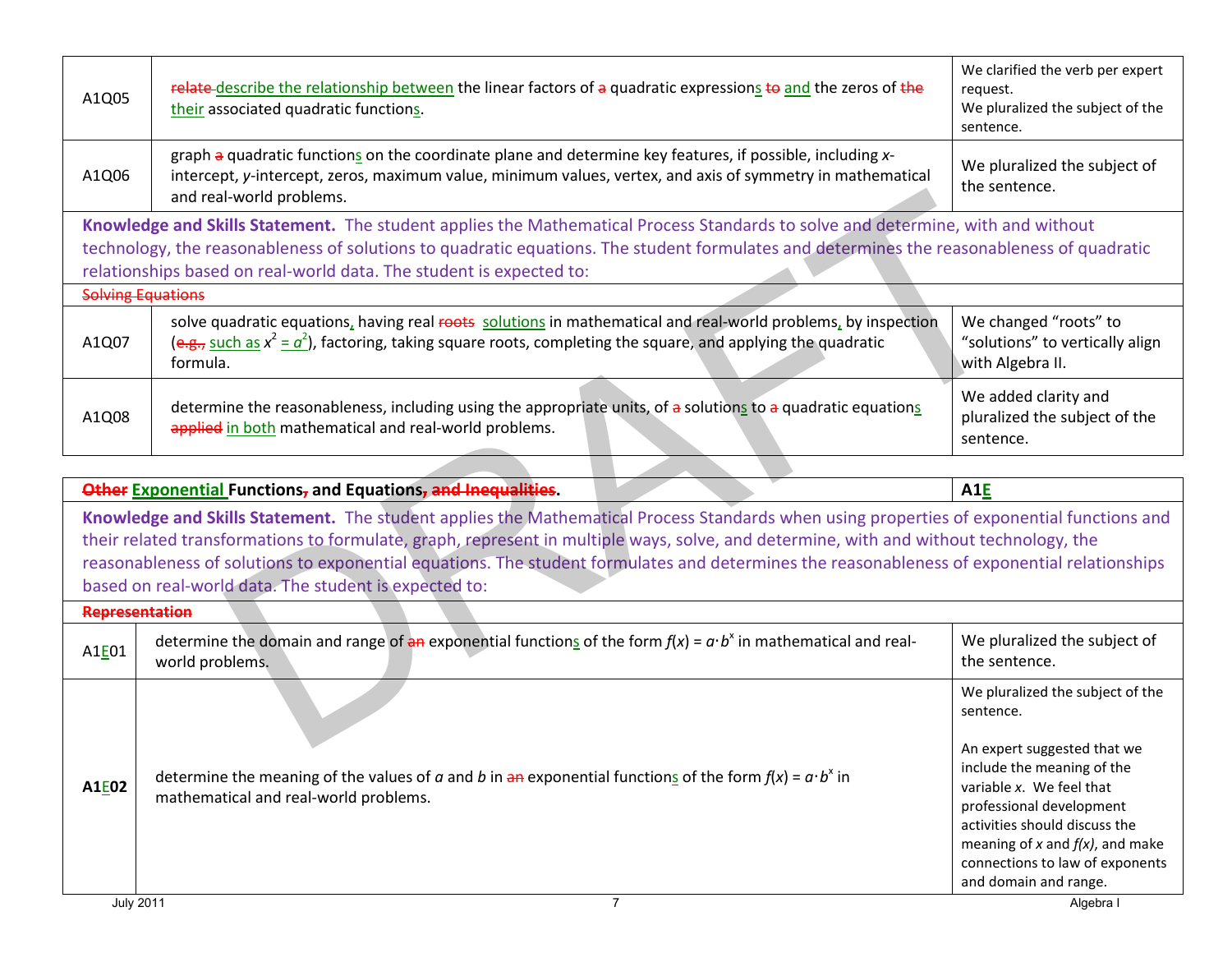| A1E03 | generate an exponential functions in the form $f(x) = a \cdot b^x$ (where b is a rational number) to describe problems<br>arising from mathematical and real-world situations including growth and decay. | We pluralized the subject of<br>the sentence.                   |
|-------|-----------------------------------------------------------------------------------------------------------------------------------------------------------------------------------------------------------|-----------------------------------------------------------------|
| A1E04 | graph an exponential functions that models growth or and decay and determine key features including x-<br>intercept, y-intercept, and asymptotes in mathematical and real-world problems.                 | We pluralized the subject of the<br>sentence and added clarity. |
| A1E05 | identify an exponential function that approximately fits data graphed on a scatter plot to approximate solutions<br>and make predictions for real-world problems.                                         | We wanted to parallel the<br>language used in A1L14.            |

| A1 <b>E05</b>                            | and make predictions for real-world problems.                                                                                                                                                                                                                                                                                                                                                                                                                                                                                                         | language used in A1L14.                                                                                                                         |
|------------------------------------------|-------------------------------------------------------------------------------------------------------------------------------------------------------------------------------------------------------------------------------------------------------------------------------------------------------------------------------------------------------------------------------------------------------------------------------------------------------------------------------------------------------------------------------------------------------|-------------------------------------------------------------------------------------------------------------------------------------------------|
|                                          |                                                                                                                                                                                                                                                                                                                                                                                                                                                                                                                                                       |                                                                                                                                                 |
|                                          | <b>Number and Algebraic Methods.</b>                                                                                                                                                                                                                                                                                                                                                                                                                                                                                                                  | A1A                                                                                                                                             |
|                                          | Knowledge and Skills Statement: The student applies the Mathematical Process Standards to use algebraic methods to transform and perform                                                                                                                                                                                                                                                                                                                                                                                                              |                                                                                                                                                 |
|                                          | operations on polynomial expressions. The student is expected to:                                                                                                                                                                                                                                                                                                                                                                                                                                                                                     |                                                                                                                                                 |
| A1A11                                    | determine the sum <sub>7</sub> and difference, and product of polynomials of degree one or and degree two.                                                                                                                                                                                                                                                                                                                                                                                                                                            | We split A1A11 so that sum and<br>difference would be considered<br>separately from product of<br>polynomials, as per expert<br>recommendation. |
| A1A11.5                                  | determine the sum, difference, and product of polynomials of degree one or and degree two.                                                                                                                                                                                                                                                                                                                                                                                                                                                            |                                                                                                                                                 |
| A1A12                                    | determine the quotient of a polynomial of degree of one or and degree two when divided by a polynomial of<br>degree one or and degree two.                                                                                                                                                                                                                                                                                                                                                                                                            | We made revisions to add<br>clarity.                                                                                                            |
| A1A13                                    | determine the factors of a polynomials of degree one of and degree two and write the polynomials in factored<br>form.                                                                                                                                                                                                                                                                                                                                                                                                                                 | We made revisions to add<br>clarity.                                                                                                            |
| A1A14                                    | determine the factors, if possible, of simple trinomials (trinomials of the form $ax^2 + bx + c$ , where $a = 1$ ) of<br>degree one or two.                                                                                                                                                                                                                                                                                                                                                                                                           | We made revisions to add<br>clarity.                                                                                                            |
| A1A16                                    | determine if a binomial can be written as the difference of two squares and, if possible, use the structure of a<br>difference of two squares to rewrite it: transform it to illustrate this structure, such as rewriting the expression<br>transform $49x^4 - y^4 = \frac{10}{(7x^2)^2} - (y^2)^2$ , $\frac{100}{(7x^2 + 6x^2)^2} = \frac{100}{(7x^2 + 6x^2)^2} = \frac{100}{(7x^2 + 6x^2)^2} = \frac{100}{(7x^2 + 6x^2)^2} = \frac{100}{(7x^2 + 6x^2)^2} = \frac{100}{(7x^2 + 6x^2)^2} = \frac{100}{(7x^2 + 6x^2)^2} = \frac{100}{(7x^2 + 6x^2)^2}$ | We made revisions to add<br>clarity and to incorporate<br>expert suggestions.                                                                   |
| A1A17                                    | transform polynomial expressions with degree of one or and degree two to equivalent forms using the<br>distributive property, such as transform $(4x)(x-2)$ as $(4x)(x) - (4x)(2)$ , and then write as $4x^2 - 8x$ , or<br>$4x^{2}$ – 8x to $(4x)(x)$ – $(4x)(2)$ , and then factor as $(4x)(x - 2)$ .                                                                                                                                                                                                                                                | We made revisions to add<br>clarity and to incorporate<br>expert suggestions.                                                                   |
|                                          | Knowledge and Skills Statement: The student applies the Mathematical Process Standards to use algebraic methods to transform algebraic                                                                                                                                                                                                                                                                                                                                                                                                                |                                                                                                                                                 |
| expressions. The student is expected to: |                                                                                                                                                                                                                                                                                                                                                                                                                                                                                                                                                       |                                                                                                                                                 |
| A1A01                                    | transform radical expressions involving square roots to solve mathematical and real-world problems.                                                                                                                                                                                                                                                                                                                                                                                                                                                   | In professional development, it<br>needs to be clarified what<br>"transform" means.                                                             |
| A1A09                                    | transform algebraic expressions using the laws of integer exponents.                                                                                                                                                                                                                                                                                                                                                                                                                                                                                  |                                                                                                                                                 |
| <b>July 2011</b>                         | 8                                                                                                                                                                                                                                                                                                                                                                                                                                                                                                                                                     | Algebra I                                                                                                                                       |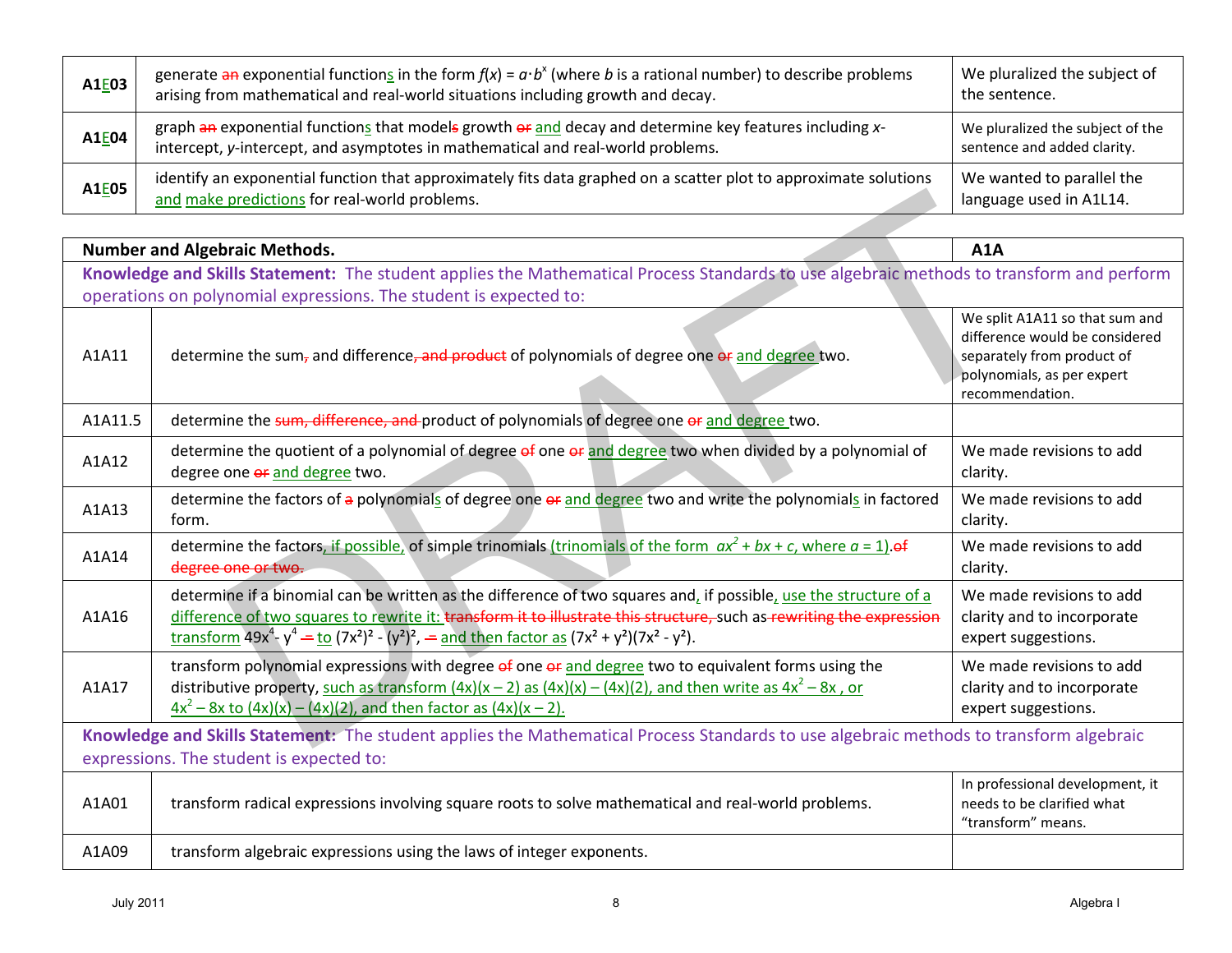| A1A10                                                                                                                                                                                                                  | extend previous understandings of the laws of integral exponents to the corresponding laws for rational<br>exponents.                                                                                                              | "Students' previous<br>understandings" cannot be<br>presumed or predicted.                                                   |  |  |
|------------------------------------------------------------------------------------------------------------------------------------------------------------------------------------------------------------------------|------------------------------------------------------------------------------------------------------------------------------------------------------------------------------------------------------------------------------------|------------------------------------------------------------------------------------------------------------------------------|--|--|
| Knowledge and Skills Statement: The student applies the Mathematical Process Standards to use algebraic methods to analyze, evaluate,<br>generate, and manipulate relations and functions. The student is expected to: |                                                                                                                                                                                                                                    |                                                                                                                              |  |  |
| A1A02                                                                                                                                                                                                                  | determine whether a relations represented with words, a table, graph, or symbols verbally, tabularly,<br>graphically, and symbolically defines a function.                                                                         | In professional development,<br>note that "symbolically" includes<br>algebraic, mapping and set<br>notation representations. |  |  |
| A1A06                                                                                                                                                                                                                  | Determine evaluate the value of a linear, quadratic, or exponential functions, expressed in function notation,<br>given an one or more elements in its their domains. such as finding $f(2)$ if $f(x) = x + 4$ .                   | We pluralized the subject of the<br>sentence and added clarity; the<br>example is not necessary.                             |  |  |
| A1A07                                                                                                                                                                                                                  | identify terms of an arithmetic or and geometric sequences when the sequences is are given in function form<br>or and given in recursive form.                                                                                     | We pluralized the subject of the<br>sentence and added clarity.                                                              |  |  |
| A1A08                                                                                                                                                                                                                  | find a formula for the general generate a formula to determine the nth term of an arithmetic or and geometric<br>sequences, given several of its their terms.                                                                      | We pluralized the subject of the<br>sentence and added verb<br>clarification.                                                |  |  |
| A1A18                                                                                                                                                                                                                  | solve a literal equation mathematic and scientific formulas, and other literal equations, for a specified variable.                                                                                                                | Revision made per comment<br>from expert reviewer.                                                                           |  |  |
| A1A03                                                                                                                                                                                                                  | calculate the rate of change of a linear function, given as a table, as a graph, or as an equation, represented<br>tabularly, graphically, or algebraically over a specified interval within a mathematical or real-world problem. | We moved this to the strand<br>"Linear Functions, Equations, and<br>Inequalities."                                           |  |  |
| A1A04                                                                                                                                                                                                                  | express slope as a rate of change for a linear function represented with a table, a graph, and an equation<br>tabularly, graphically, or algebraically.                                                                            | We moved this to the strand<br>"Linear Functions, Equations, and<br>Inequalities."                                           |  |  |
| <b>A1A05</b>                                                                                                                                                                                                           | determine the slope of a line given the standard form of a line.                                                                                                                                                                   | We moved this to the strand<br>"Linear Functions, Equations, and<br>Inequalities."                                           |  |  |
| <b>A1A15</b>                                                                                                                                                                                                           | determine a quadratic function when given the roots or graph of its related equation.                                                                                                                                              | We moved to A1Q02b.                                                                                                          |  |  |
|                                                                                                                                                                                                                        |                                                                                                                                                                                                                                    |                                                                                                                              |  |  |
| <b>July 2011</b>                                                                                                                                                                                                       | 9                                                                                                                                                                                                                                  | Algebra I                                                                                                                    |  |  |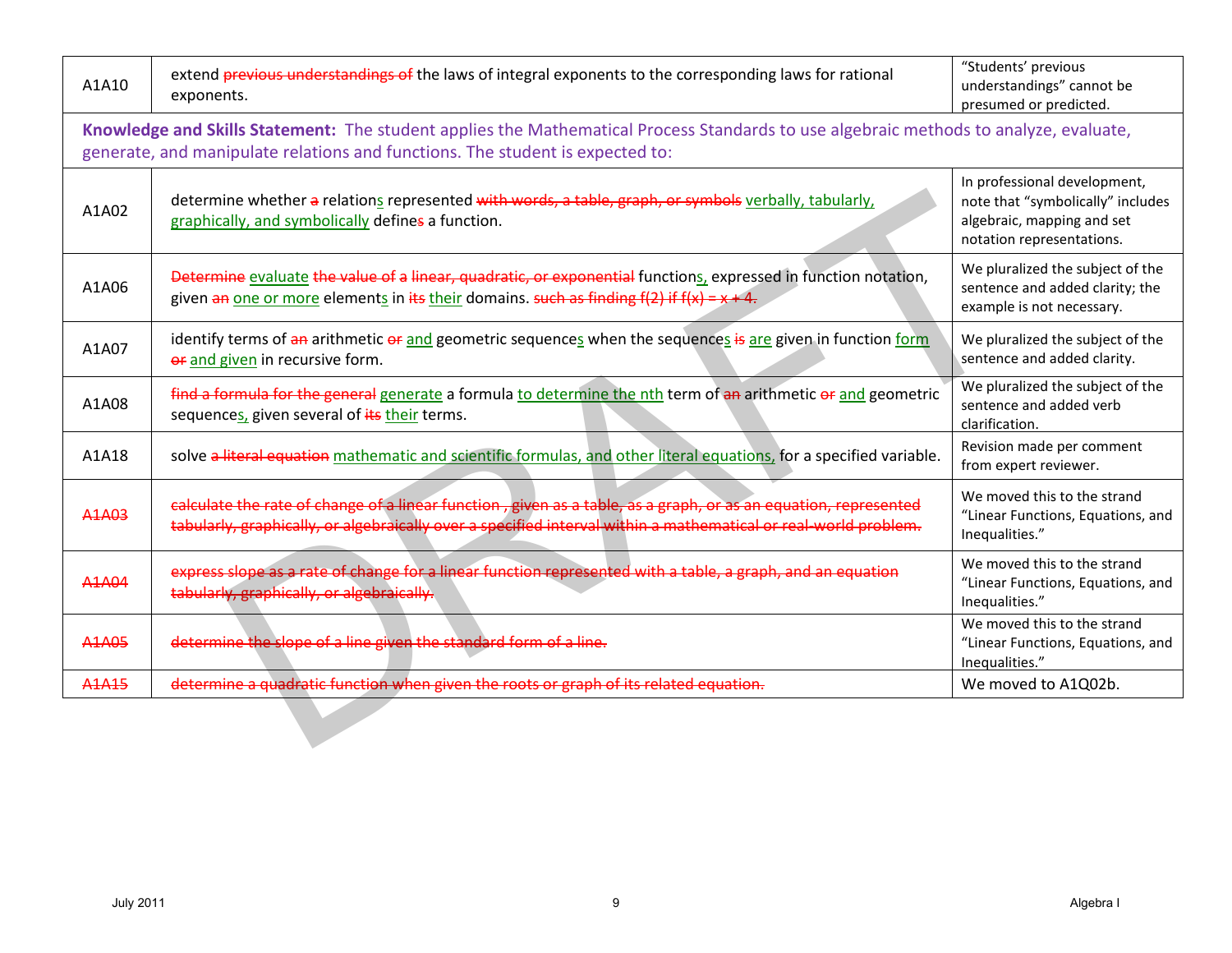# **Algebra II**

|         | <b>Mathematical Process Standards Algebra II</b>                                                                                                                                                                                                                                                                                                                                                                                |                                                          |
|---------|---------------------------------------------------------------------------------------------------------------------------------------------------------------------------------------------------------------------------------------------------------------------------------------------------------------------------------------------------------------------------------------------------------------------------------|----------------------------------------------------------|
| ÷<br>₩. | Use a problem solving model that incorporates analyzing given information, formulating a plan or<br>strategy, determining a solution, justifying the solution and evaluating the problem-solving process.                                                                                                                                                                                                                       | VA-Process                                               |
| ₩.      | Communicate mathematical ideas, reasoning, and their implications using symbols, diagrams, graphs,<br>and language.                                                                                                                                                                                                                                                                                                             | Standards moved<br>to knowledge and<br>skills statements |
| ₩.      | Explain, display, or justify mathematical ideas and arguments using precise mathematical language in<br>written or oral communications.                                                                                                                                                                                                                                                                                         |                                                          |
|         | <b>Algebra II Focal Areas</b><br>Attributes of functions and their inverses<br><b>Systems of equations and inequalities</b><br>Quadratic and square root functions, equations and<br>inequalities<br><b>Exponential and logarithmic functions and</b><br>equations and inequalities<br>Cubic, cube root, absolute value, and rational<br>functions, equations and inequalities<br>Number and algebraic methods<br>Data analysis |                                                          |
|         | <b>July 2011</b><br>10                                                                                                                                                                                                                                                                                                                                                                                                          | Algebra II                                               |

| Algebra II Focal Areas                                                                                                      |
|-----------------------------------------------------------------------------------------------------------------------------|
| <b>Attributes of functions and their inverses</b>                                                                           |
| <u>Systems of equations and inequalities</u>                                                                                |
| <u>Quadratic and cauaro root functions, qquations and</u><br><del>odadi atit and square root idiledons, cquations and</del> |
| ingawalitiga<br><del>mcuuamaco</del>                                                                                        |
| <b>Exponential and logarithmic functions and</b>                                                                            |
|                                                                                                                             |
| equations and inequalities                                                                                                  |
| <u>Cubic, cube root, absolute value, and rational</u>                                                                       |
| functions, equations and inequalities                                                                                       |
| Jumher and algebraic mothode<br><u>INUMIDOL AMU ARSODIANO MUODIDUO</u>                                                      |
| Data analweic<br><del>Data anaiyolo</del>                                                                                   |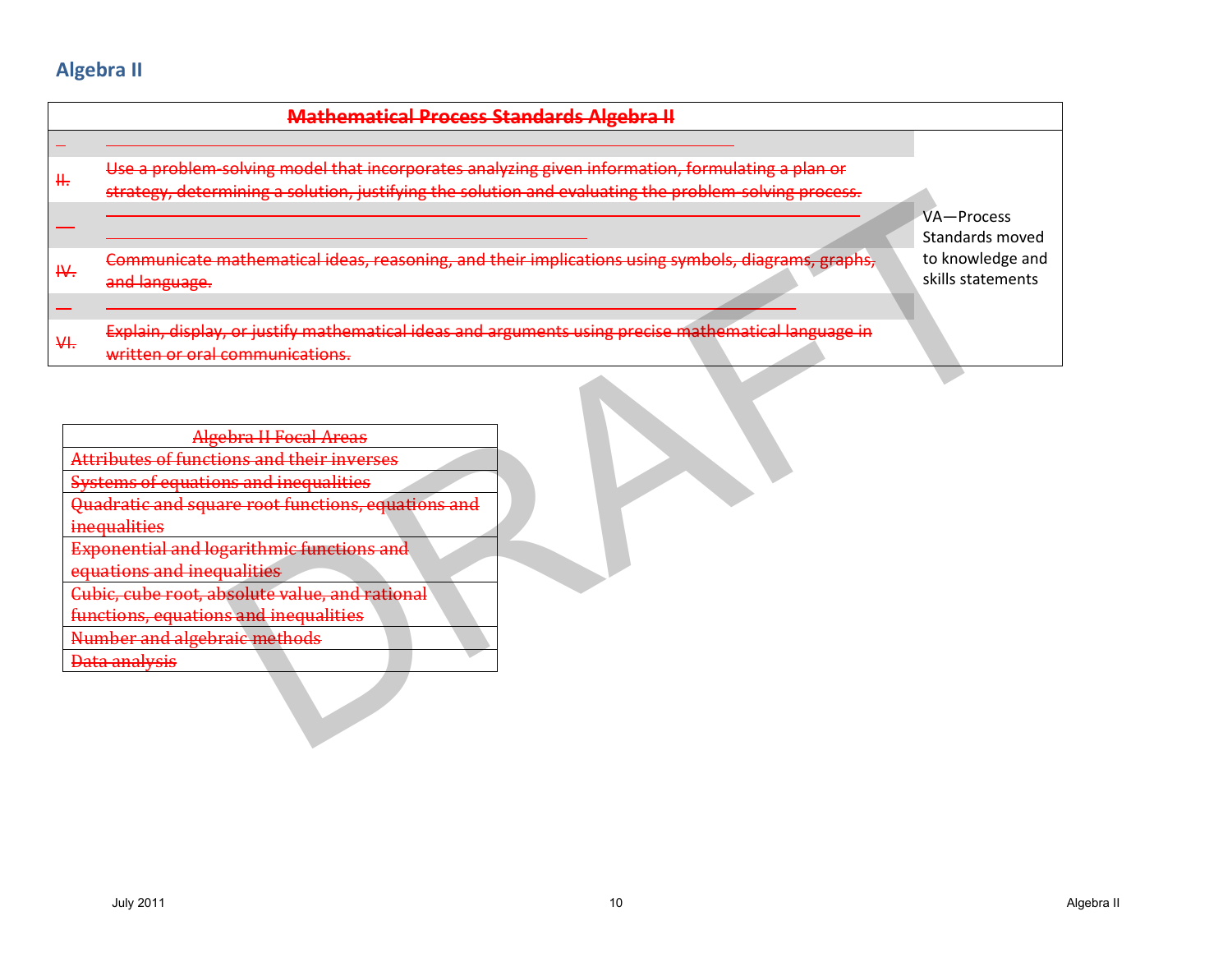# **Algebra II**

### **Introduction**

The desire to achieve educational excellence is the driving force behind the Texas Essential Knowledge and Skills for mathematics guided by the Texas College and Career Readiness Standards. By embedding statistics, probability, finance, and focusing on fluency and deep understandings, Texas will lead the way in mathematics education and prepare all Texas students for the challenges they will face in the 21<sup>st</sup> century.

| mathematics education and prepare all Texas students for the challenges they will face in the 21 <sup>st</sup> century.                                                                                                                                                                                                                                                                                                                                                                                                                                                                                                                                                                                                                                                                                                                                                                                                                                                                                       |                                                                  |  |
|---------------------------------------------------------------------------------------------------------------------------------------------------------------------------------------------------------------------------------------------------------------------------------------------------------------------------------------------------------------------------------------------------------------------------------------------------------------------------------------------------------------------------------------------------------------------------------------------------------------------------------------------------------------------------------------------------------------------------------------------------------------------------------------------------------------------------------------------------------------------------------------------------------------------------------------------------------------------------------------------------------------|------------------------------------------------------------------|--|
| The process standards are integrated at every grade level. When possible students will apply mathematics to problems arising in everyday life, society and<br>the workplace. Students will use a problem solving model that incorporates analyzing given information, formulating a plan or strategy, determining a<br>solution, justifying the solution and evaluating the problem-solving process. They will select tools such as real objects, manipulatives, paper and pencil, and<br>technology or techniques such as mental math, estimation, reasonableness, and number sense to solve problems. Communication of mathematical ideas,<br>reasoning, and their implications using symbols, diagrams, graphs and language will be emphasized. Students will create and use representations to<br>organize, record, and communicate mathematical ideas. They will explain, display, or justify mathematical ideas and arguments using precise mathematical<br>language in written or oral communications. |                                                                  |  |
| In Algebra II students build on the foundations from K-8 and Algebra I. Students broaden their knowledge of quadratic functions, exponential functions and<br>systems of equations. They study logarithmic, square root, cubic, cube root, absolute value, rational functions and their related equations. Students connect<br>functions to their inverses and to their associated equations and solutions in both mathematical and real world situations. In addition, students extend their<br>knowledge of data analysis and numeric and algebraic methods.                                                                                                                                                                                                                                                                                                                                                                                                                                                |                                                                  |  |
| <b>Mathematical Process Standards</b>                                                                                                                                                                                                                                                                                                                                                                                                                                                                                                                                                                                                                                                                                                                                                                                                                                                                                                                                                                         |                                                                  |  |
| Knowledge and Skills Statement. The student uses mathematical processes to acquire and demonstrate<br>mathematical understanding. The student is expected to:                                                                                                                                                                                                                                                                                                                                                                                                                                                                                                                                                                                                                                                                                                                                                                                                                                                 |                                                                  |  |
| Apply mathematics to problems arising in everyday life, society and the workplace.                                                                                                                                                                                                                                                                                                                                                                                                                                                                                                                                                                                                                                                                                                                                                                                                                                                                                                                            |                                                                  |  |
| Use a problem-solving model that incorporates analyzing given information, formulating a plan or strategy,<br>determining a solution, justifying the solution, and evaluating the problem-solving process as well as the<br>reasonableness of the solution.                                                                                                                                                                                                                                                                                                                                                                                                                                                                                                                                                                                                                                                                                                                                                   | VA-Process Standards moved to<br>knowledge and skills statements |  |
| Select tools, including such as real objects, manipulatives, paper/pencil, and technology, as appropriate and or<br>techniques, including such as mental math, estimation, and number sense, as appropriate to solve problems.                                                                                                                                                                                                                                                                                                                                                                                                                                                                                                                                                                                                                                                                                                                                                                                |                                                                  |  |
| Communicate mathematical ideas, reasoning, and their implications using multiple representations including<br>such as symbols, diagrams, graphs, and language as appropriate.                                                                                                                                                                                                                                                                                                                                                                                                                                                                                                                                                                                                                                                                                                                                                                                                                                 |                                                                  |  |
| Create and use representations to organize, record, and communicate mathematical ideas.                                                                                                                                                                                                                                                                                                                                                                                                                                                                                                                                                                                                                                                                                                                                                                                                                                                                                                                       |                                                                  |  |
| <b>July 2011</b><br>11                                                                                                                                                                                                                                                                                                                                                                                                                                                                                                                                                                                                                                                                                                                                                                                                                                                                                                                                                                                        | Algebra II                                                       |  |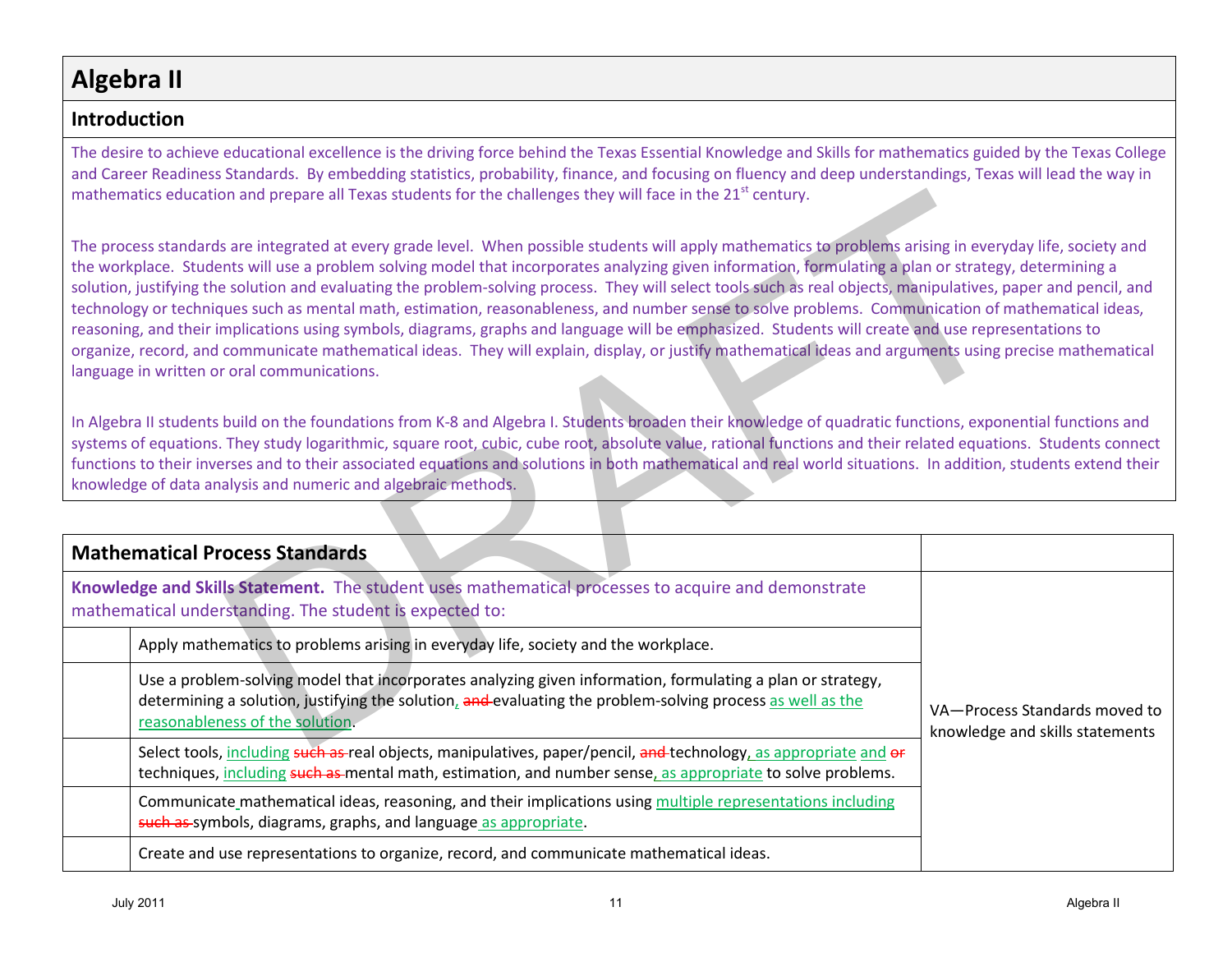| Analyze mathematical relationships to connect and communicate mathematical ideas.                                                                      |
|--------------------------------------------------------------------------------------------------------------------------------------------------------|
| <sup>1</sup> dDisplay, Eexplain, or justify mathematical ideas and arguments using precise mathematical language in<br>written or oral communications. |

|       | <b>Attributes of Functions and their Inverses.</b>                                                                                                                                                                                                                                                                                                                                                                                  | A <sub>2F</sub>       |
|-------|-------------------------------------------------------------------------------------------------------------------------------------------------------------------------------------------------------------------------------------------------------------------------------------------------------------------------------------------------------------------------------------------------------------------------------------|-----------------------|
|       | Knowledge and Skills Statement. The student applies mathematical processes to understand that functions have distinct key attributes. The<br>student is expected to:                                                                                                                                                                                                                                                                |                       |
| A2F01 | $f(x) = b^x, f(x) = log_b(x), f(x) =  x , f(x) = \sqrt{x}, f(x) = \frac{a}{x}, f(x) = x^3,$<br>graph the functions<br>$f(x)=\sqrt[3]{x}$ and when applicable determine the key attributes attributes such as domain, range, intercepts,<br>symmetries, and asymptotic behavior, and relative maximums and minimums maxima and minima given an<br>interval. For the functions $f(x) = b^x$ and $f(x) = \log_b(x)$ , b is 2, 10 or e. | ER, Clarity           |
|       | Knowledge and Skills Statement. The student applies mathematical processes to understand the relationship between a function and its<br>inverse. The student is expected to:                                                                                                                                                                                                                                                        |                       |
| A2F04 | graph the inverse of a function, if it exists, by reflection across the line $y = x$ .                                                                                                                                                                                                                                                                                                                                              |                       |
| A2F03 | explain describe and analyze the relationship between a function and its inverse, if it exists, including the<br>restrictions on domains and ranges. (Include quadratic, square root, logarithmic and exponential functions.)                                                                                                                                                                                                       |                       |
| A2F02 | use determine the composition of two functions, including the necessary restrictions on the domain, to<br>determine if the functions are inverses.                                                                                                                                                                                                                                                                                  |                       |
| A2F05 | graph step and other piecewise defined functions, including the greatest integer function, and when<br>applicable determine key attributes such as domain, range and symmetry in mathematical and real-world<br>problems.                                                                                                                                                                                                           | Moved to Pre-Calculus |
|       |                                                                                                                                                                                                                                                                                                                                                                                                                                     |                       |
|       | <b>Systems of Equations and Inequalities.</b>                                                                                                                                                                                                                                                                                                                                                                                       | A <sub>2</sub> L      |
|       | Knowledge and Skills Statement. The student applies mathematical processes to generate systems of equations and inequalities, to use a<br>variety of methods to solve, and to analyze reasonableness of solutions. The student is expected to:                                                                                                                                                                                      |                       |
| A2L01 | generate systems of equations for mathematical and real-world problems, including systems consisting of<br>three linear equations in three unknowns variables and systems consisting of two equations, the first linear<br>and the second quadratic.                                                                                                                                                                                | Consistency           |
| A2L03 | represent a system of linear equations using a matrix in mathematical and real-world problems. <b>Jand explain</b><br>why it might be an advantage to replace the system by the matrix.                                                                                                                                                                                                                                             | ER                    |
|       | <b>July 2011</b><br>12                                                                                                                                                                                                                                                                                                                                                                                                              | Algebra II            |

| <b>Systems of Equations and Inequalities.</b>                                                                                                                                                                                                  |                                                                                                                                                                                                                                                      | <b>A2L</b>  |
|------------------------------------------------------------------------------------------------------------------------------------------------------------------------------------------------------------------------------------------------|------------------------------------------------------------------------------------------------------------------------------------------------------------------------------------------------------------------------------------------------------|-------------|
| Knowledge and Skills Statement. The student applies mathematical processes to generate systems of equations and inequalities, to use a<br>variety of methods to solve, and to analyze reasonableness of solutions. The student is expected to: |                                                                                                                                                                                                                                                      |             |
| A2L01                                                                                                                                                                                                                                          | generate systems of equations for mathematical and real-world problems, including systems consisting of<br>three linear equations in three unknowns variables and systems consisting of two equations, the first linear<br>and the second quadratic. | Consistency |
| A2L03                                                                                                                                                                                                                                          | represent a system of linear equations using a matrix in mathematical and real-world problems. <sub>r</sub> and explain<br>why it might be an advantage to replace the system by the matrix.                                                         | ER          |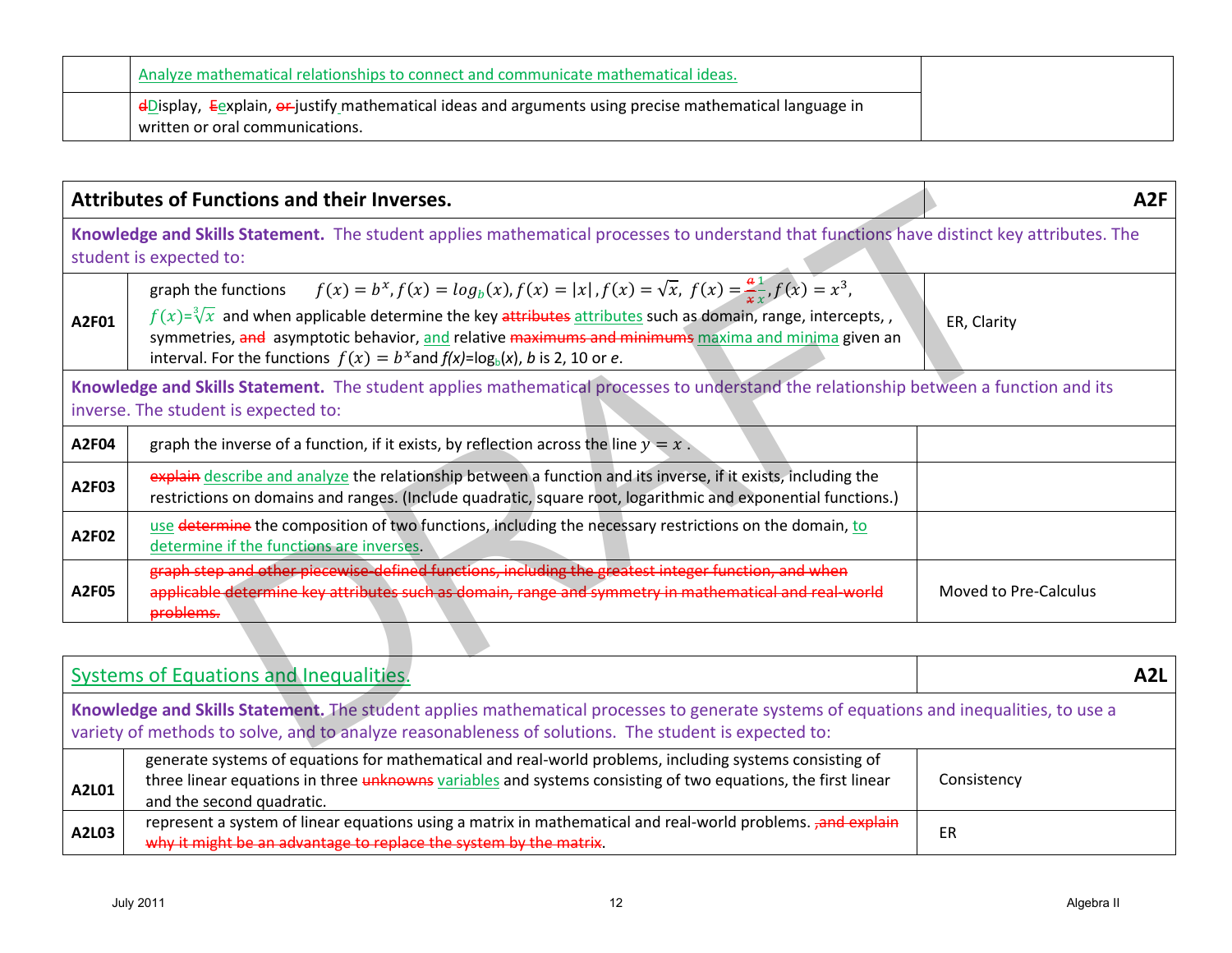| A2L04 | solve systems of three linear equations with in three variables algebraically in mathematical and real-world<br>problems using algebraic methods with and without matrices.- (Include the use of algebraic methods and<br>matrices.) | Clarity |
|-------|--------------------------------------------------------------------------------------------------------------------------------------------------------------------------------------------------------------------------------------|---------|
| A2L08 | solve algebraically systems of two equations in two variables made up of a linear equation and a quadratic<br>equation in mathematical and real-world problems algebraically.                                                        | Clarity |
| A2L05 | determine the reasonableness, including using the appropriate units, of solutions to systems of three linear<br>equations in three variables in mathematical and real-world problems.                                                |         |
| A2L09 | determine the reasonableness, including using the appropriate units, of solutions to systems of a linear<br>equation and a quadratic equation in two variables in mathematical and real-world problems.                              |         |
| A2L02 | generate systems of at least two linear inequalities in two variables to solve mathematical and real-world<br>problems.                                                                                                              |         |
| A2L06 | solve systems of two or more linear inequalities with in two variables in mathematical and real-world<br>problems. both algebraically and using matrices.                                                                            | Clarity |
| A2L07 | determine the reasonableness, including using the appropriate units, of solutions in the solution set of to<br>systems of two or more linear inequalities in two variables in mathematical and real-world problems.                  | Clarity |

| Quadratic, and Square Root, Cubic and Cube Root Functions, Equations, and Inequalities.                                                                                                                                                                            |                                                                                                                                                                                                                                                                                                                                                                  | A2Q                                                                                              |
|--------------------------------------------------------------------------------------------------------------------------------------------------------------------------------------------------------------------------------------------------------------------|------------------------------------------------------------------------------------------------------------------------------------------------------------------------------------------------------------------------------------------------------------------------------------------------------------------------------------------------------------------|--------------------------------------------------------------------------------------------------|
| Knowledge and Skills Statement. The student applies mathematical processes to understand that quadratic and square root functions and<br>quadratic inequalities can be used to model situations, solve problems, and make predictions. The student is expected to: |                                                                                                                                                                                                                                                                                                                                                                  |                                                                                                  |
| A2Q01                                                                                                                                                                                                                                                              | generate a quadratic function from a graph having a given vertex, and generate the quadratic function from<br>a graph that contains the vertex and one other specific point. with graph having a given vertex and axis of<br>symmetry, and generate a the quadratic function with from a graph that contains two or more three<br>specified points in the plane. | Clarity – Develop the concept of<br>a family of functions progressing<br>to a specific function. |
| A2Q07                                                                                                                                                                                                                                                              | generate the equation of a parabola using given attributes-that may include including vertex, focus, directrix,<br>axis of symmetry, direction of opening and focal width in mathematical and real-world problems.                                                                                                                                               | <b>ER</b>                                                                                        |
| A2Q06                                                                                                                                                                                                                                                              | determine the effect on the graphs of $f(x) = \sqrt{x}$ , $f(x) = x^3$ , and $f(x) = \sqrt[3]{x}$ when $f(x)$ is replaced by a $f(x)$ ,<br>$f(x) + d$ , $f(bx)$ , or $f(x+c^{-1})$ for specific positive and negative values of $a,b,c$ , and d.                                                                                                                 | Moved to new strand                                                                              |
| A2Q05                                                                                                                                                                                                                                                              | Rewrite transform a quadratic function $f(x) = ax^2 + bx + c$ in to the form $f(x) = a(x - h)^2 + k$ to<br>reveal to identify the different properties attributes of $f(x)$ in mathematical and real-world problems.                                                                                                                                             | Clarity - reveal is too vague,<br>transform and attribute<br>maintains consistency               |
| A2Q02                                                                                                                                                                                                                                                              | generate square root functions for mathematical and real-world problems.                                                                                                                                                                                                                                                                                         |                                                                                                  |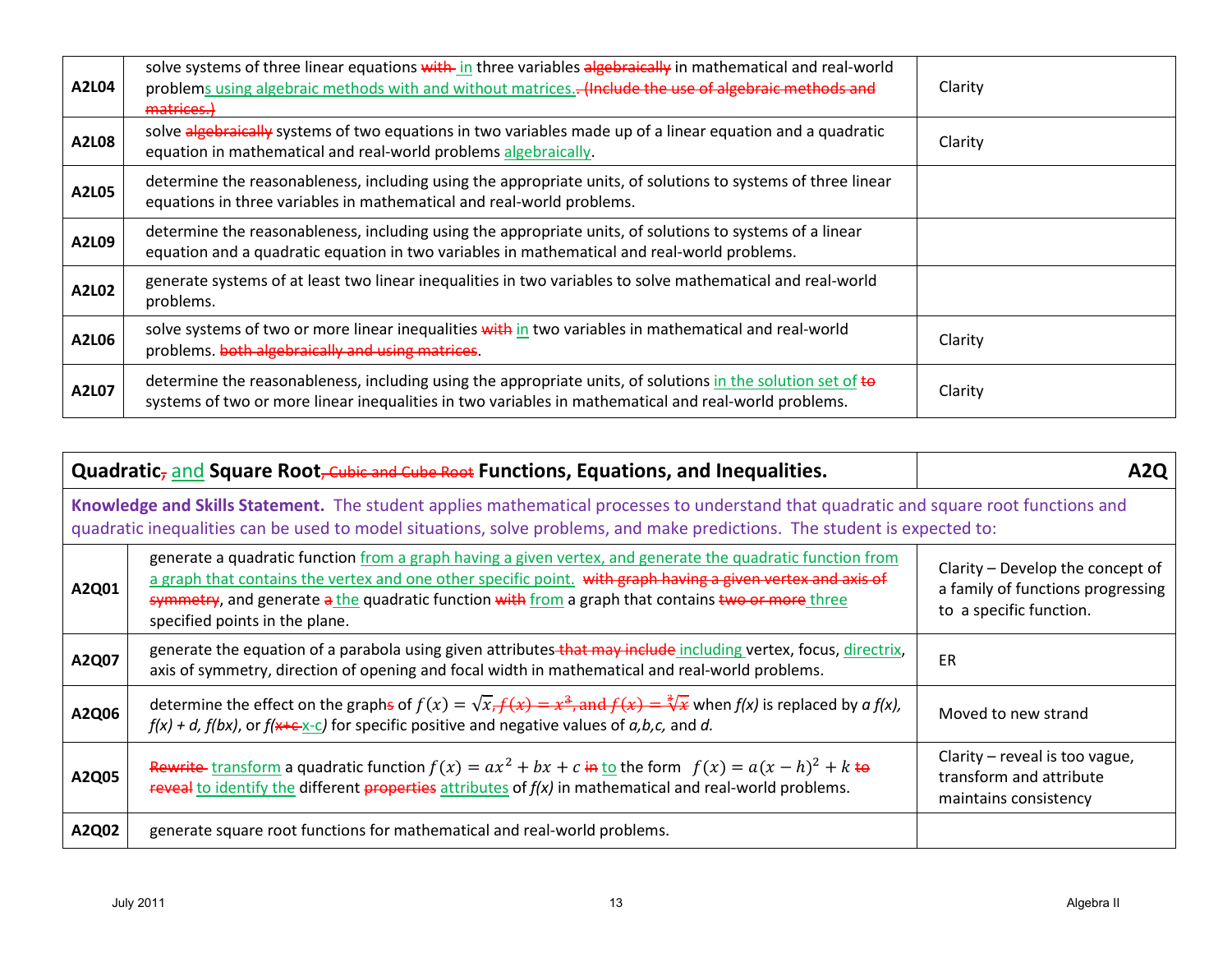| A2Q04 | generate quadratic <sub>z</sub> and square root, cubic, and cube root equations for real-world problems.                                                              | Separated strands                                        |
|-------|-----------------------------------------------------------------------------------------------------------------------------------------------------------------------|----------------------------------------------------------|
| A2Q08 | solve quadratic and square root equations that may have real or complex-roots solutions in mathematical<br>and real-world problems.                                   | Clarity - roots for function,<br>solutions for equations |
| A2Q11 | determine the reasonableness, including using the appropriate units, of a solution to a square root or cube<br>root equation in mathematical and real-world problems. | Moved to new strand                                      |
| A2Q03 | generate quadratic inequalities for mathematical and real-world problems.                                                                                             |                                                          |
| A2Q09 | give examples showing how extraneous solutions may arise with quadratic equations in real-world problems.                                                             | MV; Reasonableness of SE                                 |
| A2Q10 | solve cube root equations that have real solutions or complex roots in mathematical and real-world<br><del>problems.</del>                                            | Moved to new strand                                      |

|              | <del>foot</del> equation in mathematical and real-world problems.                                                                                                                                                                                 |                                                                                          |
|--------------|---------------------------------------------------------------------------------------------------------------------------------------------------------------------------------------------------------------------------------------------------|------------------------------------------------------------------------------------------|
| A2Q03        | generate quadratic inequalities for mathematical and real-world problems.                                                                                                                                                                         |                                                                                          |
| A2Q09        | give examples showing how extraneous solutions may arise with quadratic equations in real-world problems.                                                                                                                                         | MV; Reasonableness of SE                                                                 |
| A2Q10        | solve cube root equations that have real solutions or complex roots in mathematical and real-world<br>problems.                                                                                                                                   | Moved to new strand                                                                      |
|              |                                                                                                                                                                                                                                                   |                                                                                          |
|              | <b>Exponential and Logarithmic Functions, and Equations, and Inequalities.</b>                                                                                                                                                                    | A <sub>2</sub> E                                                                         |
|              | Knowledge and Skills Statement. The student applies mathematical processes to understand that exponential and logarithmic equations can be<br>used to model situations and solve problems. The student is expected to:                            |                                                                                          |
|              | <b>Exponential and Logarithmic Functions</b>                                                                                                                                                                                                      |                                                                                          |
| A2E02        | determine the effect on the graphs of $f(x) = b^x$ , and $f(x) =$<br>$log_b(x)$ when $f(x)$ is replaced by a $f(x)$ , $f(x)$<br>+ d, $f(bx)$ , or $f(x+c-x-c)$ for specific positive and negative values of $a,b,c$ and d.                        | Consistency with Common Core<br>switch ALL parameters to k<br>Note conflict with the b's |
| A2E01        | generate exponential and logarithmic equations that model real-world situations.                                                                                                                                                                  |                                                                                          |
| <b>A2A08</b> | transform exponential expressions equations to their corresponding logarithmic expressions equations and<br>logarithmic expressions to their corresponding exponential expressions. in mathematical and real-world<br>problems.                   | Incorrect terminology                                                                    |
| A2E03        | solve exponential equations of the form $y = a b^x$ where a is a nonzero real number and b is greater than zero<br>and not equal to 1and single logarithmic equations that have real roots-solutions in mathematical and real-<br>world problems. | Consistency                                                                              |
| A2E04        | determine the reasonableness, including using the appropriate units, of a solution to an exponential<br>equation in mathematical and real-world problems.                                                                                         | Incorrect terminology                                                                    |
| A2E05        | determine the reasonableness, including using the appropriate units, of a solution to a logarithmic equation<br>in mathematical and real-world problems.                                                                                          |                                                                                          |
|              | <b>July 2011</b><br>14                                                                                                                                                                                                                            | Algebra II                                                                               |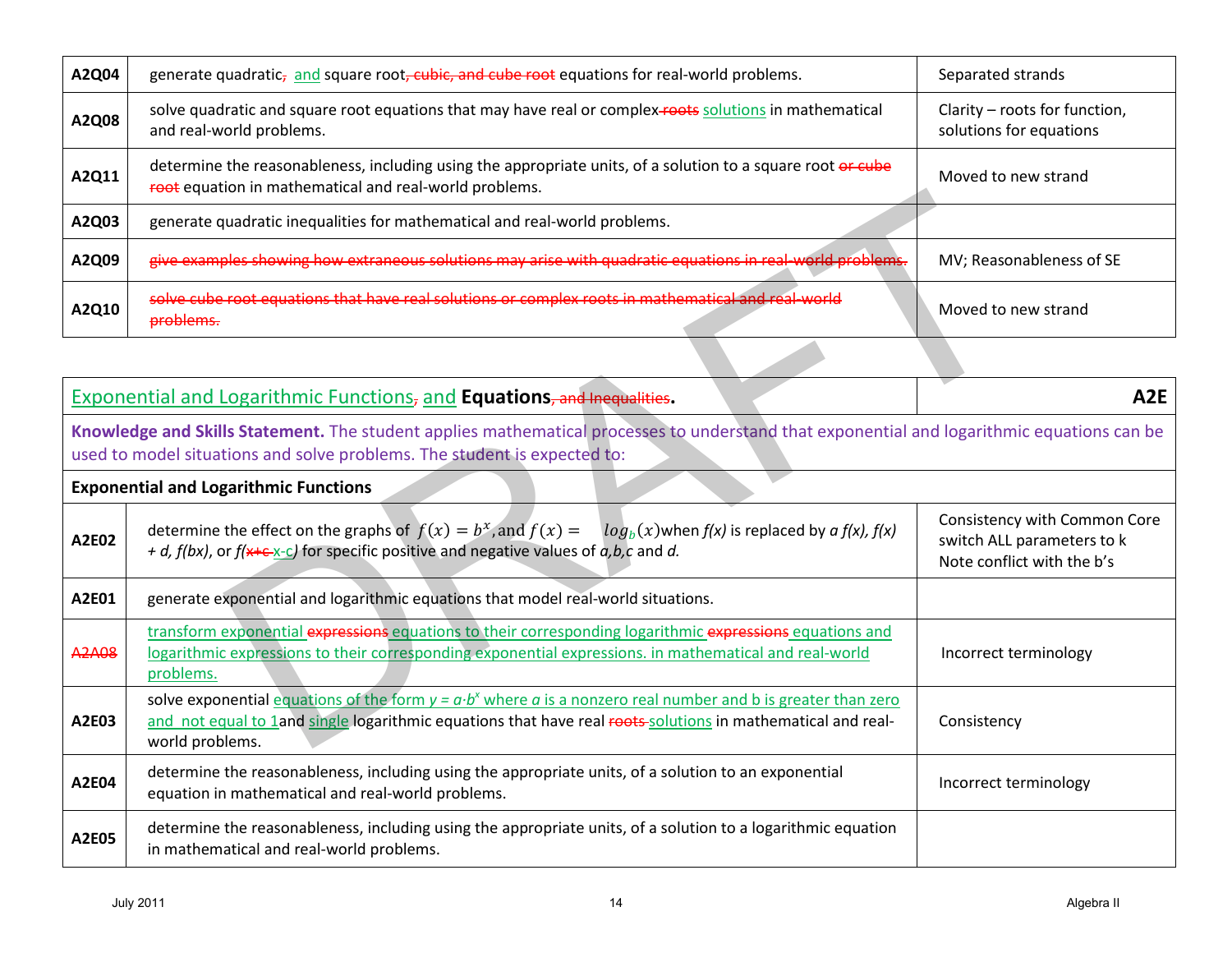| Quadratic, Square Root, Cubic, and Cube Root, Absolute Value and Rational Functions, Equations,<br>and Inequalities.                                                                                                                                                                       |                                                                                                                                                                                                                                                 | <b>A2Q</b>           |
|--------------------------------------------------------------------------------------------------------------------------------------------------------------------------------------------------------------------------------------------------------------------------------------------|-------------------------------------------------------------------------------------------------------------------------------------------------------------------------------------------------------------------------------------------------|----------------------|
| model situations, solve problems, and make predictions. The student is expected to:                                                                                                                                                                                                        | Knowledge and Skills Statement. The student applies mathematical processes to understand that cubic and cube root functions can be used to                                                                                                      |                      |
| A2Q06<br>A2C02                                                                                                                                                                                                                                                                             | determine the effect on the graphs of $f(x) = \sqrt{x}$ , $f(x) = x^3$ , and $f(x) = \sqrt[3]{x}$ when $f(x)$ is replaced by a $f(x)$ ,<br>$f(x) + d$ , $f(bx)$ , or $f(x+c^{-})$ for specific positive and negative values of $a,b,c$ , and d. | Moved to new strand  |
| A2Q04<br>A2C01                                                                                                                                                                                                                                                                             | generate quadratic, square root, cubic, and cube root equations for real-world problems.                                                                                                                                                        | Moved to new strand  |
| A2Q10<br>A2C04                                                                                                                                                                                                                                                                             | solve cube root equations that have real solutions or complex roots in mathematical and real-world<br>problems.                                                                                                                                 | <b>ER</b>            |
| A2Q11<br>A2C05                                                                                                                                                                                                                                                                             | determine the reasonableness, including using the appropriate units, of a solution to a square root or cube<br>root equation in mathematical and real-world problems.                                                                           | Moved to new strand  |
| A2Q08<br>A2C03                                                                                                                                                                                                                                                                             | solve quadratic and square root equations that may have real or complex roots solutions in mathematical<br>and real-world problems.                                                                                                             | Moved to new strand  |
| Knowledge and Skills Statement. The student applies mathematical processes to understand that absolute value equations and inequalities can<br>be used to model situations and solve problems. The student is expected to:<br><b>Absolute Value Functions, Equations, and Inequalities</b> |                                                                                                                                                                                                                                                 |                      |
| <b>A2E07</b><br>A2C07                                                                                                                                                                                                                                                                      | determine the effect on the graphs of $f(x) =  x $ when $f(x)$ is replaced by $a f(x)$ , $f(x) + d$ , $f(bx)$ , or $f(x + c^{-1}c)$ for<br>specific positive and negative values of a, b, c and d.                                              | Consistency          |
| <b>A2E06</b><br>A2C06                                                                                                                                                                                                                                                                      | generate absolute value linear equations that model mathematical and real-world situations.                                                                                                                                                     |                      |
| <b>A2E08</b><br>A2C08                                                                                                                                                                                                                                                                      | solve absolute value linear equations that have real solutions or complex roots in mathematical and real-<br>world problems.                                                                                                                    | Reasonableness of SE |
| <b>A2E09</b><br>A2C09                                                                                                                                                                                                                                                                      | solve absolute value linear inequalities in mathematical and real-world problems.                                                                                                                                                               |                      |
| Knowledge and Skills Statement. The student applies mathematical processes to understand that rational equations can be used to model<br>situations and solve problems. The student is expected to:                                                                                        |                                                                                                                                                                                                                                                 |                      |
|                                                                                                                                                                                                                                                                                            | <b>July 2011</b><br>15                                                                                                                                                                                                                          | Algebra II           |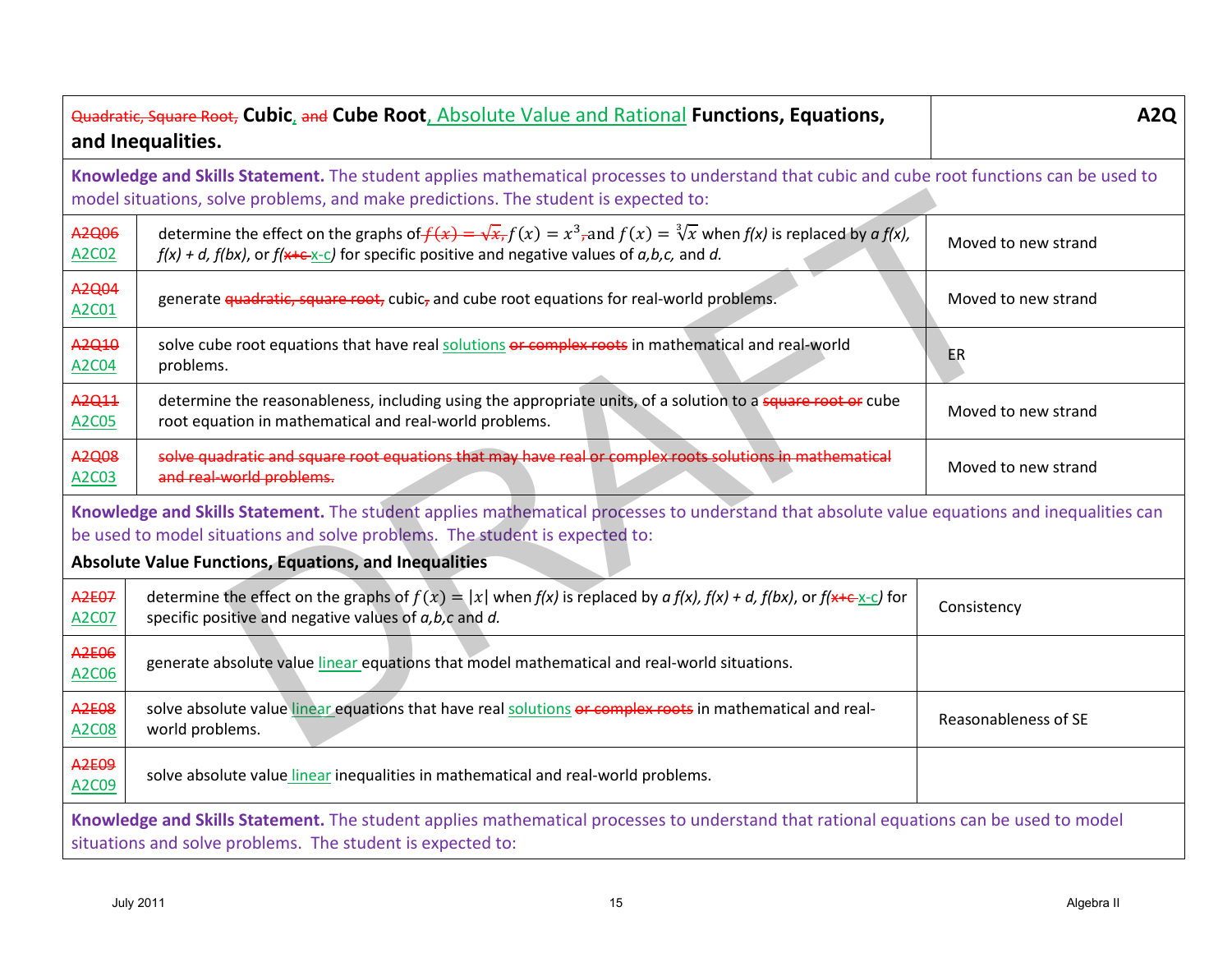|                            | <b>Rational Functions and Equations</b>                                                                                                                                                                            |                      |  |
|----------------------------|--------------------------------------------------------------------------------------------------------------------------------------------------------------------------------------------------------------------|----------------------|--|
| A2E11<br>A2C11             | determine the effect on the graphs of $f(x) = \frac{a}{x} \frac{1}{x}$ , when $f(x)$ is replaced by $a f(x)$ , $f(x) + d$ , $f(bx)$ , or $f(x+c)$<br>for specific positive and negative values of $a,b,c$ , and d. | ER, Consistency      |  |
| A2E10<br>A2C10             | generate rational equations that model mathematical and real-world situations.                                                                                                                                     |                      |  |
| A2E12<br>A2C12             | solve rational equations that have real solutions-or complex roots in mathematical and real-world problems.                                                                                                        | Reasonableness of SE |  |
| A <sub>2E13</sub><br>A2C13 | determine the reasonableness, including using the appropriate units, of a solution to a rational equation in<br>mathematical and real-world problems.                                                              |                      |  |
| A <sub>2E14</sub>          | generate examples showing how extraneous solutions may arise with rational equations in real-world<br>problems.                                                                                                    | Reasonableness of SE |  |

| A <sub>2E12</sub><br>A2C12 | solve rational equations that have real solutions or complex roots in mathematical and real-world problems.                                                                                                                                                        | Reasonableness of SE                                      |
|----------------------------|--------------------------------------------------------------------------------------------------------------------------------------------------------------------------------------------------------------------------------------------------------------------|-----------------------------------------------------------|
| A2E13<br>A2C13             | determine the reasonableness, including using the appropriate units, of a solution to a rational equation in<br>mathematical and real-world problems.                                                                                                              |                                                           |
| A <sub>2E14</sub>          | generate examples showing how extraneous solutions may arise with rational equations in real-world<br>problems.                                                                                                                                                    | Reasonableness of SE                                      |
|                            |                                                                                                                                                                                                                                                                    |                                                           |
|                            | <b>Number and Algebraic Methods.</b>                                                                                                                                                                                                                               | A2A                                                       |
|                            | Knowledge and Skills Statement. The student applies mathematical processes to understand the importance of skills to transform and perform<br>operations on expressions. The student is expected to:                                                               |                                                           |
| A2A02                      | apply the properties of matrix addition, matrix subtraction, scalar multiplication of a matrix and matrix<br>multiplication in mathematical and real-world problems.                                                                                               |                                                           |
| A2A01                      | define complex numbers and use the relation $i^2 = -1$ and the commutative, associative, and distributive<br>properties to add, subtract, and multiply complex numbers.                                                                                            | In CCRS and Common Core                                   |
| A2A04                      | determine the sum, difference, and product of polynomials. in mathematical and real-world problems.                                                                                                                                                                | Supporting skill for generating<br>and solving equations. |
| A2A05                      | determine the quotient of a polynomial divided by a binomial in mathematical and real-world problems,<br>including quotients with remainders. determine the quotient of a polynomial of degree three or four when<br>divided by a polynomial of degree one or two. | VA Algebra I; MV                                          |
| A2A06                      | apply the Remainder Theorem to determine the linear factors of to a polynomial function. [For a polynomial<br>$q(x)$ and a number a, the remainder on division of $q(x)$ by x – a is $q(a)$ , so $q(a) = 0$ if and only if x – a is a factor<br>of $q(x)$ .]       | VA Algebra I                                              |
|                            |                                                                                                                                                                                                                                                                    |                                                           |
|                            | <b>July 2011</b><br>16                                                                                                                                                                                                                                             | Algebra II                                                |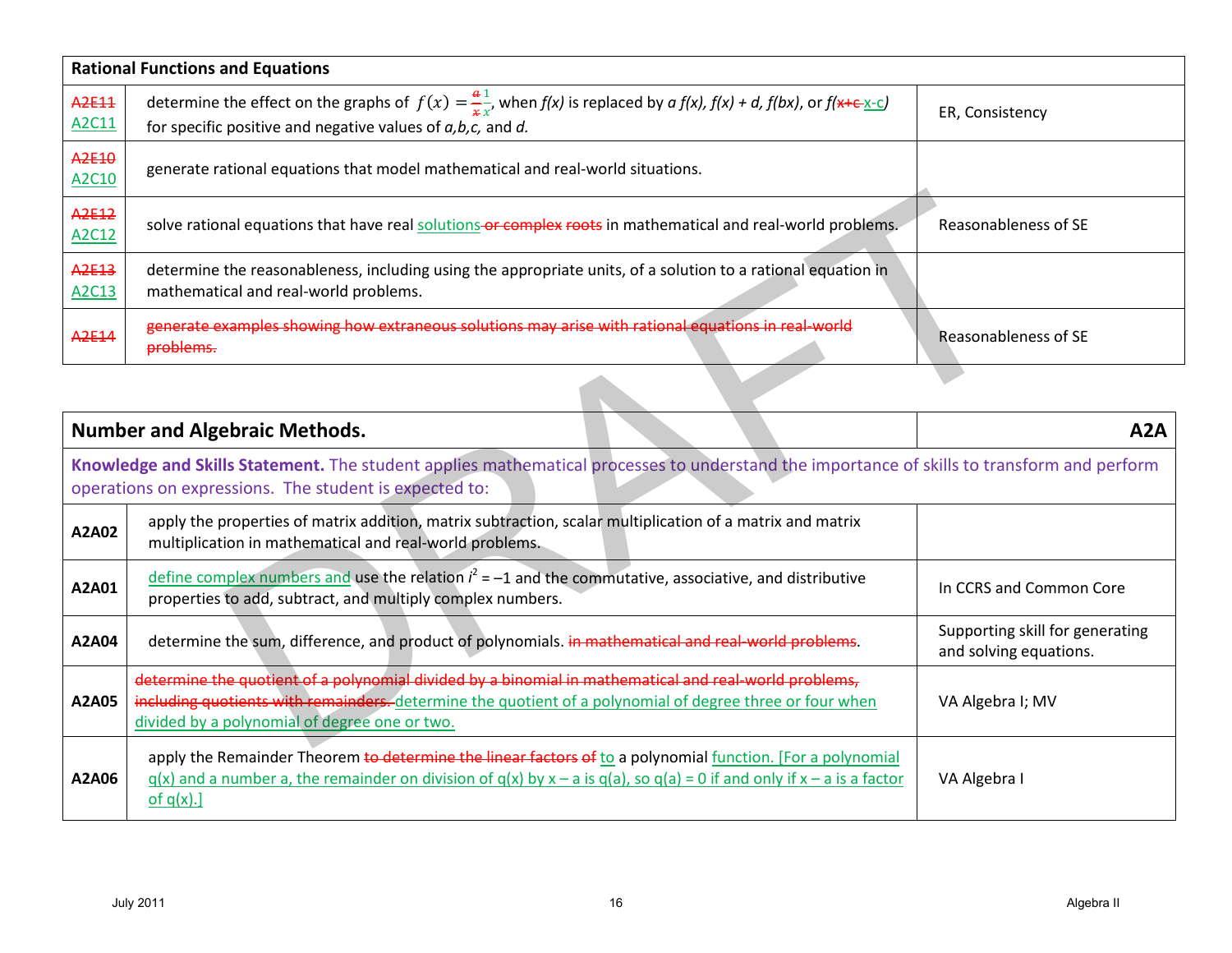| A2A10 | determine linear and quadratic factors of a polynomial of degree three or four, including factoring the sum<br>and difference of two cubes, when suitable factorizations are available.                  | Parallels with A2A05                                      |
|-------|----------------------------------------------------------------------------------------------------------------------------------------------------------------------------------------------------------|-----------------------------------------------------------|
| A2A09 | determine the sum, difference, product and quotient of simple rational expressions including determining<br>the restrictions on the domain. in mathematical and real-world problems.                     | Supporting skill for generating<br>and solving equations. |
| A2A07 | transform radical expressions that contain variables to equivalent forms. in mathematical and real-world and<br>problems.                                                                                | Supporting skill for generating<br>and solving equations. |
| A2A03 | transform algebraic expressions using the laws of involving rational exponents.                                                                                                                          | VA Algebra I                                              |
| A2A08 | transform exponential expressions to their corresponding logarithmic expressions and logarithmic<br>expressions to their corresponding exponential expressions. in mathematical and real world problems. | Moved to new strand                                       |

| A2A07        | transionii raultai expressions tiidt contain variables to equivalent forms. <del>In mathematical anu real-world anu</del><br>problems.                                                                                                                                                                                               | Supporting SKIII for generating<br>and solving equations.                   |
|--------------|--------------------------------------------------------------------------------------------------------------------------------------------------------------------------------------------------------------------------------------------------------------------------------------------------------------------------------------|-----------------------------------------------------------------------------|
| A2A03        | transform algebraic expressions using the laws of involving rational exponents.                                                                                                                                                                                                                                                      | VA Algebra I                                                                |
| <b>A2A08</b> | transform exponential expressions to their corresponding logarithmic expressions and logarithmic<br>expressions to their corresponding exponential expressions. in mathematical and real world problems.                                                                                                                             | Moved to new strand                                                         |
|              |                                                                                                                                                                                                                                                                                                                                      |                                                                             |
| Data.        |                                                                                                                                                                                                                                                                                                                                      | A <sub>2</sub> D                                                            |
|              | Knowledge and Skills Statement. The student applies mathematical processes to collect data, to generate distribution, and to interpret results<br>to make conclusions. The student is expected to:                                                                                                                                   |                                                                             |
| A2D01        | when appropriate, use the mean and standard deviation of a data set to fit a normal distribution and use it<br>to approximate normal estimate population percentages using tools such as calculators, spreadsheets and<br>tables.                                                                                                    | Doesn't start with a verb;<br>stronger alignment with<br><b>Common Core</b> |
| A2D02        | recognize that there are data sets for which it is not appropriate to model with a normal distribution.                                                                                                                                                                                                                              | Embedded in A2D01                                                           |
| A2D03        | understand and determine whether data from a generating process such as simulation are consistent with a<br>specified population model.                                                                                                                                                                                              | Stronger alignment with<br>Common Core with clarity                         |
| A2D04        | distinguish the purposes and differences among sample surveys, experiments and observation studies and<br>the validity of the generalizations for each type of study, including explaining the role of randomization in<br>each type of study and the scope of inference from each type of study.                                    | Reasonableness of SE                                                        |
| A2D05        | use data from a sample survey to estimate population mean or population proportion. including developing<br>the margin of error through the use of simulation models for random sampling.                                                                                                                                            | Reasonableness of SE                                                        |
| A2D06        | use data from a statistical study to describe patterns or departures from patterns such as observed<br>differences between two treatments, and describe if practical significance exists. randomized experiment to<br>compare two treatments and use simulation to decide if the observed differences are statistically significant. | Stronger alignment with CCRS;<br>Reasonableness of SE                       |
| A2D07        | determine the strengths and weaknesses of reports based on data. when solving problems in real world<br>situations.                                                                                                                                                                                                                  | Clarity                                                                     |
|              | <b>July 2011</b><br>17                                                                                                                                                                                                                                                                                                               | Algebra II                                                                  |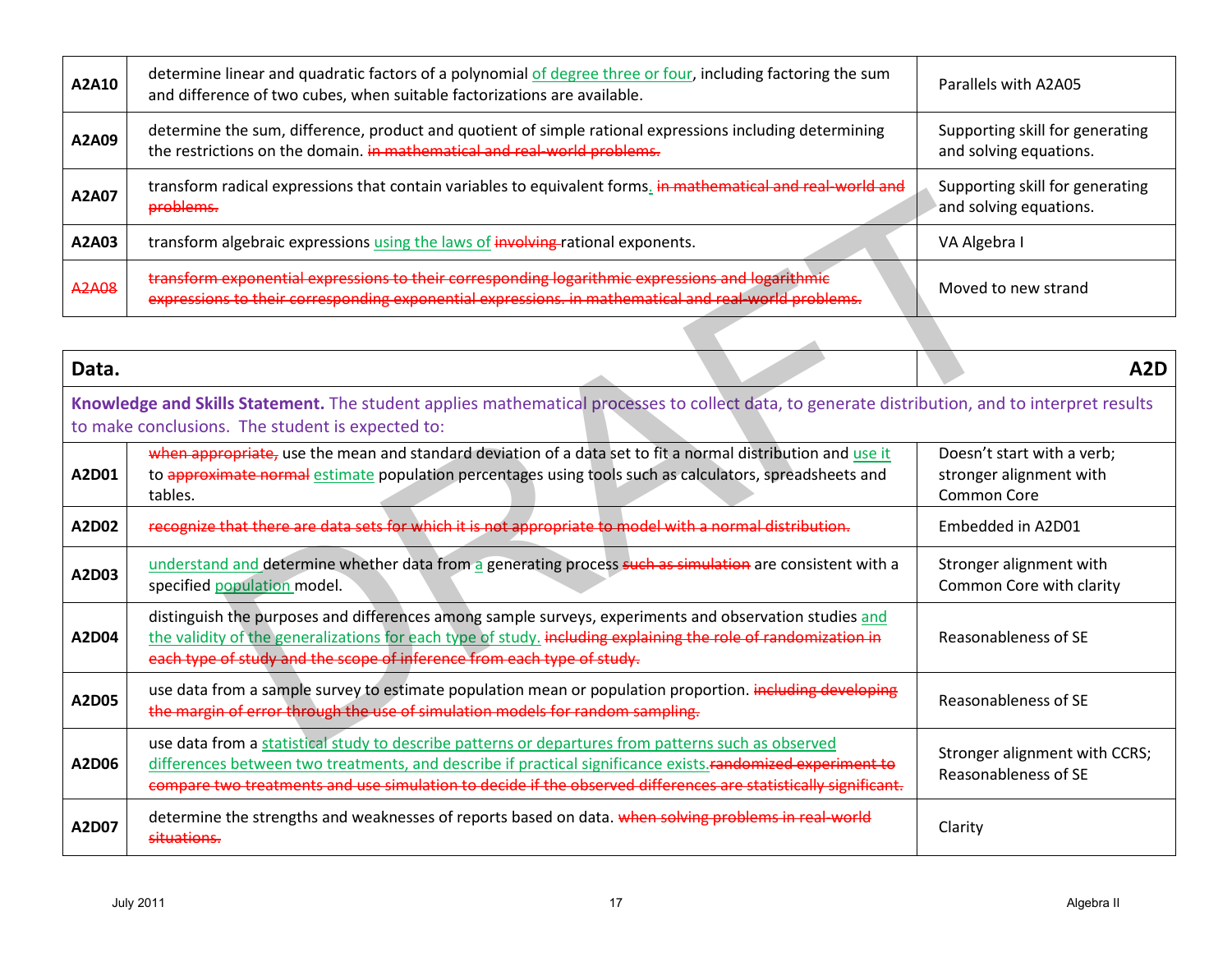## **Geometry**

|    |                                                                                                                                                                                                                                                                                                                                                                                                                      | <b>Mathematical Process Standards Geometry</b>                                                                           |                                    |
|----|----------------------------------------------------------------------------------------------------------------------------------------------------------------------------------------------------------------------------------------------------------------------------------------------------------------------------------------------------------------------------------------------------------------------|--------------------------------------------------------------------------------------------------------------------------|------------------------------------|
| Ļ, | Apply mathematics to problems arising in everyday life, society and the workplace.                                                                                                                                                                                                                                                                                                                                   |                                                                                                                          |                                    |
| Щ. |                                                                                                                                                                                                                                                                                                                                                                                                                      | Use a problem-solving model that incorporates analyzing given information, formulating a plan or strategy, determining a |                                    |
|    | solution, justifying the solution and evaluating the problem-solving process.                                                                                                                                                                                                                                                                                                                                        |                                                                                                                          |                                    |
| Щ. | Select tools such as real objects, manipulatives, paper/pencil, and technology or techniques such as mental math,                                                                                                                                                                                                                                                                                                    |                                                                                                                          | VA-Process                         |
|    | estimation, and number sense to solve problems.                                                                                                                                                                                                                                                                                                                                                                      |                                                                                                                          | Standards moved to                 |
| ₩. |                                                                                                                                                                                                                                                                                                                                                                                                                      | Communicate mathematical ideas, reasoning, and their implications using symbols, diagrams, graphs, and language.         | knowledge and<br>skills statements |
| ₩. | Create and use representations to organize, record, and communicate mathematical ideas.                                                                                                                                                                                                                                                                                                                              |                                                                                                                          |                                    |
| ₩. |                                                                                                                                                                                                                                                                                                                                                                                                                      | Explain, display, or justify mathematical ideas and arguments using precise mathematical language in written or oral     |                                    |
|    | communications.                                                                                                                                                                                                                                                                                                                                                                                                      |                                                                                                                          |                                    |
|    | <b>Geometry Focal Areas</b><br>Representations connecting algebra and geometry<br><b>Coordinate and Transformational Geometry</b><br>Logical argument, proof, congruence and constructions<br>Logical argument and constructions<br>Proof and congruence<br>Similarity and Trigonometry<br>Similarity, Proof, and Trigonometry<br>Problem solving with surface area and volume<br>Two- and Three-dimensional figures |                                                                                                                          |                                    |
|    | <b>Basic theorems about circles</b>                                                                                                                                                                                                                                                                                                                                                                                  |                                                                                                                          |                                    |
|    | <b>Circles</b>                                                                                                                                                                                                                                                                                                                                                                                                       |                                                                                                                          |                                    |
|    | Probability                                                                                                                                                                                                                                                                                                                                                                                                          |                                                                                                                          |                                    |
|    | <b>July 2011</b>                                                                                                                                                                                                                                                                                                                                                                                                     | 18                                                                                                                       | Geometry                           |

| <b>Geometry Focal Areas</b>                           |  |
|-------------------------------------------------------|--|
| Representations connecting algebra and geometry       |  |
| <b>Coordinate and Transformational Geometry</b>       |  |
| Logical argument, proof, congruence and constructions |  |
| Logical argument and constructions                    |  |
| Proof and congruence                                  |  |
| <b>Similarity and Trigonometry</b>                    |  |
| Similarity, Proof, and Trigonometry                   |  |
| Problem solving with surface area and volume          |  |
| Two- and Three-dimensional figures                    |  |
| <b>Basic theorems about circles</b>                   |  |
| <b>Circles</b>                                        |  |
| Probability                                           |  |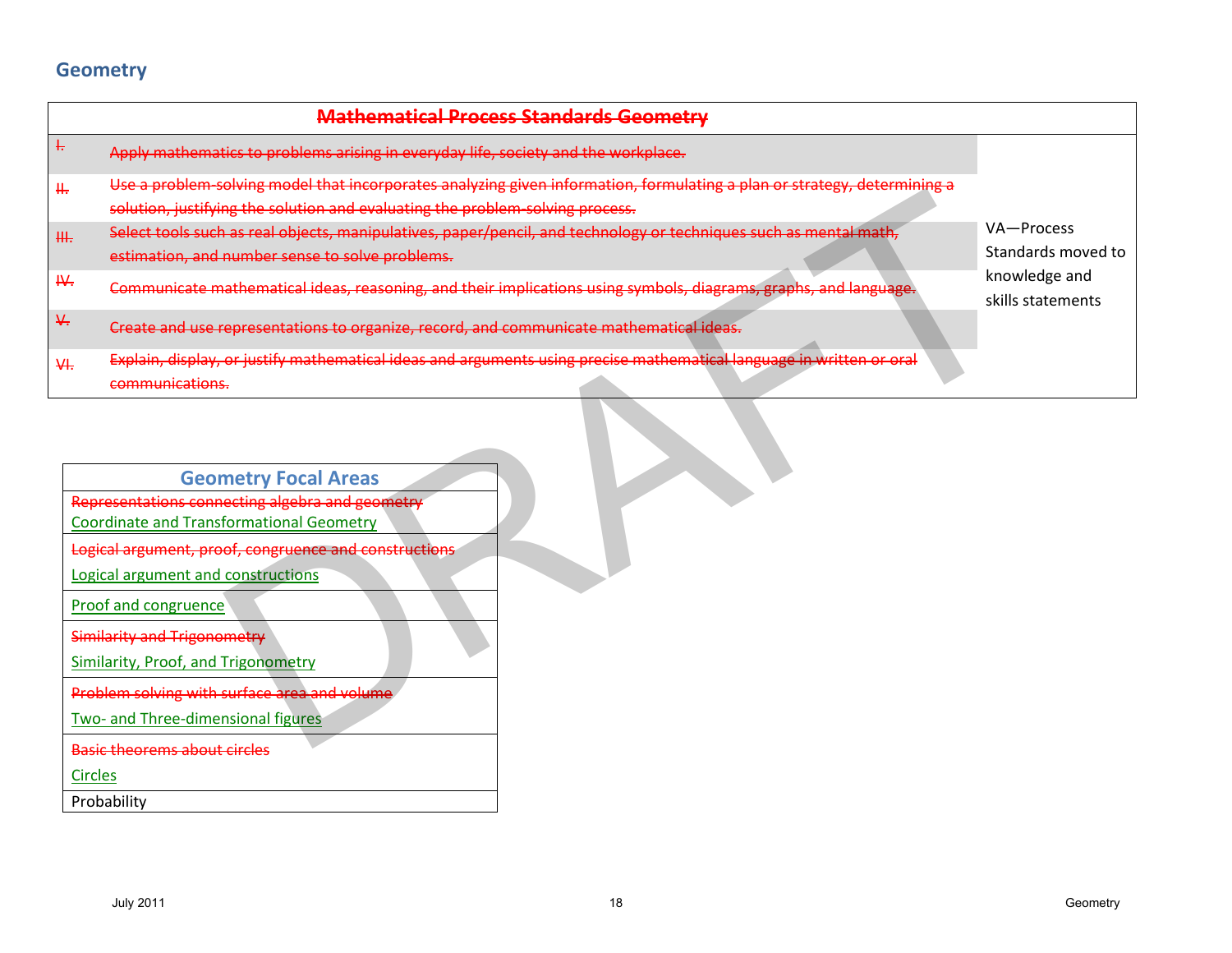# **Geometry**

### **Introduction**

The College and Career readiness standards are the driving force behind the Texas Essential Knowledge and Skills for mathematics. Maintaining a focus on fluency and deep understandings and by embedding statistics and finance, Texas will lead the way in mathematics education to prepare all Texas students for the challenges they will face in the 21st century.

The process standards are integrated at every grade level. When possible students will apply mathematics to problems arising in everyday life, society and the workplace. Students will use a problem solving model that incorporates analyzing given information, formulating a plan or strategy, determining a solution, justifying the solution and evaluating the problem-solving problem process. They will select tools such as real objects, manipulatives, paper and pencil, and technology or techniques such as mental math, estimation, reasonableness, and number sense to solve problems. Communication of mathematical ideas, reasoning, and their implications using symbols, diagrams, graphs and language will be emphasized. Students will create and use representations to organize, record, and communicate mathematical ideas. They will explain, display, or justify mathematical ideas and arguments using precise mathematical language in written or oral communications.

In Geometry, students build on the foundations from K-8 and Algebra I. Students will explore concepts covering coordinate and transformational geometry; logical argument and constructions; proof and congruence, similarity, proof, and trigonometry; two- and threedimensional figures; circles; and probability. In the logical arguments and congruence strand, students are expected to create formal constructions using a straight edge and compass. Though this course is primarily Euclidean geometry, students should complete the course with an understanding that non-Euclidean geometries exist. Within the course, students will begin to focus on more precise terminology and symbolic representations, and the development of proofs. Throughout the standards, to "prove" means a formal proof to be shown in a paragraph, flow chart, or two-column formats. Students will strengthen their mathematical reasoning skills in geometric contexts. Ire all Texas students for the challenges they will face in the 21st century.<br>
Youted root as standard are integrated at every grade loeel, When possible students will apply mathematics to problems arising in every<br>stay an

| <b>Mathematical Process Standards</b>                                                                                                                         |                                                                  |
|---------------------------------------------------------------------------------------------------------------------------------------------------------------|------------------------------------------------------------------|
| Knowledge and Skills Statement. The student uses mathematical processes to acquire and demonstrate<br>mathematical understanding. The student is expected to: | VA-Process Standards moved to<br>knowledge and skills statements |
| Apply mathematics to problems arising in everyday life, society and the workplace.                                                                            |                                                                  |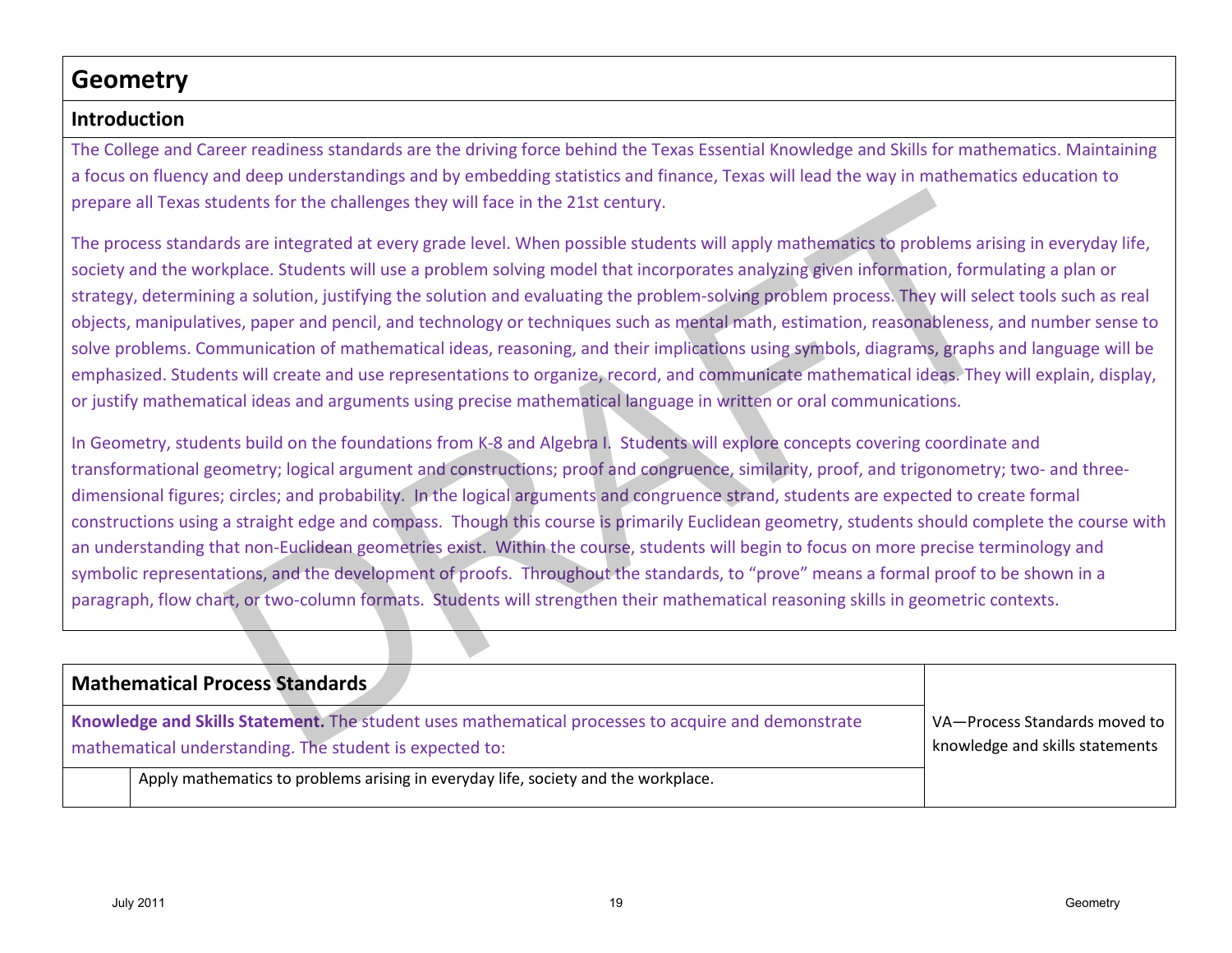|                 | Use a problem-solving model that incorporates analyzing given information, formulating a plan or strategy,                                                                                                                                                                                                                       |                                                                                    |
|-----------------|----------------------------------------------------------------------------------------------------------------------------------------------------------------------------------------------------------------------------------------------------------------------------------------------------------------------------------|------------------------------------------------------------------------------------|
|                 | determining a solution, justifying the solution, and evaluating the problem-solving process as well as the                                                                                                                                                                                                                       |                                                                                    |
|                 | reasonableness of the solution.                                                                                                                                                                                                                                                                                                  |                                                                                    |
|                 | Select tools, including such as-real objects, manipulatives, paper/pencil, and technology, as appropriate and or                                                                                                                                                                                                                 |                                                                                    |
|                 | techniques, including such as mental math, estimation, and number sense, as appropriate to solve problems.                                                                                                                                                                                                                       |                                                                                    |
|                 | Communicate mathematical ideas, reasoning, and their implications using multiple representations including                                                                                                                                                                                                                       |                                                                                    |
|                 | such as symbols, diagrams, graphs, and language as appropriate.                                                                                                                                                                                                                                                                  |                                                                                    |
|                 | Create and use representations to organize, record, and communicate mathematical ideas.                                                                                                                                                                                                                                          |                                                                                    |
|                 | Analyze mathematical relationships to connect and communicate mathematical ideas.                                                                                                                                                                                                                                                |                                                                                    |
|                 | $\frac{d}{dx}$ = $\frac{d}{dx}$ = $\frac{d}{dx}$ = $\frac{d}{dx}$ = $\frac{d}{dx}$ are attempt in the state ideas and arguments using precise mathematical language in                                                                                                                                                           |                                                                                    |
|                 | written or oral communications.                                                                                                                                                                                                                                                                                                  |                                                                                    |
| <b>Geometry</b> | <b>Representations: Connecting Algebra and Geometry.</b> Coordinate and Transformational                                                                                                                                                                                                                                         | <b>GA</b>                                                                          |
|                 | Knowledge and Skills Statement. The student uses the process skills to understand the connections between algebra and geometry and uses<br>the coordinate plane to verify geometric conjectures. The student is expected to:                                                                                                     |                                                                                    |
| <b>GA01</b>     | determine the coordinates of a point that is a given fractional distance from one end of a line segment to the<br>other in the coordinate plane, including finding the midpoint.                                                                                                                                                 |                                                                                    |
| <b>GA02</b>     | determine an equation with graph of a line parallel or perpendicular to a given line and that passes through a<br>given point.                                                                                                                                                                                                   | ER                                                                                 |
| <b>GA03</b>     | Derive and use formulas involving length, slope, and midpoint to verify prove geometric relationships<br>including congruence of segments and parallelism or perpendicularity of pairs of lines using coordinates and<br>algebraic methods.                                                                                      | MV, ER- identified specific<br>techniques to verify geometric<br>relationships     |
| <b>GA04</b>     | determine the equation of a parabola given its focus and directrix.                                                                                                                                                                                                                                                              | This SE is addressed in Algebra<br>II. Per ER, more appropriately<br>placed there. |
| <b>GA05</b>     | real world situations that include<br>solve problems with geometric contexts arising from mathematical<br>symbolic representations.                                                                                                                                                                                              | ER - This is more of a process<br>standard                                         |
|                 | Knowledge and Skills Statement. The student uses the process skills to generate and describe rigid transformations (translation, reflection, and<br>rotation) and non-rigid transformations (dilations that preserve similarity and reductions and enlargements that do not preserve similarity). The<br>student is expected to: |                                                                                    |
|                 |                                                                                                                                                                                                                                                                                                                                  |                                                                                    |
|                 | <b>July 2011</b><br>20                                                                                                                                                                                                                                                                                                           | Geometry                                                                           |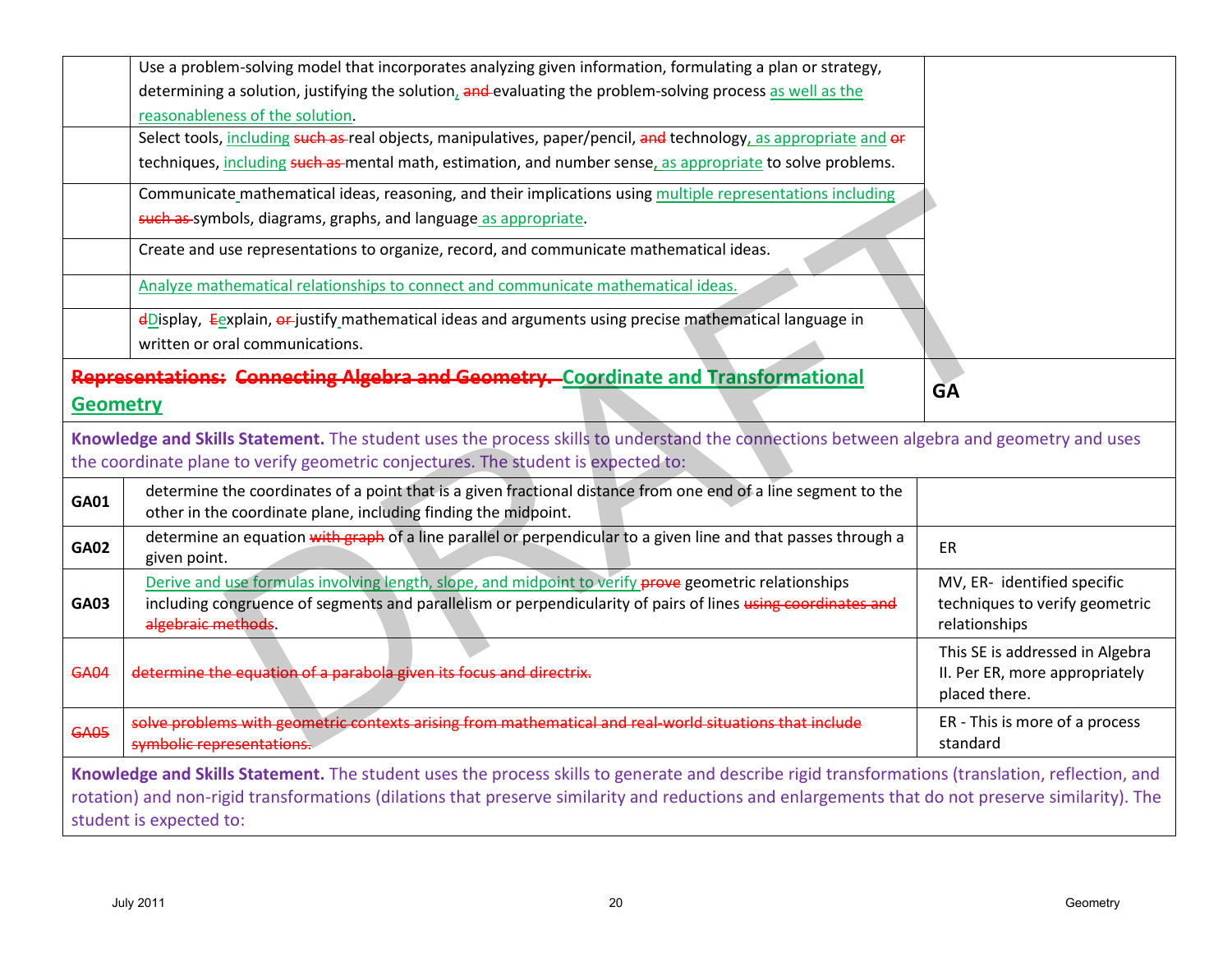| <b>GG07</b>             | ldentify describe and perform transformations of figures in a plane using function notation., taking points in the<br>plane as inputs and giving other points as outputs.                                                                                                                                                                                                                                                                             | Moved from Logical Arguments<br>and Constructions<br>$ER - Verb$ changes<br>MV |
|-------------------------|-------------------------------------------------------------------------------------------------------------------------------------------------------------------------------------------------------------------------------------------------------------------------------------------------------------------------------------------------------------------------------------------------------------------------------------------------------|--------------------------------------------------------------------------------|
| <b>GG08</b>             | determine the image or pre-image of a given two-dimensional figure under a composition of rigid<br>transformations (translation, reflection, rotation) or, a composition of non-rigid transformations, and a<br>composition of both, (dilations that preserve similarity and reductions and enlargements that do not preserve<br>similarity). (Sequences include including rotations and dilations where the center can be any point in the<br>plane. | Moved from Logical Argument<br>and Constructions<br>MV                         |
| <b>GG09</b>             | identify the sequence of Euclidean transformations including rotations and reflections that will carry the image<br>of a given figure onto itself in a given number of steps.                                                                                                                                                                                                                                                                         | Moved from Logical Argument<br>and Constructions                               |
| <b>New</b><br><b>SE</b> | Identify and distinguish between reflectional and rotational symmetry in an object.                                                                                                                                                                                                                                                                                                                                                                   | $CRS - B2A$                                                                    |

| <b>GG08</b>             | composition of both, (dilations that preserve similarity and reductions and enlargements that do not preserve<br>similarity). (Sequences include-including rotations and dilations where the center can be any point in the<br>plane.}                                                                                                                                                                                                                                                                                                                                                                                                                                                                                                                                                                                         | and Constructions<br>MV                              |
|-------------------------|--------------------------------------------------------------------------------------------------------------------------------------------------------------------------------------------------------------------------------------------------------------------------------------------------------------------------------------------------------------------------------------------------------------------------------------------------------------------------------------------------------------------------------------------------------------------------------------------------------------------------------------------------------------------------------------------------------------------------------------------------------------------------------------------------------------------------------|------------------------------------------------------|
| <b>GG09</b>             | identify the sequence of Euclidean transformations including rotations and reflections that will carry the image<br>of a given figure onto itself in a given number of steps.                                                                                                                                                                                                                                                                                                                                                                                                                                                                                                                                                                                                                                                  | Moved from Logical Argument<br>and Constructions     |
| <b>New</b><br><b>SE</b> | Identify and distinguish between reflectional and rotational symmetry in an object.                                                                                                                                                                                                                                                                                                                                                                                                                                                                                                                                                                                                                                                                                                                                            | $CRS - B2A$                                          |
|                         | Logical Argument, Proof, Congruence and Constructions.                                                                                                                                                                                                                                                                                                                                                                                                                                                                                                                                                                                                                                                                                                                                                                         | GG                                                   |
|                         | Knowledge and Skills Statement. The student uses the process skills with inductive reasoning and a variety of tools to understand geometric<br>relationships. The student is expected to:                                                                                                                                                                                                                                                                                                                                                                                                                                                                                                                                                                                                                                      |                                                      |
| GG01                    | distinguish between undefined terms, definitions, postulates, conjectures, and theorems using mathematical<br>induction and deductive reasoning.                                                                                                                                                                                                                                                                                                                                                                                                                                                                                                                                                                                                                                                                               |                                                      |
| GG02                    | Identify and determine the validity of the converse, inverse, and contrapositive of a conditional statement<br>and recognize the connection between a biconditional statement and a true conditional statement with a<br>true converse.                                                                                                                                                                                                                                                                                                                                                                                                                                                                                                                                                                                        | MV, CRS                                              |
| GG03                    | verify that a conjecture is false using a counterexamples.                                                                                                                                                                                                                                                                                                                                                                                                                                                                                                                                                                                                                                                                                                                                                                     | Grammar                                              |
| <b>GG04</b>             | Investigate patterns and make conjectures about geometric relationships, including angles formed by parallel<br>lines cut by a transversal, criteria required for triangle congruence, special segments of triangles, diagonals of<br>guadrilaterals, interior and exterior angles of polygons, and special segments and angles of circles represent<br>formal geometric constructions choosing from a variety of tools such as compass and straightedge, paper<br>folding and dynamic geometric software. (Constructions include duplicating a line segment; duplicating an<br>angle; constructing an angle bisector; finding the midpoint of a line segment; finding a line parallel or<br>perpendicular to a given line through a point not on the line; and constructing the perpendicular bisector of a<br>line segment.) | CRS, Constructions were moved<br>to GG05<br>ER<br>MV |
|                         | <b>July 2011</b><br>21                                                                                                                                                                                                                                                                                                                                                                                                                                                                                                                                                                                                                                                                                                                                                                                                         | Geometry                                             |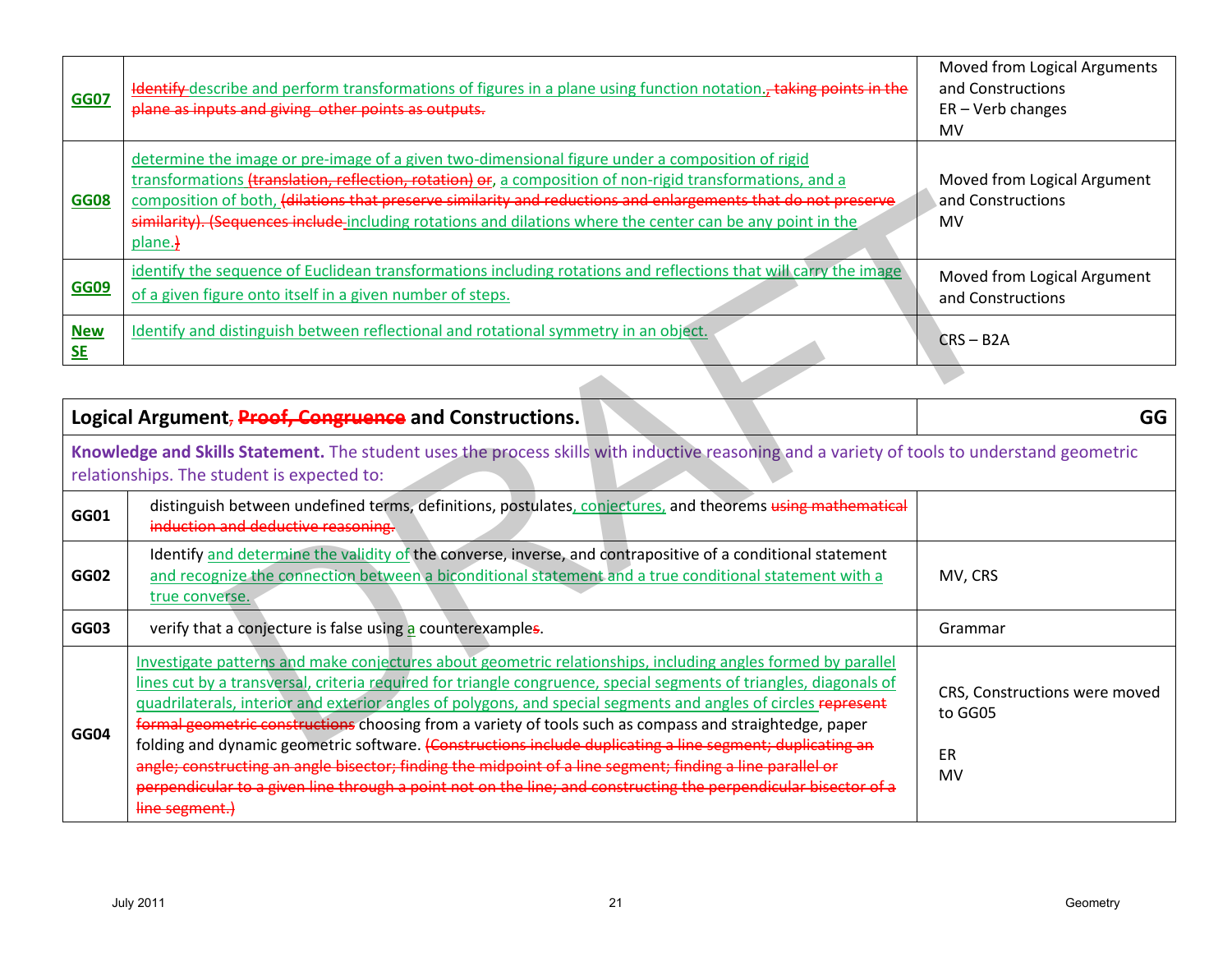| <b>GG05</b> | represent the construction of construct congruent segments, congruent angles, a segment bisector, a angle<br>bisector, perpendicular lines, the perpendicular bisector of a line segment, and a line parallel to a given line<br>through a point not on a line using a compass and a straightedge. an equilateral triangle, a square or a regular                                                                                                                                                                                                                           | MV<br><b>Common Core</b>                                    |
|-------------|-----------------------------------------------------------------------------------------------------------------------------------------------------------------------------------------------------------------------------------------------------------------------------------------------------------------------------------------------------------------------------------------------------------------------------------------------------------------------------------------------------------------------------------------------------------------------------|-------------------------------------------------------------|
|             | hexagon inscribed in a circle choosing from a variety of tools such as compass and straightedge, paper folding<br>and dynamic geometric software.                                                                                                                                                                                                                                                                                                                                                                                                                           |                                                             |
| GG06        | identify key differences between compare geometric relationships within between Euclidean and spherical<br>geometries. (Include including parallel lines and the sum of the angles in a triangle.)                                                                                                                                                                                                                                                                                                                                                                          | <b>MV</b>                                                   |
| <b>GG07</b> | identify transformations of figures in a plane using function notation, taking points in the plane as inputs and<br>giving other points as outputs.                                                                                                                                                                                                                                                                                                                                                                                                                         | Moved to Coordinate and<br><b>Transformational Geometry</b> |
| <b>GG08</b> | determine the image or pre-image of a given two-dimensional figure under a composition of rigid<br>transformations (translation, reflection, rotation) or non-rigid transformations (dilations that preserve<br>similarity and reductions and enlargements that do not preserve similarity). (Sequences include rotations and<br>dilations where the center can be any point in the plane.)                                                                                                                                                                                 | Moved to Coordinate and<br><b>Transformational Geometry</b> |
| <b>GG09</b> | identify the sequence of Euclidean transformations including rotations and reflections that will carry the image<br>of a given figure onto itself in a given number of steps.                                                                                                                                                                                                                                                                                                                                                                                               | Moved to Coordinate and<br><b>Transformational Geometry</b> |
| <b>GG10</b> | identify congruent figures and their corresponding sides and angles using the definition of congruence in terms<br>of rigid motions.                                                                                                                                                                                                                                                                                                                                                                                                                                        | Moved to Proofs and<br>Congruence                           |
| <b>GG11</b> | prove whether two triangles are congruent by applying the SAS, ASA, AAS or SSS triangle congruence<br>conditions.                                                                                                                                                                                                                                                                                                                                                                                                                                                           | Moved to Proofs and<br>Congruence                           |
| <b>GG12</b> | Verify the Triangle Inequality theorem and apply the theorem to solve mathematical and real-world problems.<br>use the fact that the sum of the measures of the lengths of any two sides of a triangle is greater than the<br>measure of the length of the third side (Triangle Inequality theorem) in mathematical and real-world<br>problems.                                                                                                                                                                                                                             | ER                                                          |
| GG13        | prove theorems about the relationships between line segments, lines, and angles that are formed choosing<br>from various formats of proof such as paragraph, flow, two-column, coordinate or transformational, and use<br>these relationships to solve problems. (Theorems include vertical angles are congruent; when a transversal<br>crosses parallel lines, alternate interior angles are congruent and corresponding angles are congruent; and<br>points on a perpendicular bisector of a line segment are exactly those equidistant from the segment's<br>endpoints.) | Moved to Proofs and<br>Congruence                           |
|             |                                                                                                                                                                                                                                                                                                                                                                                                                                                                                                                                                                             |                                                             |
|             | <b>July 2011</b><br>22                                                                                                                                                                                                                                                                                                                                                                                                                                                                                                                                                      | Geometry                                                    |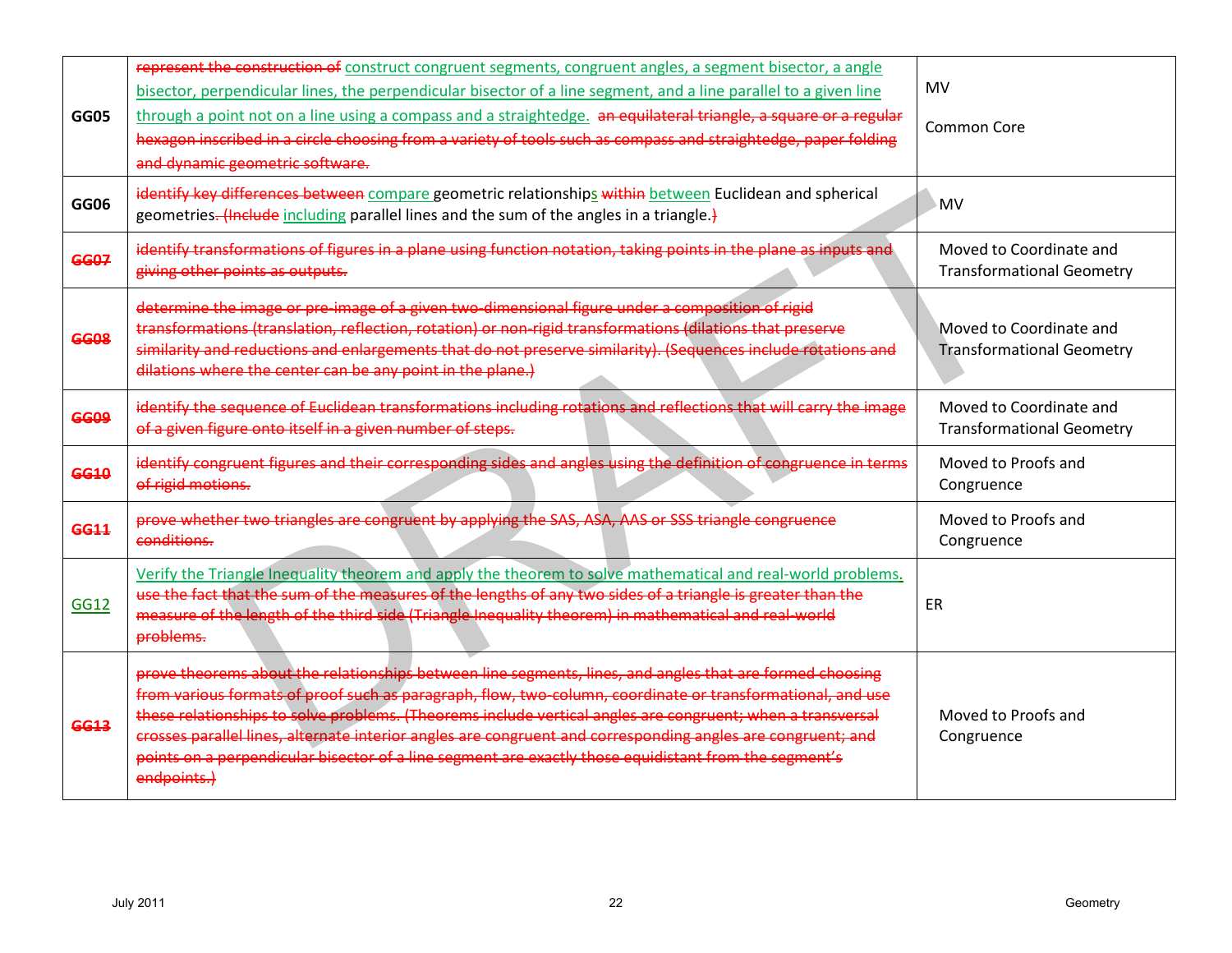| <b>GG14</b> | prove theorems about the angle relationships in triangles choosing from various formats of proof such as<br>paragraph, flow, two-column, coordinate or transformational, and use these relationships to solve problems.<br>(Theorems include measures of interior angles of a triangle sum to 180°; base angles of an isosceles triangle<br>are congruent; the segment joining midpoints of two sides of a triangle is parallel to the third side and half the<br>length; the medians of a triangle meet at a point.) | Moved to Proofs and<br>Congruence |
|-------------|-----------------------------------------------------------------------------------------------------------------------------------------------------------------------------------------------------------------------------------------------------------------------------------------------------------------------------------------------------------------------------------------------------------------------------------------------------------------------------------------------------------------------|-----------------------------------|
| <b>GG15</b> | prove theorems about parallelograms choosing from various formats of proof such as paragraph, flow, two-<br>column, coordinate or transformational, and use these theorems to solve problems. (Theorems include<br>opposite sides are congruent; opposite angles are congruent; the diagonals of a parallelogram bisect each<br>other; and rectangles are parallelograms with congruent diagonals.)                                                                                                                   | Moved to Proofs and<br>Congruence |

| <b>GG15</b> | <del>prove theorems about paralieiograms choosing from vanous formats or proor such as paragraph, now, two-</del><br>column, coordinate or transformational, and use these theorems to solve problems. (Theorems include<br>opposite sides are congruent; opposite angles are congruent; the diagonals of a parallelogram bisect each<br>other; and rectangles are parallelograms with congruent diagonals.)                                                                                                                                                                                                                                   | Moved to Proofs and<br>Congruence                      |
|-------------|------------------------------------------------------------------------------------------------------------------------------------------------------------------------------------------------------------------------------------------------------------------------------------------------------------------------------------------------------------------------------------------------------------------------------------------------------------------------------------------------------------------------------------------------------------------------------------------------------------------------------------------------|--------------------------------------------------------|
|             |                                                                                                                                                                                                                                                                                                                                                                                                                                                                                                                                                                                                                                                |                                                        |
|             | Logical Argument, Proof, and Congruence and Constructions.                                                                                                                                                                                                                                                                                                                                                                                                                                                                                                                                                                                     | GG                                                     |
|             | Knowledge and Skills Statement. The student uses the process skills with deductive reasoning to justify, prove and apply theorems by utilizing a<br>variety of methods (coordinate, transformational, axiomatic) and formats (two-column, paragraph, flow chart). The student is expected to:                                                                                                                                                                                                                                                                                                                                                  |                                                        |
| <b>GG10</b> | apply the definition of congruence, in terms of rigid transformations, to identify congruent figures and their<br>corresponding sides and angles using the definition of congruence in terms of rigid motions.                                                                                                                                                                                                                                                                                                                                                                                                                                 | Moved from Logical Argument<br>and Constructions<br>ER |
| GG11        | prove whether two triangles are congruent by applying the Side-Angle-Side, Angle-Side-Angle, AAS or and Side-<br>Side-Side triangle congruence conditions.                                                                                                                                                                                                                                                                                                                                                                                                                                                                                     | Moved from Logical Argument<br>and Constructions<br>ER |
| <b>GG13</b> | prove theorems about angles formed by the intersection of lines and line segments the relationships between<br>line segments, lines, and angles that are formed choosing from various formats of proof such as paragraph,<br>flow, two-column, coordinate or transformational, and apply-use these relationships to solve problems.<br>(Theorems include vertical angles are congruent; when a transversal crosses parallel lines, alternate interior<br>angles are congruent and corresponding angles are congruent; and points on a perpendicular bisector of a line<br>segment are exactly those equidistant from the segment's endpoints.) | Moved from Logical Argument<br>and Constructions<br>ER |
| <b>GG14</b> | prove theorems about the angle relationships in triangles, including the sum of interior angles, base angles of<br>isosceles triangles, midsegments, and medians choosing from various formats of proof such as paragraph,<br>flow, two-column, coordinate or transformational, and apply use these relationships to solve problems.                                                                                                                                                                                                                                                                                                           | Moved from Logical Argument<br>and Constructions       |
|             | (Theorems include measures of interior angles of a triangle sum to 180°; base angles of an isosceles triangle<br>are congruent; the segment joining midpoints of two sides of a triangle is parallel to the third side and half the<br>length; the medians of a triangle meet at a point.)                                                                                                                                                                                                                                                                                                                                                     | ER<br>MV                                               |
|             |                                                                                                                                                                                                                                                                                                                                                                                                                                                                                                                                                                                                                                                |                                                        |
|             | <b>July 2011</b><br>23                                                                                                                                                                                                                                                                                                                                                                                                                                                                                                                                                                                                                         | Geometry                                               |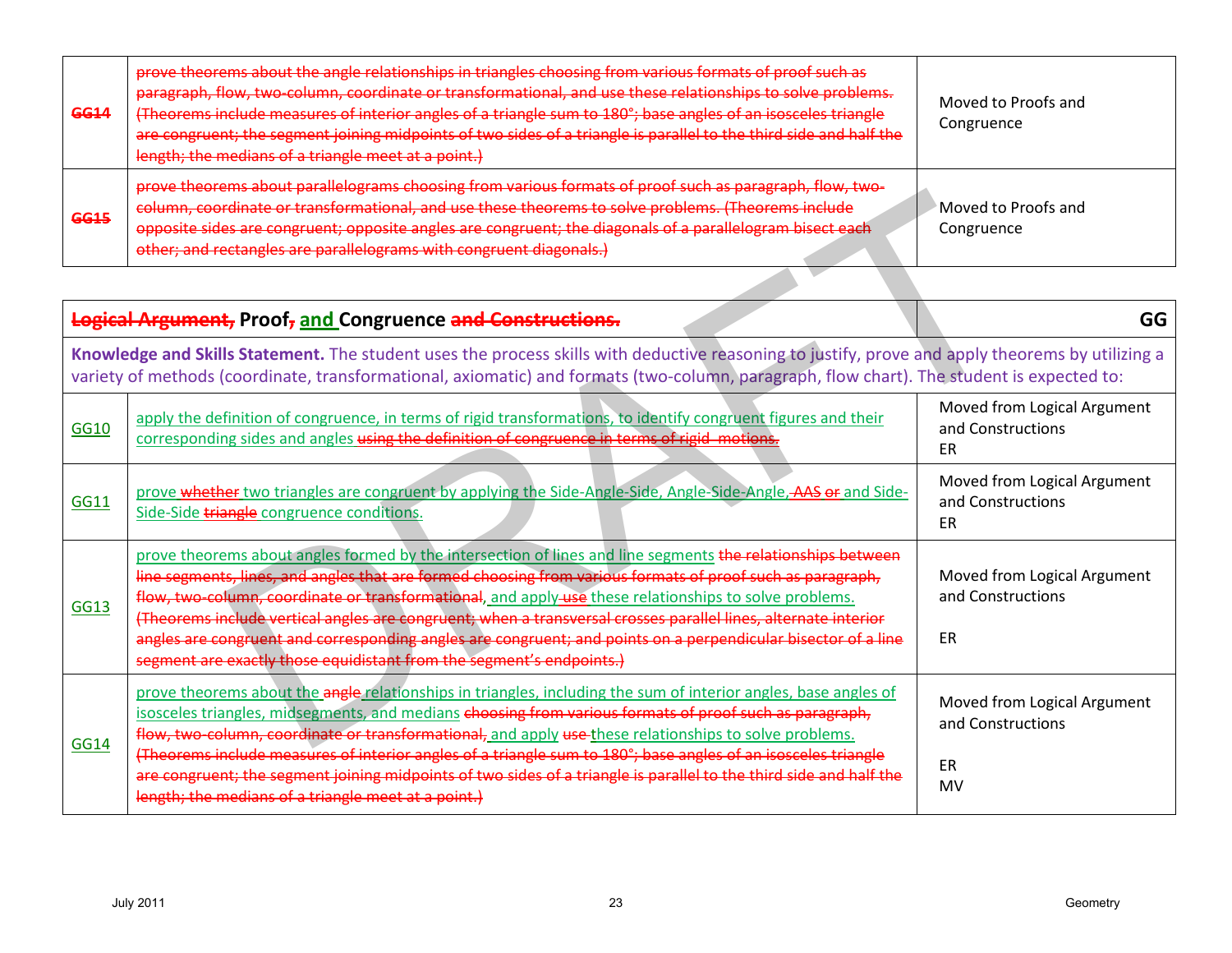| <b>GG15</b> | prove a quadrilateral is a parallelogram using opposite sides, opposite angles, and diagonals, and apply these<br>relationships to solve problems.<br>Prove theorems about parallelograms choosing from various formats of proofs such as paragraph, flow, two-                        | Moved from Logical Argument<br>and Constructions |
|-------------|----------------------------------------------------------------------------------------------------------------------------------------------------------------------------------------------------------------------------------------------------------------------------------------|--------------------------------------------------|
|             | column, coordinate or transformational, and use these theorems to solve problems. (Theorems include<br>opposite sides are congruent; opposite angles are congruent; the diagonals of a parallelogram bisect each<br>other; and rectangles are parallelograms with congruent diagonals. | ΕR<br>M٧                                         |

|                                                                                                                                                              | Similarity, <b>Proof</b> , and Trigonometry.                                                                                                                                                                                                                                                                                                                                                                                                                           | <b>GS</b>       |
|--------------------------------------------------------------------------------------------------------------------------------------------------------------|------------------------------------------------------------------------------------------------------------------------------------------------------------------------------------------------------------------------------------------------------------------------------------------------------------------------------------------------------------------------------------------------------------------------------------------------------------------------|-----------------|
|                                                                                                                                                              | Knowledge and Skills Statement. The student uses the process skills in applying similarity to solve problems. The student is expected to:                                                                                                                                                                                                                                                                                                                              |                 |
| GS01                                                                                                                                                         | apply the definition of similarity in terms of a dilation to identify similar figures and their similarity<br>transformation to determine whether two figures are similar including identifying proportional sides and the<br>congruent corresponding angles.                                                                                                                                                                                                          | <b>MV</b>       |
| <b>GS02</b>                                                                                                                                                  | apply the Angle-Angle criterion to verify similar triangles and apply the proportionality of the corresponding<br>sides to solve problems mathematical and real-world and mathematical problems.                                                                                                                                                                                                                                                                       | ER.             |
|                                                                                                                                                              | Knowledge and Skills Statement. The student uses the process skills with deductive reasoning to justify, prove and apply theorems by utilizing a<br>variety of methods (coordinate, transformational, axiomatic) and formats (two-column, paragraph, flow chart). The student is expected to:                                                                                                                                                                          |                 |
| <b>GS03</b>                                                                                                                                                  | prove theorems about similar triangles, including the Triangle Proportionality theorem, choosing from various<br>formats of proof such as paragraph, flow, two-column, coordinate or transformational, and apply use these<br>theorems to solve problems. (Theorems include a line parallel to one side of a triangle divides the other two<br>proportionally and conversely and the Pythagorean theorem proved using triangle similarity.)                            | ER<br>MV        |
| GS04                                                                                                                                                         | prove the theorem that the length of the altitude drawn to the hypotenuse of a right triangle is the geometric<br>mean between the lengths of the segments on the hypotenuse, choosing from various formats of proof such<br>as paragraph, flow, two-column, coordinate, or transformational, and use this theorem to solve problems.<br>Generalize the relationships that exist when an altitude is drawn to the hypotenuse of a right triangle to solve<br>problems. | <b>ER</b><br>MV |
| Knowledge and Skills Statement. The student uses the process skills to understand and apply relationships in right triangles. The student is<br>expected to: |                                                                                                                                                                                                                                                                                                                                                                                                                                                                        |                 |
| <b>GS05</b>                                                                                                                                                  | determine the lengths of sides and measures of angles in a right triangle by applying the trigonometric ratios<br>sine, cosine and tangent in mathematical and real-world problems.                                                                                                                                                                                                                                                                                    | ER<br>MV        |
| <b>GS06</b>                                                                                                                                                  | apply the relationships in special right triangles ( $30^{\circ} - 60^{\circ} - 90^{\circ}$ and $45^{\circ} - 45^{\circ} - 90^{\circ}$ ) and the<br>Pythagorean theorem, including Pythagorean triples, in mathematical and real-world problems.                                                                                                                                                                                                                       | MV              |
|                                                                                                                                                              | <b>July 2011</b><br>24                                                                                                                                                                                                                                                                                                                                                                                                                                                 | Geometry        |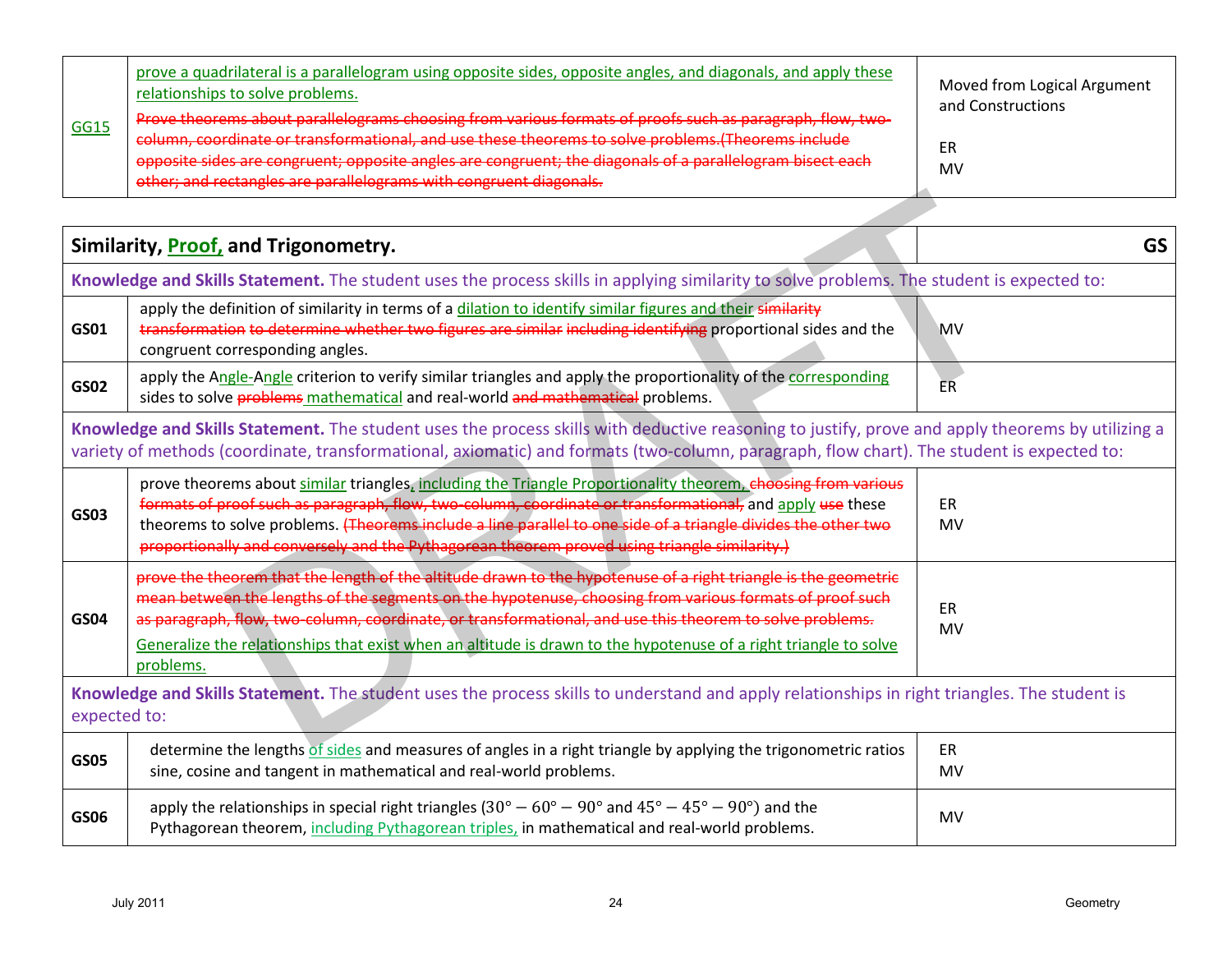|                                     | <b>Measurement Two-dimensional and three-dimensional figures.</b>                                                                                                                                                                                                                                                                                                                                                                   | <b>GM</b>                                       |
|-------------------------------------|-------------------------------------------------------------------------------------------------------------------------------------------------------------------------------------------------------------------------------------------------------------------------------------------------------------------------------------------------------------------------------------------------------------------------------------|-------------------------------------------------|
|                                     | Knowledge and Skills Statement. The student uses the process skills to recognize characteristics and dimensional changes of two- and three-<br>dimensional figures. The student is expected to:                                                                                                                                                                                                                                     |                                                 |
| <b>GM01</b>                         | use appropriate units of measure to solve real-world problems, including conversions between measurement<br>systems.                                                                                                                                                                                                                                                                                                                | Embedded in standards GM04,<br>GM05, GM06, GM07 |
| <b>GM02</b>                         | identify the shapes of two-dimensional cross-sections of three-dimensional objects and identify three-<br>dimensional objects generated by rotations of two-dimensional shapes objects.                                                                                                                                                                                                                                             | Grammar                                         |
| <b>GM03</b>                         | determine how changes in the linear dimensions of a shape affect its perimeter, area, surface area or volume<br>including proportional and non-proportional dimensional change.                                                                                                                                                                                                                                                     | Clarify                                         |
|                                     | Knowledge and Skills Statement. The student uses the process skills in the application of formulas to determine measures of two- and three-<br>dimensional figures. The student is expected to:                                                                                                                                                                                                                                     |                                                 |
| <b>GM04</b>                         | determine apply the formula for the area of regular polygons and the area of composite two-dimensional<br>figures in mathematical and real-world problems using appropriate units of measure.                                                                                                                                                                                                                                       | MV, added new standard GM07                     |
| <b>GM05</b>                         | determine apply the formulas for the total and lateral surface area (where applicable) of three-dimensional<br>figures, including prisms, pyramids, cones, cylinders, spheres and composite figures, in mathematical and real-<br>world problems using appropriate units of measure. (These figures include prisms, pyramids, cones, cylinders,<br>spheres and composite figures. Dimensions may be labeled with single variables.) | MV                                              |
| <b>GM06</b>                         | determine apply the formulas for the volume of three-dimensional figures, including prisms, pyramids, cones,<br>cylinders, spheres and composite figures, in mathematical and real-world problems using appropriate units of<br>measure. (These figures include prisms, pyramids, cylinders, cones, spheres, and composite figures.<br>Dimensions may be labeled with single variables.)                                            | MV                                              |
| <b>GM07</b><br>$-$ new<br><b>SE</b> | Determine the area of composite two-dimensional figures comprised of a combination of triangles,<br>parallelograms, trapezoids, kites, regular polygons, or sectors of circles in mathematical and real world<br>problems using appropriate units of measure.                                                                                                                                                                       | Created new standard from<br>GM04               |
|                                     |                                                                                                                                                                                                                                                                                                                                                                                                                                     |                                                 |
| Circles.                            |                                                                                                                                                                                                                                                                                                                                                                                                                                     | <b>GC</b>                                       |
| to:                                 | Knowledge and Skills Statement. The student uses the process skills to understand and apply theorems about circles. The student is expected                                                                                                                                                                                                                                                                                         |                                                 |
| GC01                                | prove apply theorems about circles, including relationships among inscribed angles, radii, chords, tangents,<br>and secants lines, and line segments, and use these relationships to solve mathematical and real world<br>problems.                                                                                                                                                                                                 | CRS, ER                                         |
|                                     | <b>July 2011</b><br>25                                                                                                                                                                                                                                                                                                                                                                                                              | Geometry                                        |

| Circles. |                                                                                                                                                                                                                                     | GC l    |  |
|----------|-------------------------------------------------------------------------------------------------------------------------------------------------------------------------------------------------------------------------------------|---------|--|
| to:      | Knowledge and Skills Statement. The student uses the process skills to understand and apply theorems about circles. The student is expected                                                                                         |         |  |
| GC01     | prove apply theorems about circles, including relationships among inscribed angles, radii, chords, tangents,<br>and secants lines, and line segments, and use these relationships to solve mathematical and real world<br>problems. | CRS, ER |  |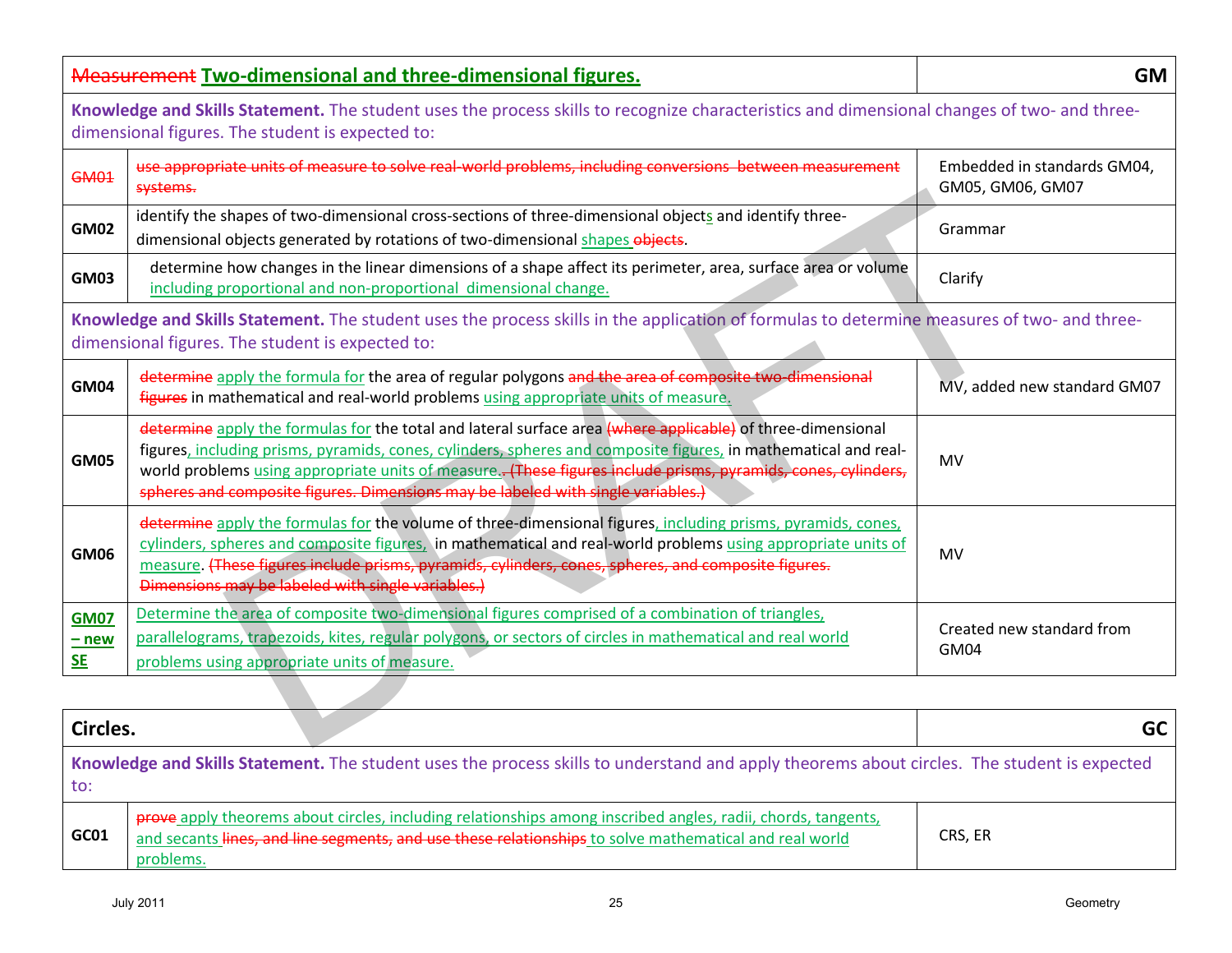| GC02 | apply the proportional relationship between the measure of an arc length of a circle and the circumference<br>of the circle in mathematical and real-world problems. This includes including the ratio of the length of an<br>arc intercepted by a central angle and the radius of the circle and the radian measure of an angle. | Grammar                      |
|------|-----------------------------------------------------------------------------------------------------------------------------------------------------------------------------------------------------------------------------------------------------------------------------------------------------------------------------------|------------------------------|
| GC03 | apply the proportional relationship between the measure of the area of a sector of a circle and the area of<br>the circle in mathematical and real-world problems.                                                                                                                                                                |                              |
| GC04 | determine the equation for the graph of a circle with radius r and center (h, k), $(x-h)^2 + (y-k)^2 = r^2$ . and<br>justify the derivation of this equation using the Pythagorean theorem and properties of translations.                                                                                                        | ER, Present in Pre- Calculus |

| GC04         | determine the equation for the graph of a circle with radius r and center (h, k), $(x - h)^2 + (y - k)^2 = r^2$ . and<br>justify the derivation of this equation using the Pythagorean theorem and properties of translations. | ER, Present in Pre- Calculus                    |
|--------------|--------------------------------------------------------------------------------------------------------------------------------------------------------------------------------------------------------------------------------|-------------------------------------------------|
|              |                                                                                                                                                                                                                                |                                                 |
| Probability. |                                                                                                                                                                                                                                | GD                                              |
|              | Knowledge and Skills Statement. The student uses the process skills to understand probability in real world situations and how to apply<br>independence and dependence of events. The student is expected to:                  |                                                 |
| <b>GD01</b>  | determine probabilities based on area in mathematical and real-world problems. <b>[Obtain the probability</b><br>measure by taking the measure (area) of a subset and dividing it by the measure (area) of the entire set].    | <b>Relates to CRS</b><br>ER, VA                 |
| <b>GD02</b>  | represent events as subsets of a sample space using the characteristics of the outcomes or as unions,<br>intersections or complements of other events in mathematical and real-world problems.                                 | <b>Relates to CRS</b>                           |
| <b>GD03</b>  | identify whether two events are independent and give an example of how compute the probability of the<br>two events occurring together. is the product of their probabilities.                                                 | Relates to CRS                                  |
| GD04         | interpret results in a two-way frequency table of data when the two variables are related.                                                                                                                                     | ER, MV, VA - not present in CRS<br>Moved to AQR |
| <b>GD05</b>  | treating a two-way frequency table as a sample space, identify whether two events are independent and<br>determine conditional probabilities.                                                                                  | ER, MV, VA - not present in CRS<br>Moved to AQR |
| <b>GD06</b>  | apply conditional probability of A given B and use to determine independence of events A and B in real-<br>world problems.                                                                                                     | Relates to CRS, clarity                         |
| <b>GD07</b>  | use the Addition rule, $P(A \text{ or } B) = P(A) + P(B) - P(A \text{ and } B)$ in mathematical and real-world problems.                                                                                                       | ER, MV, VA - not present in CRS<br>Moved to AQR |
|              |                                                                                                                                                                                                                                |                                                 |
|              |                                                                                                                                                                                                                                |                                                 |
|              |                                                                                                                                                                                                                                |                                                 |
|              | <b>July 2011</b><br>26                                                                                                                                                                                                         | Geometry                                        |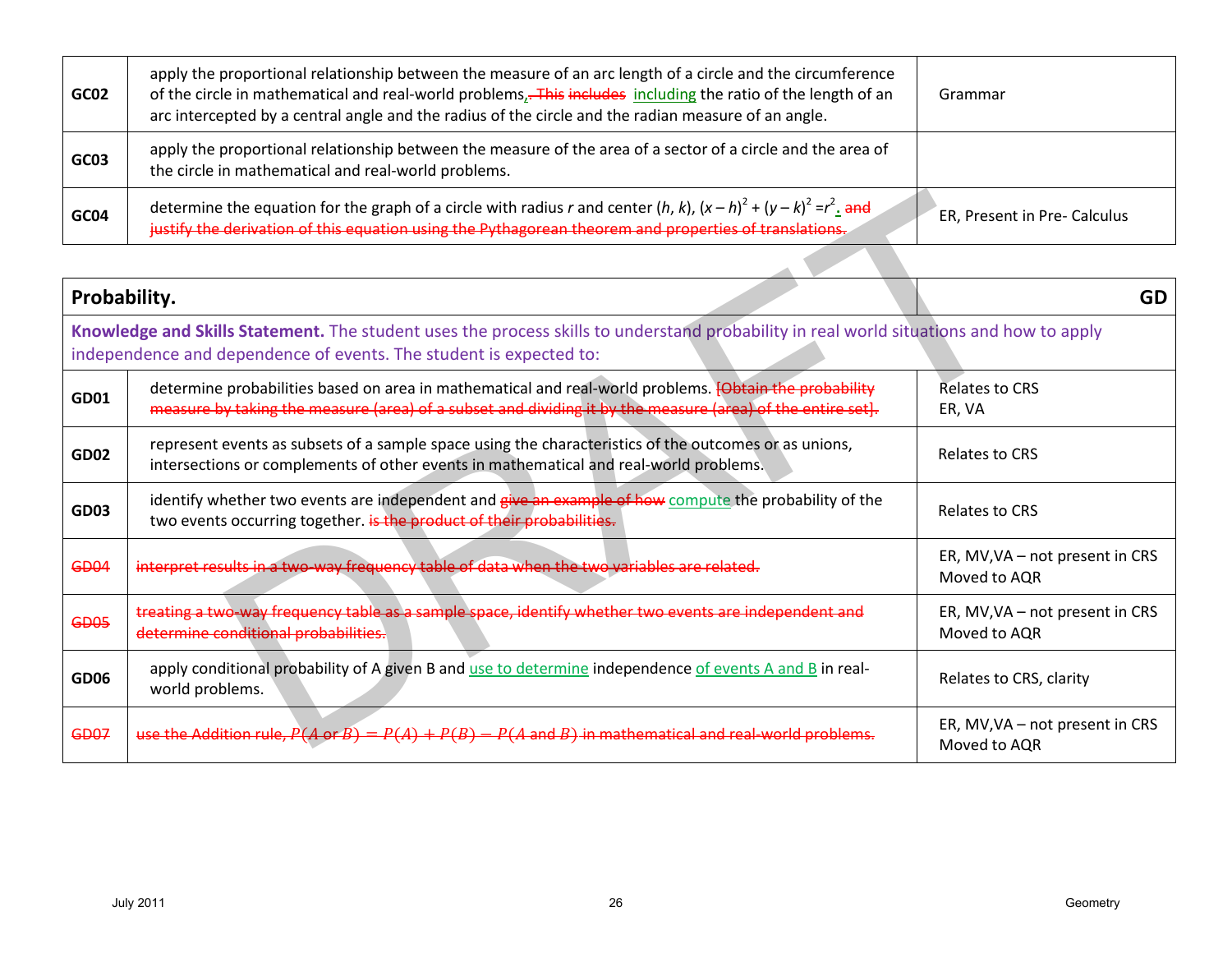## **Mathematical Models with Applications (MMA)**

|      | Mathematical Process Standards Mathematical Models with Applications (MMA)                                   |                                                |
|------|--------------------------------------------------------------------------------------------------------------|------------------------------------------------|
|      | Apply mathematics to problems arising in everyday life, society and the workplace.                           |                                                |
| ΙΙ.  | Use a problem solving model that incorporates analyzing given information, formulating a plan or strategy,   |                                                |
|      | determining a solution, justifying the solution and evaluating the problem solving process.                  |                                                |
| III. | Select tools such as real objects, manipulatives, paper/pencil, and technology or techniques such as mental  | VA-Process Standards<br>moved to knowledge and |
|      | math, estimation, and number sense to solve problems.                                                        |                                                |
| IV.  | Communicate mathematical ideas, reasoning, and their implications using symbols, diagrams, graphs, and       | skills statements                              |
|      | لمقصبتهمها<br><del>tangaage.</del>                                                                           |                                                |
| V.   | Create and use representations to organize, record, and communicate mathematical ideas.                      |                                                |
| VI.  | Explain, display, or justify mathematical ideas and arguments using precise mathematical language in written |                                                |
|      | or oral communications.                                                                                      |                                                |

|      | determining a solution, justifying the solution and evaluating the problem solving process. |                                                                                                              |                                       |
|------|---------------------------------------------------------------------------------------------|--------------------------------------------------------------------------------------------------------------|---------------------------------------|
| III. | math, estimation, and number sense to solve problems.                                       | Select tools such as real objects, manipulatives, paper/pencil, and technology or techniques such as mental  | VA-Process Stand                      |
| IV.  | language.                                                                                   | Communicate mathematical ideas, reasoning, and their implications using symbols, diagrams, graphs, and       | moved to knowled<br>skills statements |
| V.   |                                                                                             | Create and use representations to organize, record, and communicate mathematical ideas.                      |                                       |
| VI.  | or oral communications.                                                                     | Explain, display, or justify mathematical ideas and arguments using precise mathematical language in written |                                       |
|      |                                                                                             |                                                                                                              |                                       |
|      |                                                                                             | <b>MMA Focal Areas</b>                                                                                       |                                       |
|      |                                                                                             | 1 Math Modeling Process Standards                                                                            |                                       |
|      | Numeric reasoning                                                                           | 2 Math Modeling in Personal Finance                                                                          |                                       |
|      | Expressions, equations and generalized<br>relationships                                     | 3 Math Modeling in Science and Engineering                                                                   |                                       |
|      | Geometric reasoning                                                                         | 4 Math Modeling in Fine Arts                                                                                 |                                       |
|      | Probabilistic and statistical reasoning                                                     | 5 Math Modeling in Social Sciences                                                                           |                                       |
|      |                                                                                             |                                                                                                              |                                       |
|      |                                                                                             |                                                                                                              |                                       |
|      |                                                                                             |                                                                                                              |                                       |
|      | <b>July 2011</b>                                                                            | 27                                                                                                           | Mathematical Models with Applications |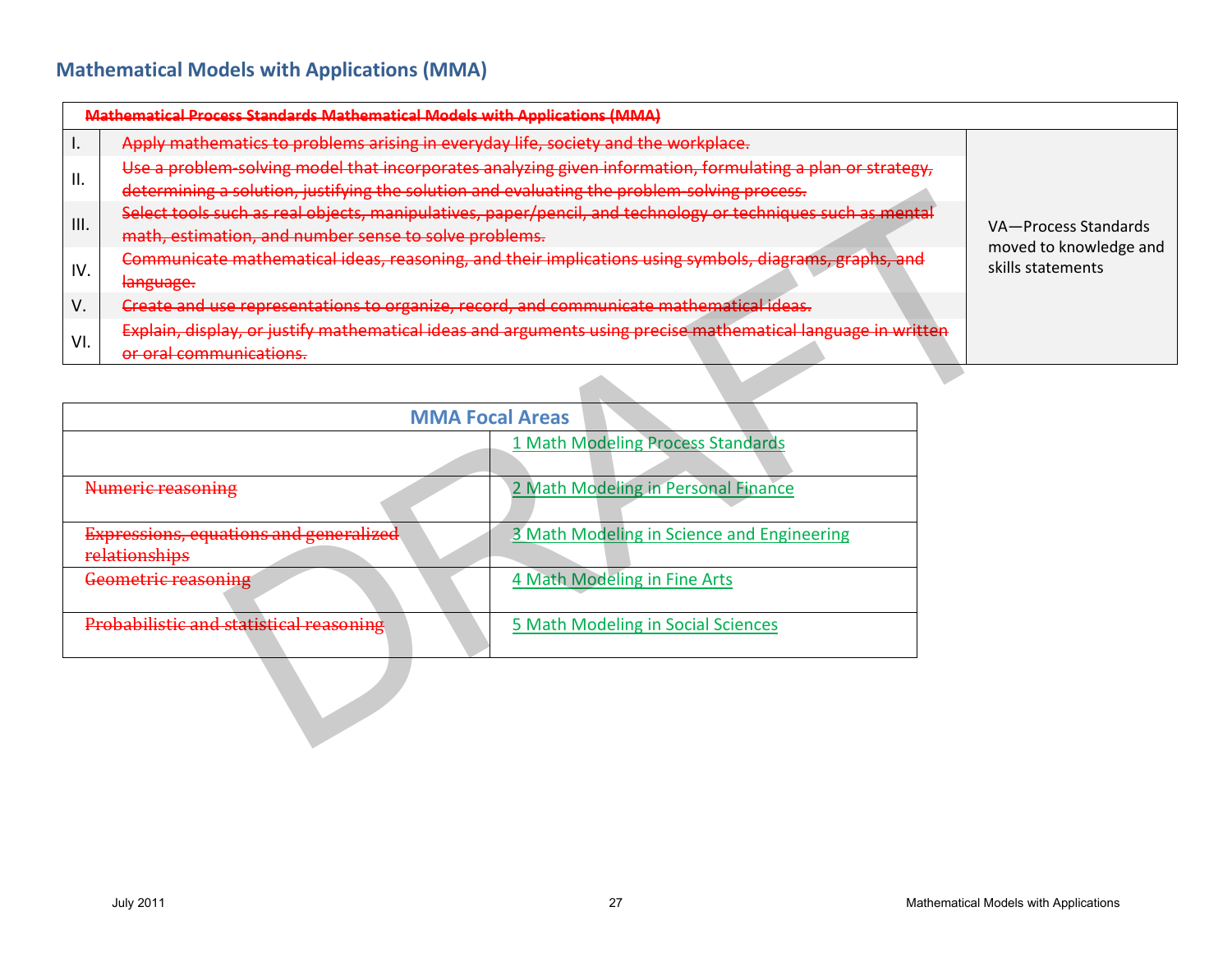# **Mathematical Models with Applications**

### **Introduction**

General requirements. The provisions of this section shall be implemented beginning the 2013-2014 school year. Students can be awarded one-half to one credit for successful completion of this course. Recommended prerequisite: Algebra I.

The College and Career readiness standards are the driving force behind the Texas Essential Knowledge and Skills for mathematics. By embedding statistics and finance and focusing on fluency and deep understandings, Texas will lead the way in mathematics education and prepare all Texas students for the technological challenges they will face in the 21st century.

The process standards are integrated at every grade level. When possible, students will apply mathematics to problems arising in everyday life, society and the workplace. Students will use a problem solving model that incorporates analyzing given information, formulating a plan or strategy, determining a solution, justifying the solution and evaluating the problem-solving problem process. They will select tools including real physical objects, manipulatives, paper and pencil, and or technology or and techniques including mental math, estimation, and or number sense to solve problems. Communication of mathematical ideas, reasoning, and their implications using multiple representations including symbols, diagrams, graphs and language will be emphasized. Students will create and use representations to organize, record, and communicate mathematical ideas. Students will analyze mathematical relationships to connect and communicate mathematical ideas. They will explain, display, or justify mathematical ideas and arguments using precise mathematical language in written or oral communications. allege and Great researchies star the divining force behind the Reas Essential Konverige and Sidis for mathematics, by enough and the constitutions of the product of the constrained star the constrained star in the constra

*Mathematical Models with Applications is designed to build on knowledge and skills from K-8 and Algebra I. This additional math course provides a path for students to succeed in Algebra II and prepares them for various post-secondary choices. Students learn to apply mathematics through experiences in personal finance, science, engineering, fine arts, and social science. Students use algebraic, graphical, and geometric reasoning to recognize patterns and structure, to model information, to solve problems, and to communicate solutions. Students will select from tools such as physical objects, manipulatives, technology (including graphing calculators, data collection devices, and computers), paper/pencil, and from methods such as algebraic techniques, geometric reasoning, patterns, and mental math to solve problems.*

*In this course students will use a mathematical modeling cycle to analyze problem situations, to understand them better, and to improve decisions. A basic mathematical modeling cycle is summarized below. The student will:*

*(1) Represent:* 

- *a) identify the variables in the problem situation and select those that represent essential features,*
- *b) formulate a model by creating and selecting from representations such as geometric, graphical, tabular, algebraic, or statistical that describe the relationships between the variables,*
- *(2) Compute: analyze and perform operations on these relationships to draw conclusions,*
- *(3) Interpret: interpret the results of the mathematics in terms of the original problem situation,*
- *(4) Revise: confirm the conclusions by comparing them with the problem situation and then revise as necessary,*
- *(5) Report: report on the conclusions and the reasoning behind them.*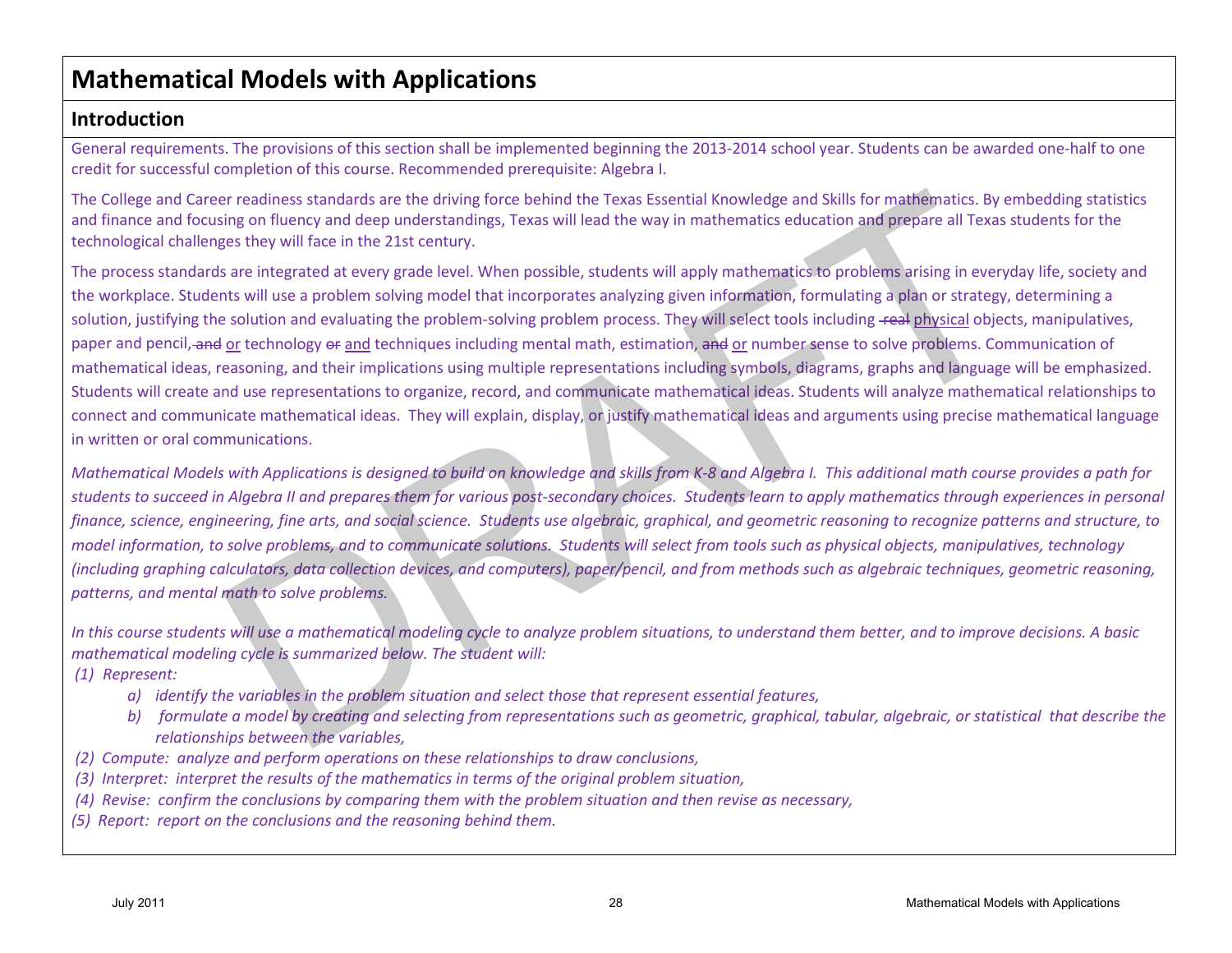|                    | *Note: See page 9 for a graphical representation of the above Modeling Cycle for professional development.                                                                                                                                                     |                                                                                            |
|--------------------|----------------------------------------------------------------------------------------------------------------------------------------------------------------------------------------------------------------------------------------------------------------|--------------------------------------------------------------------------------------------|
|                    | <b>Mathematical Process Standards</b>                                                                                                                                                                                                                          |                                                                                            |
|                    | Knowledge and Skills Statement. The student uses mathematical processes to acquire and demonstrate<br>mathematical understanding. The student is expected to:                                                                                                  |                                                                                            |
|                    | A. Apply mathematics to problems arising in everyday life, society, and the workplace.                                                                                                                                                                         |                                                                                            |
|                    | B. Use a problem-solving model that incorporates analyzing given information, formulating a plan or<br>strategy, determining a solution, justifying the solution, and evaluating the problem-solving process as well<br>as the reasonableness of the solution. | VA-Process Standards<br>moved to knowledge and                                             |
|                    | C. Select tools, including real objects, manipulatives, paper/pencil, and technology as appropriate and<br>techniques including mental math, estimation, and number sense as appropriate to solve problems.                                                    | skills statements                                                                          |
|                    | D. Communicate effectively mathematical ideas, reasoning, and their implications using multiple<br>representations including symbols, diagrams, graphs, and language as appropriate.                                                                           |                                                                                            |
|                    | E. Create and use representations to organize, record, and communicate mathematical ideas.                                                                                                                                                                     |                                                                                            |
|                    | F. Analyze mathematical relationships to connect and communicate mathematical ideas.                                                                                                                                                                           |                                                                                            |
|                    | G. Display, explain, or justify mathematical ideas and arguments using precise mathematical language in<br>written or oral communications.                                                                                                                     |                                                                                            |
|                    | <b>Imeric Reasoning.</b>                                                                                                                                                                                                                                       | <b>MMAN</b>                                                                                |
| MMAN01             | compare and analyze various methods for solving a real-life problem.                                                                                                                                                                                           | ER deleted based on Expert<br>Reviewer's recommendation to<br>include in process standards |
| MMAN <sub>02</sub> | use multiple approaches (algebraic, graphical, and geometric methods) to solve problems from a variety<br>of disciplines.                                                                                                                                      | ER deleted based on Expert<br>Reviewer's recommendation to<br>include in process standards |
| MMAN03             | select a method to solve a problem, defend the method, and justify the reasonableness of the results.                                                                                                                                                          | ER deleted based on Expert<br>Reviewer's recommendation to<br>include in process standards |
|                    | <b>Mathematical Modeling in Personal Finance Algebraic Reasoning (Expressions, Equations,</b>                                                                                                                                                                  | <b>MMAA</b>                                                                                |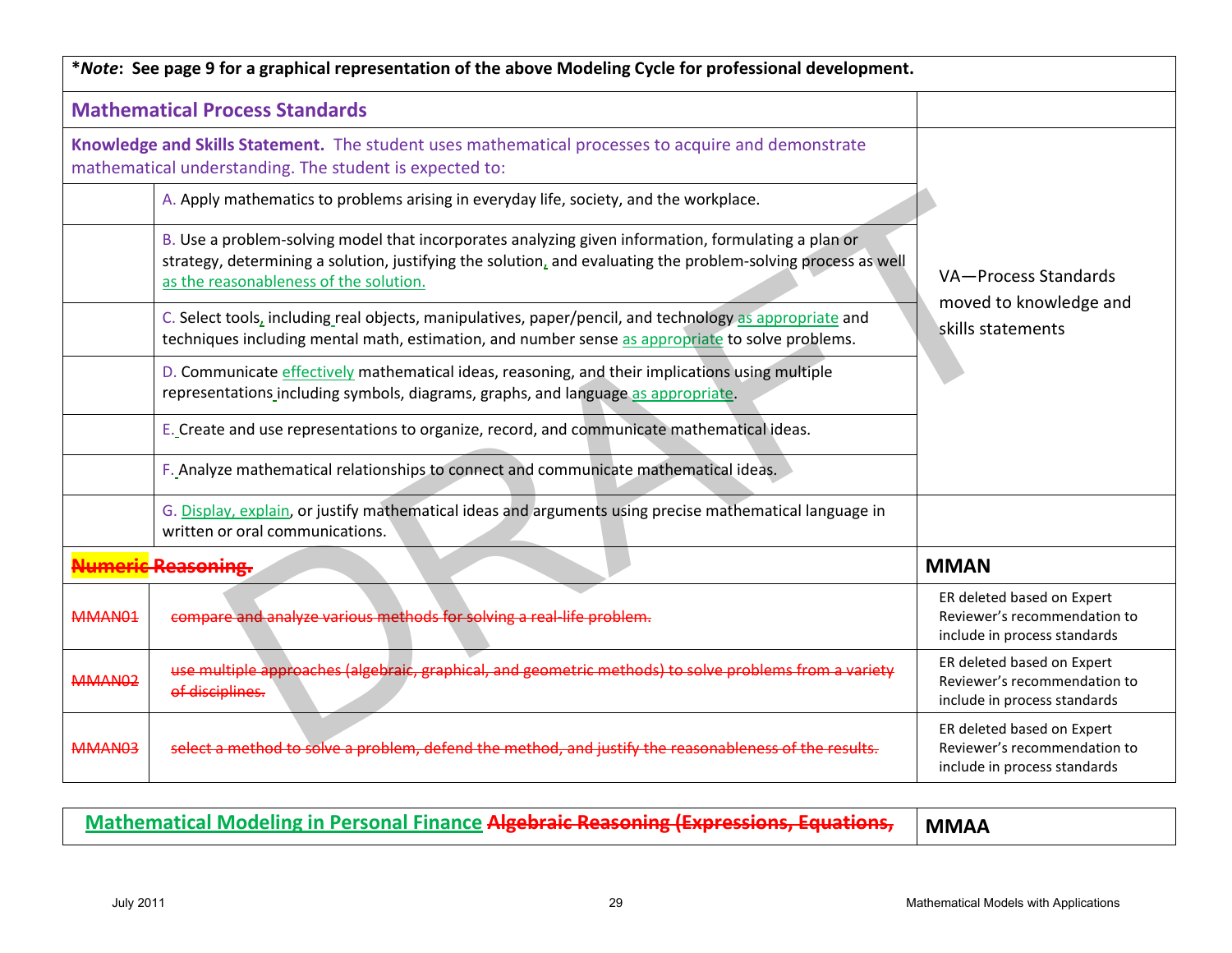|                  | and Generalized Relationships)                                                                                                                                                                 |                                                                                              |
|------------------|------------------------------------------------------------------------------------------------------------------------------------------------------------------------------------------------|----------------------------------------------------------------------------------------------|
|                  | Knowledge and Skills Statement. The student uses graphical and numerical techniques to study patterns and analyze data as it applies to                                                        |                                                                                              |
|                  | personal finance. The student is expected to:                                                                                                                                                  |                                                                                              |
| MMAA01           | use rates, linear functions, and direct variation to solve problems involving personal finance and<br>budgeting, including compensations and deductions.                                       |                                                                                              |
| MMAA02           | solve problems involving personal taxes.                                                                                                                                                       |                                                                                              |
| MMAA03           | analyze data to make decisions about banking, including options for online banking, checking accounts,<br>overdraft protection, processing fees, and debit/ATM fees.                           | Information added for<br>clarification and updated<br>methods of banking                     |
| MMAA04           | analyze methods of payment available personal credit options in retail purchasing and compare relative<br>advantages and disadvantages of each option.                                         | Clarification of wording                                                                     |
| MMAA05           | use technology to create amortization models to investigate home financing and compare buying and<br>renting a home.                                                                           | ER Clarify that students are not<br>required to amortize with<br>paper/pencil                |
| MMAA06           | use technology to create amortization models to investigate automobile financing and compare buying<br>and leasing a vehicle.                                                                  | ER Clarify that students are not<br>required to use amortization<br>tables with paper/pencil |
| MMAA07           | analyze types of savings options involving simple and compound interest and compare relative<br>advantages of these options.                                                                   |                                                                                              |
| MMAA08           | analyze and compare coverage options and rates in insurance.                                                                                                                                   |                                                                                              |
| MMAA09           | investigate and compare investment options including stocks, bonds, annuities, certificates of deposit,<br>and retirement plans.                                                               | Clarifying and updating<br>information                                                       |
|                  |                                                                                                                                                                                                |                                                                                              |
|                  | <b>Math Modeling in Science and Engineering</b>                                                                                                                                                |                                                                                              |
|                  | Knowledge and Skills Statement. The student uses graphical and numerical techniques to study patterns and analyze data as it applies to science and<br>engineering. The student is expected to |                                                                                              |
| MMAA10           | use direct and inverse variation to describe physical laws such as Hook's law, Newton's second law of<br>motion, and Boyle's laws.                                                             | Clarification as to which laws to use<br>- only Newton's law involves direct<br>variation    |
|                  |                                                                                                                                                                                                |                                                                                              |
|                  |                                                                                                                                                                                                |                                                                                              |
| <b>July 2011</b> | 30                                                                                                                                                                                             | Mathematical Models with Applications                                                        |

|                                                                                                                                                                                                | <b>Math Modeling in Science and Engineering</b>                                                                                    |                                                                                           |
|------------------------------------------------------------------------------------------------------------------------------------------------------------------------------------------------|------------------------------------------------------------------------------------------------------------------------------------|-------------------------------------------------------------------------------------------|
| Knowledge and Skills Statement. The student uses graphical and numerical techniques to study patterns and analyze data as it applies to science and<br>engineering. The student is expected to |                                                                                                                                    |                                                                                           |
| MMAA10                                                                                                                                                                                         | use direct and inverse variation to describe physical laws such as Hook's law, Newton's second law of<br>motion, and Boyle's laws. | Clarification as to which laws to use<br>- only Newton's law involves direct<br>variation |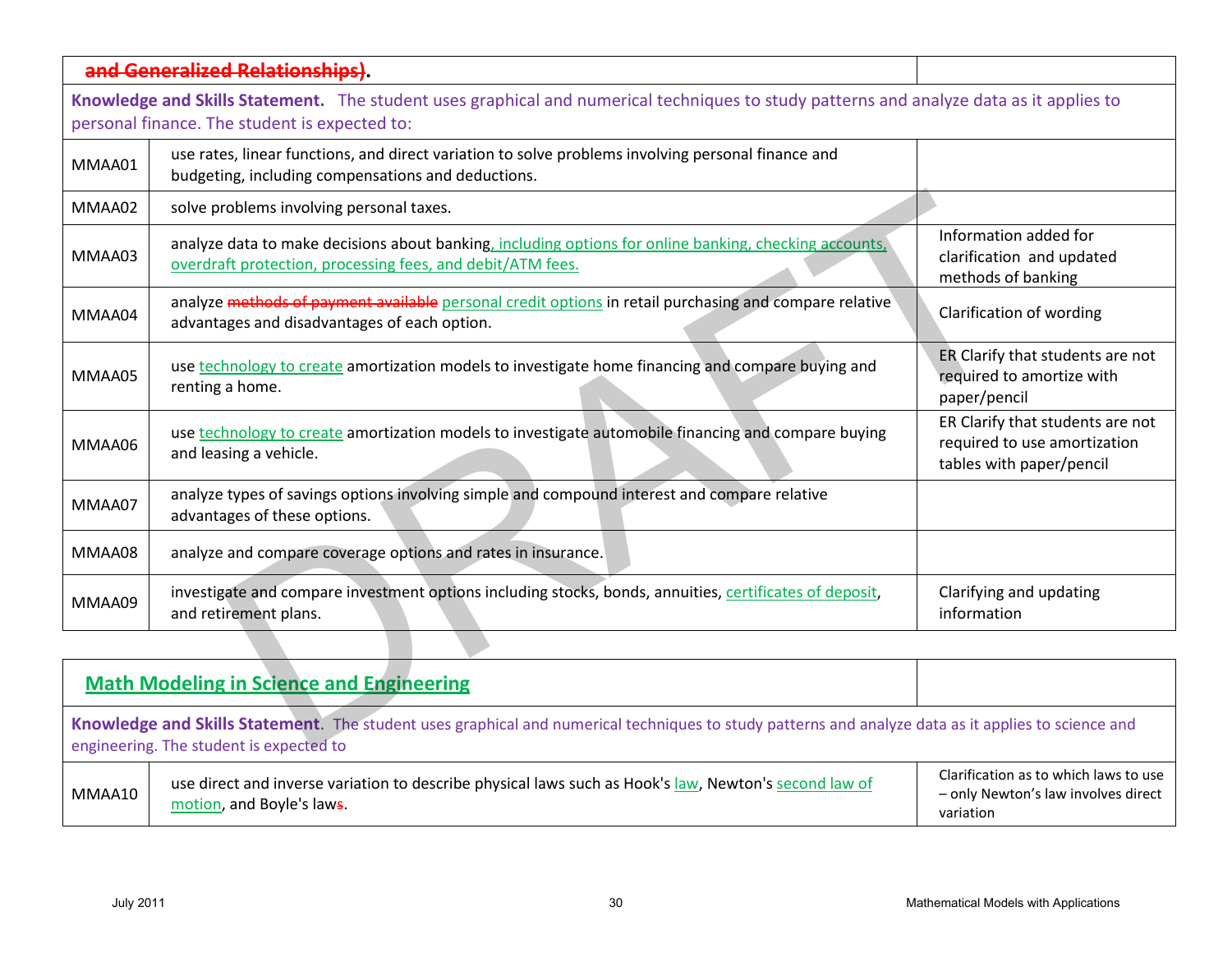| <b>July 2011</b>        | 31                                                                                                                                                                                                                                              | Mathematical Models with Applications                                                                                                                                                                            |
|-------------------------|-------------------------------------------------------------------------------------------------------------------------------------------------------------------------------------------------------------------------------------------------|------------------------------------------------------------------------------------------------------------------------------------------------------------------------------------------------------------------|
| MMAG01                  | use geometric models available through technology to model growth and decay in areas such as<br>population, biology, and ecology.                                                                                                               | Moved to Math Modeling in<br>science and engineering.                                                                                                                                                            |
| student is expected to: | Knowledge and Skills Statement. The student uses graphical and numerical techniques to study patterns and analyze data as it applies to fine arts. The                                                                                          |                                                                                                                                                                                                                  |
|                         | <b>Math Modeling in Fine Arts Geometric Reasoning.</b>                                                                                                                                                                                          | <b>MMAG</b>                                                                                                                                                                                                      |
|                         |                                                                                                                                                                                                                                                 |                                                                                                                                                                                                                  |
|                         | use Pythagorean Theorem and special right-triangle relationships to calculate distances.                                                                                                                                                        | Added standard to support a weak<br>area in geometric thinking. Use<br>within applications in this strand<br>brings more meaning to the<br>mathematics                                                           |
|                         | Use trigonometric ratios to calculate distances and angle measures as applied in fields such as surveying,<br>navigation, and orienteering                                                                                                      | Split from MMAG02: moved the<br>use of ratios to calculate distances<br>to apply to Science and Engineering<br>fields; left trigonometric functions<br>to model periodic motion in art and<br>music in Fine Arts |
|                         | use scale factors with two-dimensional and three-dimensional objects to demonstrate proportional and<br>non-proportional changes in surface area and volume as applied to fields such as engineering drawing,<br>architecture, and construction | Added standard to support a weak<br>area in geometric thinking. Use<br>within applications in this strand<br>brings more meaning to the<br>mathematics                                                           |
| MMAG03                  | use similarity, geometric transformations, symmetry, and perspective drawings to describe mathematical<br>patterns and structure in art and in architecture.                                                                                    | Split this standard between this<br>strand and the Fine Arts to focus on<br>architecture in this strand. Also,<br>added the word "similarity" as this<br>is included when working with<br>transformations        |
|                         | use quadratic functions to model parabolic motion, such as an object dropped, thrown, or kicked.                                                                                                                                                | Standard added to specify the<br>inclusion of quadratic models                                                                                                                                                   |
| MMAG01                  | use geometric exponential models available through technology to model growth and decay in areas such<br>as population, biology, and ecology, and radioactive decay.                                                                            | Clarification of the model to be<br>used and added one more area of<br>science to be modeled.                                                                                                                    |

| <b>Math Modeling in Fine Arts Geometric Reasoning.</b>                                                                                                                            |                                                                                                                                   | <b>MMAG</b>                                           |
|-----------------------------------------------------------------------------------------------------------------------------------------------------------------------------------|-----------------------------------------------------------------------------------------------------------------------------------|-------------------------------------------------------|
| Knowledge and Skills Statement. The student uses graphical and numerical techniques to study patterns and analyze data as it applies to fine arts. The<br>student is expected to: |                                                                                                                                   |                                                       |
| MMAG01                                                                                                                                                                            | use geometric models available through technology to model growth and decay in areas such as<br>population, biology, and ecology. | Moved to Math Modeling in<br>science and engineering. |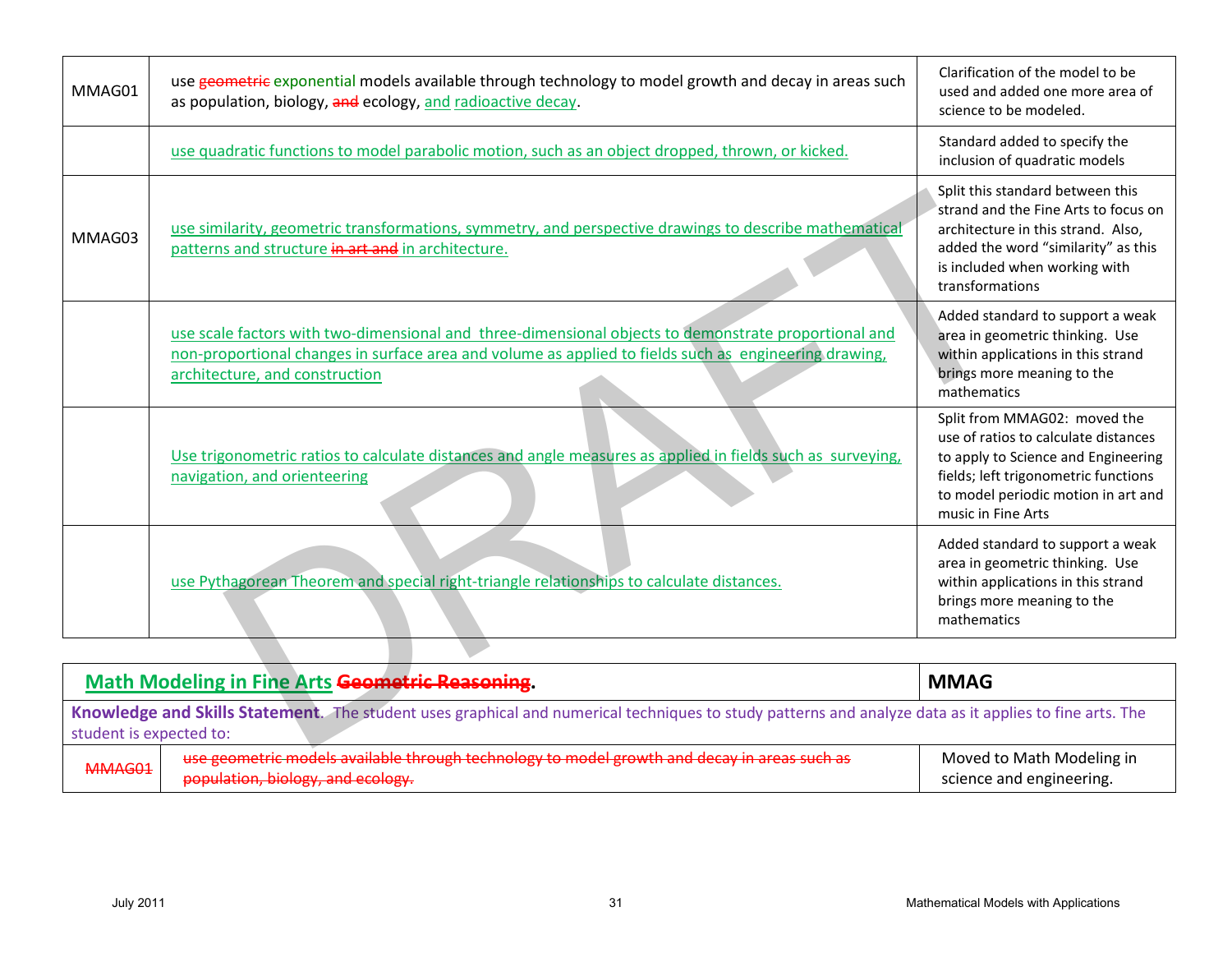| <b>July 2011</b> | 32                                                                                                                                                                                                                                | Mathematical Models with Applications                                                                                                                                                                                                                           |
|------------------|-----------------------------------------------------------------------------------------------------------------------------------------------------------------------------------------------------------------------------------|-----------------------------------------------------------------------------------------------------------------------------------------------------------------------------------------------------------------------------------------------------------------|
| MMAD03           | analyze graphs from journals, newspapers, and other sources to determine the validity of stated<br>arguments.                                                                                                                     |                                                                                                                                                                                                                                                                 |
| MMAD02           | analyze numerical data using measures of central tendency, variability, and correlation in order to make<br>inferences.                                                                                                           |                                                                                                                                                                                                                                                                 |
| MMAD01           | interpret information from various graphs, including line graphs, bar graphs, circle graphs, histograms,<br>scatterplots, dot plots, stem and leaf plots, and box and whisker plots to draw conclusions from the data.            |                                                                                                                                                                                                                                                                 |
|                  | Knowledge and Skills Statement. The student uses graphical and numerical techniques to study patterns and analyze data as it applies to social<br>science. The student is expected to:                                            |                                                                                                                                                                                                                                                                 |
|                  | <b>Math Modeling in Social Sciences Probabilistic and Statistical Reasoning.</b>                                                                                                                                                  | <b>MMAD</b>                                                                                                                                                                                                                                                     |
|                  |                                                                                                                                                                                                                                   |                                                                                                                                                                                                                                                                 |
|                  | use scale factors with two-dimensional and three-dimensional objects to demonstrate proportional and<br>non-proportional changes in surface area and volume as applied to fields such as painting, sculpture,<br>and photography. | Added standard to support a weak<br>area in geometric thinking. Use<br>within applications in this strand<br>brings more meaning to the<br>mathematics                                                                                                          |
| MMAG04           | use geometric transformations, proportions, and periodic motion to describe mathematical patterns<br>and structure in music.                                                                                                      |                                                                                                                                                                                                                                                                 |
| MMAG03           | Use similarity, geometric transformations, symmetry, and perspective drawings to describe<br>mathematical patterns and structure in art and photography and architecture.                                                         | Split this standard between this<br>strand and the Science and<br>Engineering to focus on art in this<br>strand. Added the word<br>"similarity" as this is included when<br>working with transformations<br>Added photography for more<br>specificity and depth |
| MMAG02           | use trigonometric functions available through technology to model periodic motion in art and music use<br>trigonometric ratios and functions available through technology to calculate distances and model<br>periodic motion.    | Moved the use of ratios to<br>calculate distances to apply to<br>Science and Engineering fields;<br>kept trigonometric functions to<br>model periodic motion in art and<br>music in Fine Arts                                                                   |

| Math Modeling in Social Sciences Probabilistic and Statistical Reasoning. |                                                                                                                                                                                                                        | <b>MMAD</b> |
|---------------------------------------------------------------------------|------------------------------------------------------------------------------------------------------------------------------------------------------------------------------------------------------------------------|-------------|
|                                                                           | Knowledge and Skills Statement. The student uses graphical and numerical techniques to study patterns and analyze data as it applies to social                                                                         |             |
| science. The student is expected to:                                      |                                                                                                                                                                                                                        |             |
| MMAD01                                                                    | interpret information from various graphs, including line graphs, bar graphs, circle graphs, histograms,<br>scatterplots, dot plots, stem and leaf plots, and box and whisker plots to draw conclusions from the data. |             |
| MMAD02                                                                    | analyze numerical data using measures of central tendency, variability, and correlation in order to make<br>inferences.                                                                                                |             |
| MMAD03                                                                    | analyze graphs from journals, newspapers, and other sources to determine the validity of stated<br>arguments.                                                                                                          |             |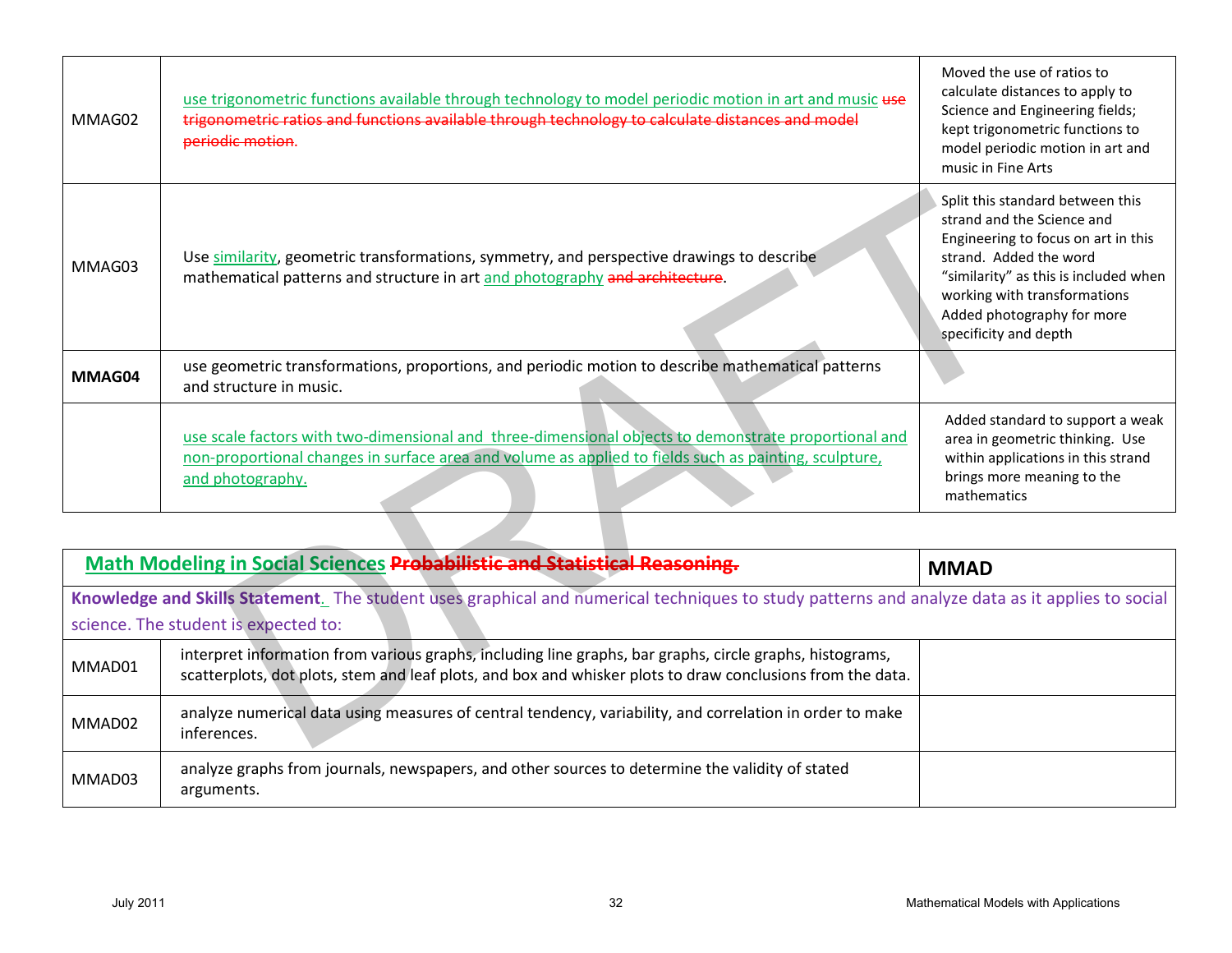| MMAD04           | use regression methods available through technology to describe various models for data such as linear,<br>quadratic, and exponential, etc., select the most appropriate model, and use the model to interpret<br>information. | Deleted the "etc" limit<br>regression to the three functions<br>listed here; Algebra II is adding<br>this same standard and<br>extending to other functions. |
|------------------|--------------------------------------------------------------------------------------------------------------------------------------------------------------------------------------------------------------------------------|--------------------------------------------------------------------------------------------------------------------------------------------------------------|
| MMAD05           | formulate a meaningful question, determine the data needed to answer the question, gather the<br>appropriate data, analyze the data, and draw reasonable conclusions.                                                          |                                                                                                                                                              |
| MMAD06           | communicate methods used, analyses conducted, and conclusions drawn for a data-analysis project<br>through the use of one or more of a written report, a visual display, an oral report, or a multi-media<br>presentation.     | Reworded to clarify that a<br>student may use more than one<br>medium for presentation.                                                                      |
| MMAD07           | determine the appropriateness of a model for making predictions from a given set of data.                                                                                                                                      |                                                                                                                                                              |
| MMAD08           | compare theoretical and empirical probability, such as determining if a particular game of chance is fair.                                                                                                                     | Added the example for<br>clarification                                                                                                                       |
| MMAD09           | use experiments to determine the reasonableness of a theoretical model such as binomial, geometric,<br>etc.                                                                                                                    |                                                                                                                                                              |
|                  | Determine the number of ways an event, such as a sports tournament, may occur using combinations,<br>permutations, and the Fundamental Counting Principle                                                                      | CRS: this expectation is not<br>addressed in any other of the<br>secondary math student<br>expectations.                                                     |
|                  |                                                                                                                                                                                                                                |                                                                                                                                                              |
|                  |                                                                                                                                                                                                                                |                                                                                                                                                              |
| <b>July 2011</b> | 33                                                                                                                                                                                                                             | Mathematical Models with Applications                                                                                                                        |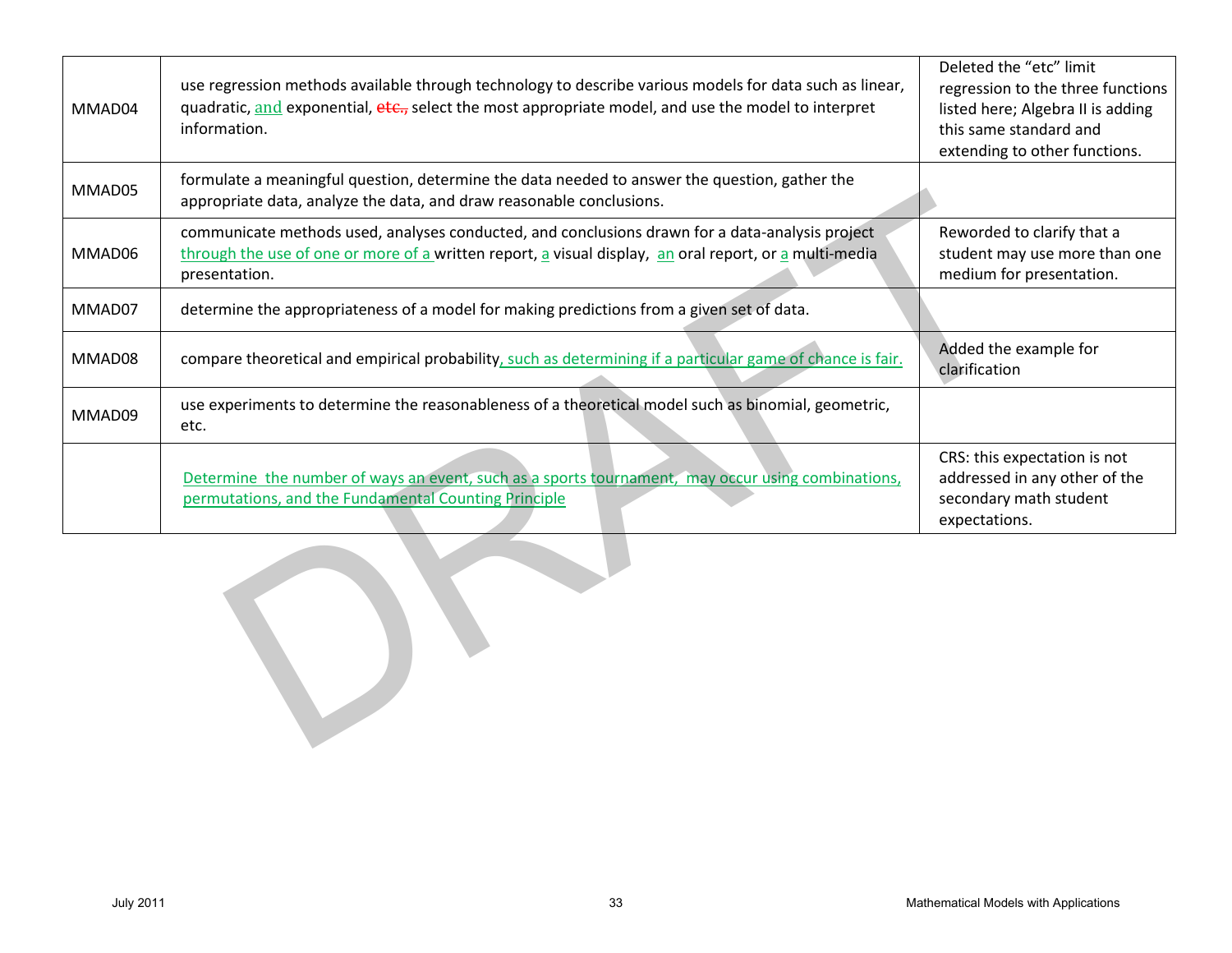*The following model is referenced in our introduction and is recommended for use in teacher professional development.*

 *A basic mathematical modeling cycle is summarized below. The student will:*

*(1)Represent:* 

- *a) identify the variables in the problem situation and select those that represent essential features,*
- *b) formulate a model by creating and selecting from representations such as geometric, graphical, tabular, algebraic, or statistical that describe the relationships between the variables,*
- *(2) Compute: analyze and perform operations on these relationships to draw conclusions,*
- *(3) Interpret: interpret the results of the mathematics in terms of the original problem situation,*
- *(4) Revise: confirm the conclusions by comparing them with the problem situation and then revise as necessary,*
- *(5) Report: report on the conclusions and the reasoning behind them.*

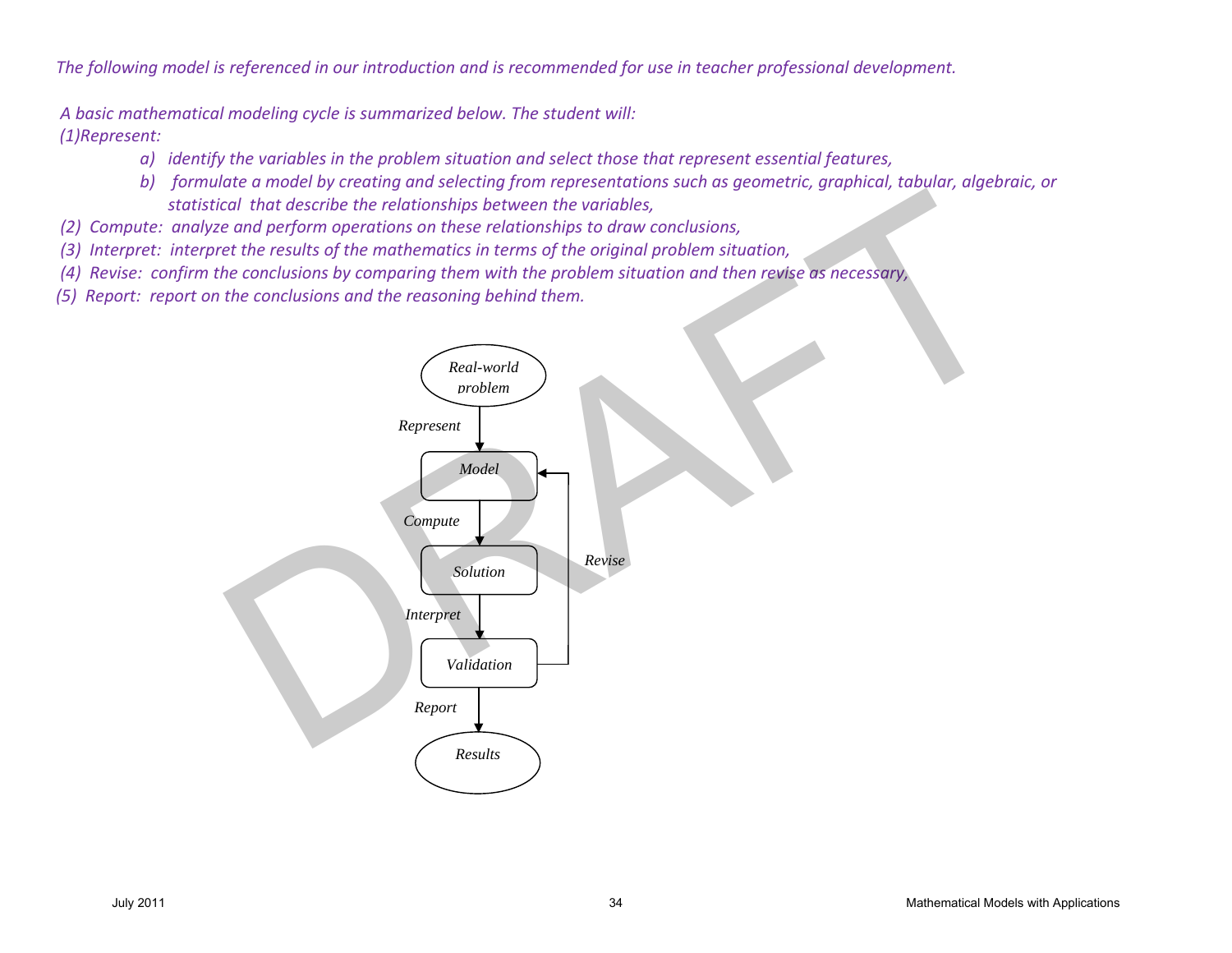## **Pre-Calculus**

|               | <b>Mathematical Process Standards Precalculus</b>                                                                                                                                                                                |                                                                                                              |                       |
|---------------|----------------------------------------------------------------------------------------------------------------------------------------------------------------------------------------------------------------------------------|--------------------------------------------------------------------------------------------------------------|-----------------------|
| ŧ,            | Apply mathematics to problems arising in everyday life, society and the workplace.                                                                                                                                               |                                                                                                              |                       |
|               |                                                                                                                                                                                                                                  | Use a problem-solving model that incorporates analyzing given information, formulating a plan or strategy,   |                       |
| ₩.            | determining a solution, justifying the solution and evaluating the problem-solving process.                                                                                                                                      |                                                                                                              |                       |
| ₩.            | Select tools such as real objects, manipulatives, paper/pencil, and technology or techniques such as mental                                                                                                                      |                                                                                                              | VA-Process Standards  |
|               | math, estimation, and number sense to solve problems.                                                                                                                                                                            |                                                                                                              | moved to knowledge    |
| ₩.            | Communicate mathematical ideas, reasoning, and their implications using symbols, diagrams, graphs, and                                                                                                                           |                                                                                                              | and skills statements |
|               | language.                                                                                                                                                                                                                        |                                                                                                              |                       |
| $\frac{1}{2}$ | Create and use representations to organize, record, and communicate mathematical ideas.                                                                                                                                          |                                                                                                              |                       |
| ₩.            |                                                                                                                                                                                                                                  | Explain, display, or justify mathematical ideas and arguments using precise mathematical language in written |                       |
|               | or oral communications.                                                                                                                                                                                                          |                                                                                                              |                       |
|               | Pre-Calculus Focal Areas<br>Functions<br><b>Geometric reasoning</b><br><b>Relations and Geometric Reasoning</b><br><b>Measurement</b><br><b>Number and Measure</b><br>Number and algebraic methods<br><b>Algebraic Reasoning</b> |                                                                                                              |                       |
|               | <b>July 2011</b>                                                                                                                                                                                                                 | 35                                                                                                           | Precalculus           |

| Pre-Calculus Focal Areas                 |  |
|------------------------------------------|--|
| <b>Functions</b>                         |  |
| <b>Geometric reasoning</b>               |  |
| <b>Relations and Geometric Reasoning</b> |  |
| <b>Measurement</b>                       |  |
| <b>Number and Measure</b>                |  |
| <b>Number and algebraic methods</b>      |  |
| <b>Algebraic Reasoning</b>               |  |
|                                          |  |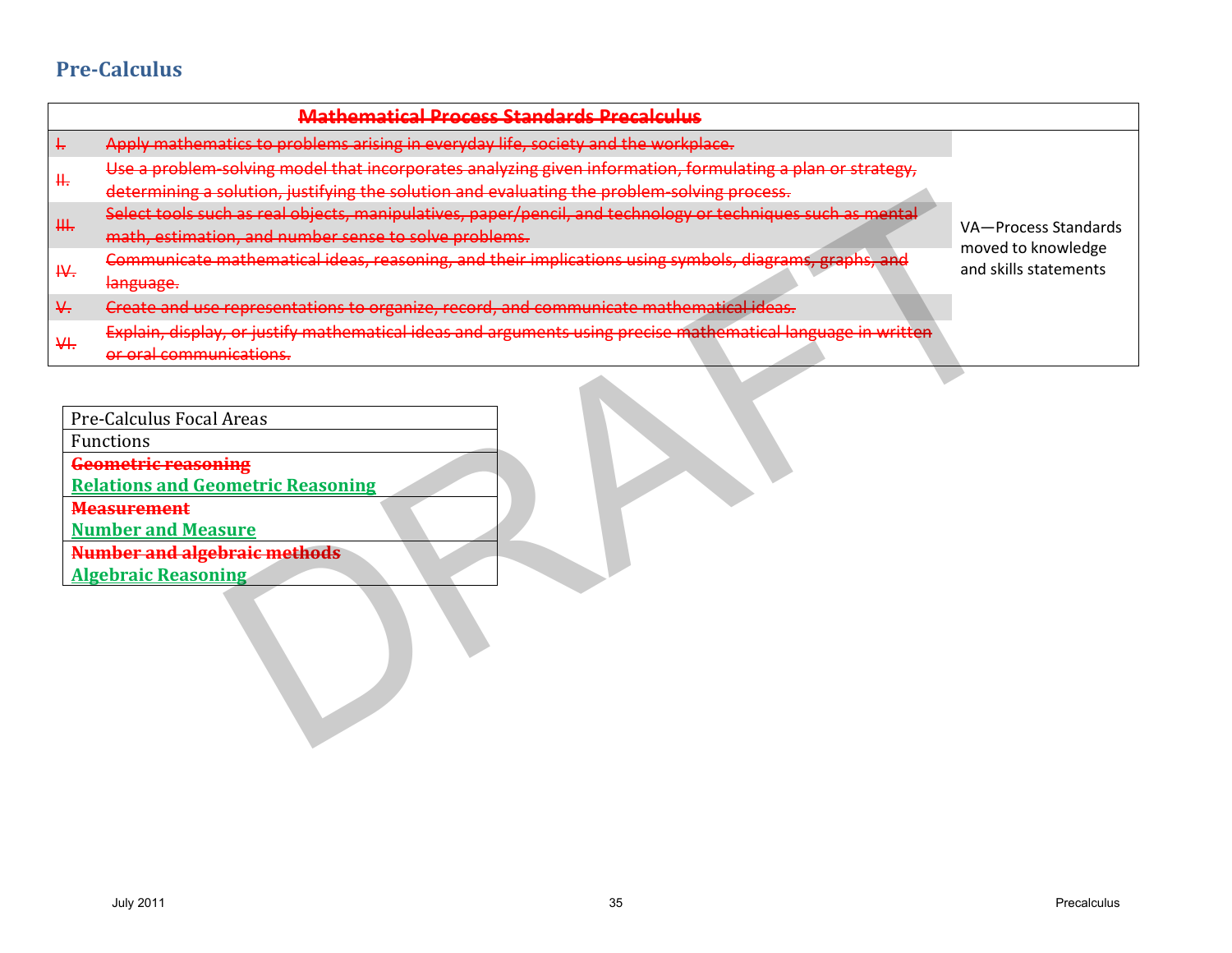### **Pre-Calculus**

#### Introduction

The prerequisites for Pre-Calculus are that students have successfully completed two years of algebra and one year geometry.

The College and Career Readiness Standards are the driving force behind the Texas Essential Knowledge and Skills for mathematics. By embedding statistics and finance and focusing on fluency and deep understandings, Texas will lead the way in mathematics education and prepare all Texas students for the technological challenges they will face in the 21st century.

| technological challenges they will face in the 21st century.                                                                                                                                                                                                                                                                                                                                                                                                                                                                                                                                                                                                                                                                                                                                                                                                                                                                                                                                           |                                 |  |  |
|--------------------------------------------------------------------------------------------------------------------------------------------------------------------------------------------------------------------------------------------------------------------------------------------------------------------------------------------------------------------------------------------------------------------------------------------------------------------------------------------------------------------------------------------------------------------------------------------------------------------------------------------------------------------------------------------------------------------------------------------------------------------------------------------------------------------------------------------------------------------------------------------------------------------------------------------------------------------------------------------------------|---------------------------------|--|--|
| The process standards are integrated at every grade level. When possible, students will apply mathematics to problems arising in everyday life, society and<br>the workplace. Students will use a problem solving model that incorporates analyzing given information, formulating a plan or strategy, determining a<br>solution, justifying the solution and evaluating the problem-solving problem process. They will select tools such as real objects, manipulatives, paper and<br>pencil, and technology or techniques such as mental math, estimation, and number sense to solve problems. Communication of mathematical ideas,<br>reasoning, and their implications using symbols, diagrams, graphs and language will be emphasized. Students will create and use representations to organize,<br>record, and communicate mathematical ideas. They will explain, display, or justify mathematical ideas and arguments using precise mathematical language in<br>written or oral communications. |                                 |  |  |
| Pre-Calculus is the preparation for calculus. The course takes a functional point of view towards topics and is designed to strengthen and enhance<br>conceptual understanding and mathematical reasoning used when modeling and solving mathematical and real-world problems. Students systematically<br>work with functions and their multiple representations. The study of the topics, concepts, and procedures of precalculus deepens students' understanding of<br>algebra and extends their ability to apply algebra concepts and procedures at higher conceptual levels, as a tool for future study in mathematics. Students<br>investigate and explore mathematical ideas, develop multiple strategies for analyzing complex situations, and use technology such as graphing calculators<br>and mathematical software to build understanding, make connections between representations, and provide support in solving problems.                                                              |                                 |  |  |
|                                                                                                                                                                                                                                                                                                                                                                                                                                                                                                                                                                                                                                                                                                                                                                                                                                                                                                                                                                                                        |                                 |  |  |
| <b>Mathematical Process Standards</b>                                                                                                                                                                                                                                                                                                                                                                                                                                                                                                                                                                                                                                                                                                                                                                                                                                                                                                                                                                  |                                 |  |  |
| Knowledge and Skills Statement. The student uses mathematical processes to acquire and demonstrate<br>mathematical understanding. The student is expected to:                                                                                                                                                                                                                                                                                                                                                                                                                                                                                                                                                                                                                                                                                                                                                                                                                                          |                                 |  |  |
| Apply mathematics to problems arising in everyday life, society and the workplace.                                                                                                                                                                                                                                                                                                                                                                                                                                                                                                                                                                                                                                                                                                                                                                                                                                                                                                                     |                                 |  |  |
| Use a problem-solving model that incorporates analyzing given information, formulating a plan or strategy,<br>determining a solution, justifying the solution, and evaluating the problem-solving process as well as the<br>reasonableness of the solution.                                                                                                                                                                                                                                                                                                                                                                                                                                                                                                                                                                                                                                                                                                                                            | VA-Process Standards moved to   |  |  |
| Select tools, including such as real objects, manipulatives, paper/pencil, and technology, as appropriate and or<br>techniques, including such as mental math, estimation, and number sense, as appropriate to solve problems.                                                                                                                                                                                                                                                                                                                                                                                                                                                                                                                                                                                                                                                                                                                                                                         | knowledge and skills statements |  |  |
| Communicate mathematical ideas, reasoning, and their implications using multiple representations including<br>such as symbols, diagrams, graphs, and language as appropriate.                                                                                                                                                                                                                                                                                                                                                                                                                                                                                                                                                                                                                                                                                                                                                                                                                          |                                 |  |  |
| Create and use representations to organize, record, and communicate mathematical ideas.                                                                                                                                                                                                                                                                                                                                                                                                                                                                                                                                                                                                                                                                                                                                                                                                                                                                                                                |                                 |  |  |
| <b>July 2011</b><br>36                                                                                                                                                                                                                                                                                                                                                                                                                                                                                                                                                                                                                                                                                                                                                                                                                                                                                                                                                                                 | Precalculus                     |  |  |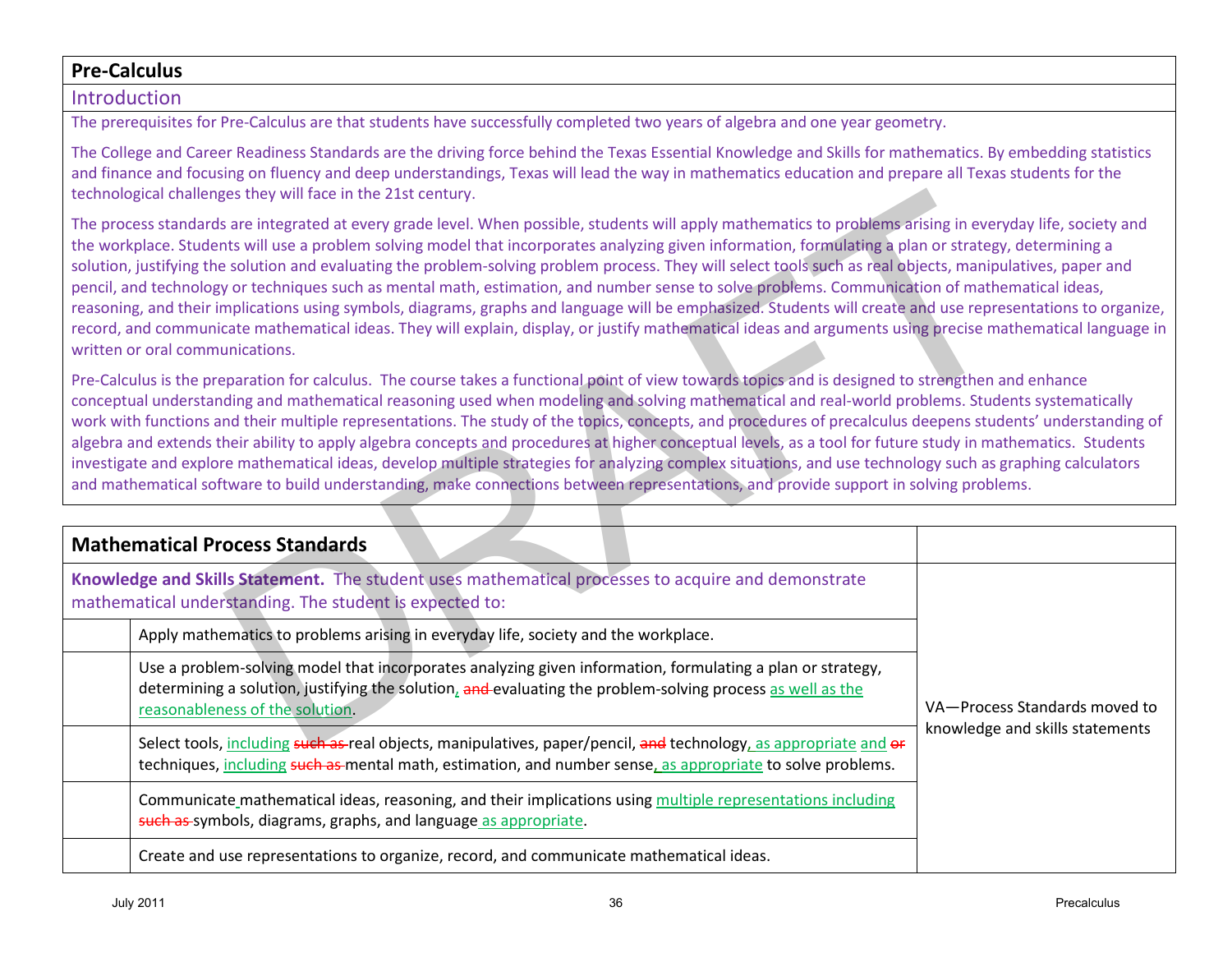| Analyze mathematical relationships to connect and communicate mathematical ideas.                                                                                   |  |
|---------------------------------------------------------------------------------------------------------------------------------------------------------------------|--|
| $\frac{d}{dx}$ Display, Eexplain, $\frac{d}{dx}$ justify mathematical ideas and arguments using precise mathematical language in<br>written or oral communications. |  |

| <b>Functions.</b> |                                                                                                                                                                                                                                                                                                                                                                                    | PF                                                                                                                                                                                                                                                                 |
|-------------------|------------------------------------------------------------------------------------------------------------------------------------------------------------------------------------------------------------------------------------------------------------------------------------------------------------------------------------------------------------------------------------|--------------------------------------------------------------------------------------------------------------------------------------------------------------------------------------------------------------------------------------------------------------------|
|                   | Knowledge and Skills Statement. The student uses process standards in mathematics to explore, describe, and analyze the attributes of<br>functions. The student makes connections between multiple representations of functions and algebraically constructs new functions. The<br>student analyzes and uses functions to model real world problems. The student is expected to:   |                                                                                                                                                                                                                                                                    |
| <b>PF01</b>       | use the composition of two functions to model and solve real-world problems.                                                                                                                                                                                                                                                                                                       |                                                                                                                                                                                                                                                                    |
| <b>PF02</b>       | give an example demonstrate that function composition is not always commutative.                                                                                                                                                                                                                                                                                                   | Clarity of language                                                                                                                                                                                                                                                |
| <b>PF03</b>       | represent a given function as a composite function of two or more functions, For example, $f(x) = \sqrt{x^2 + 3}$<br>can be represented as $f(x)=(g \circ h)(x)$ where $g(x)=\sqrt{x}$ and $h(x)=x^2+3$ , or f can be represented as<br>$f(x)=(g\circ w\circ v)(x)$ <sub>where</sub> $g(x)=\sqrt{x}$ , $w(x)=x+3$ , and $v(x)=x^2$ .                                               | Instructional example not needed                                                                                                                                                                                                                                   |
| <b>PF04</b>       | describe symmetry of graphs of even and odd functions in mathematical and real-world problems.                                                                                                                                                                                                                                                                                     | <b>ER</b>                                                                                                                                                                                                                                                          |
| <b>PF05</b>       | determine an inverse function, when it exists, for a given function over its domain or a subset of its domain<br>and represent the inverse graphically and/or algebraically. using multiple representations.                                                                                                                                                                       | Current verbiage is too limiting                                                                                                                                                                                                                                   |
| <b>PF06</b>       | graph exponential functions, and logarithmic functions (including base e), trigonometric functions, piece-wise<br>defined functions, rational functions, polynomial, power, and trigonometric, inverse trigonometric functions.<br>and piece-wise defined functions, including step functions.                                                                                     | Base e is implied<br>VA<br>Added Algebra 2 SE A2FO5                                                                                                                                                                                                                |
| <b>PG03</b>       | graph functions, including exponential, logarithmic, sine, cosine, rational, polynomial, and power functions<br>logarithmic functions with various bases, including the natural log function, and their transformations<br>including $a \cdot f(x)$ , $f(x) + d$ , $f(x - c)$ , $f(b \cdot x)$ for specific values of a, b, c, and d, in mathematical and real-<br>world problems. | Combining SE PG03, PG04, PG07,<br>PG16 for continuity of<br>transformations. The real world<br>problems will be addressed in<br>modeling.<br>SE was moved from Geometric<br>Reasoning Focal Area to Function<br>Focal Area to better delineate the<br>focal areas. |
|                   | <b>July 2011</b><br>37                                                                                                                                                                                                                                                                                                                                                             | Precalculus                                                                                                                                                                                                                                                        |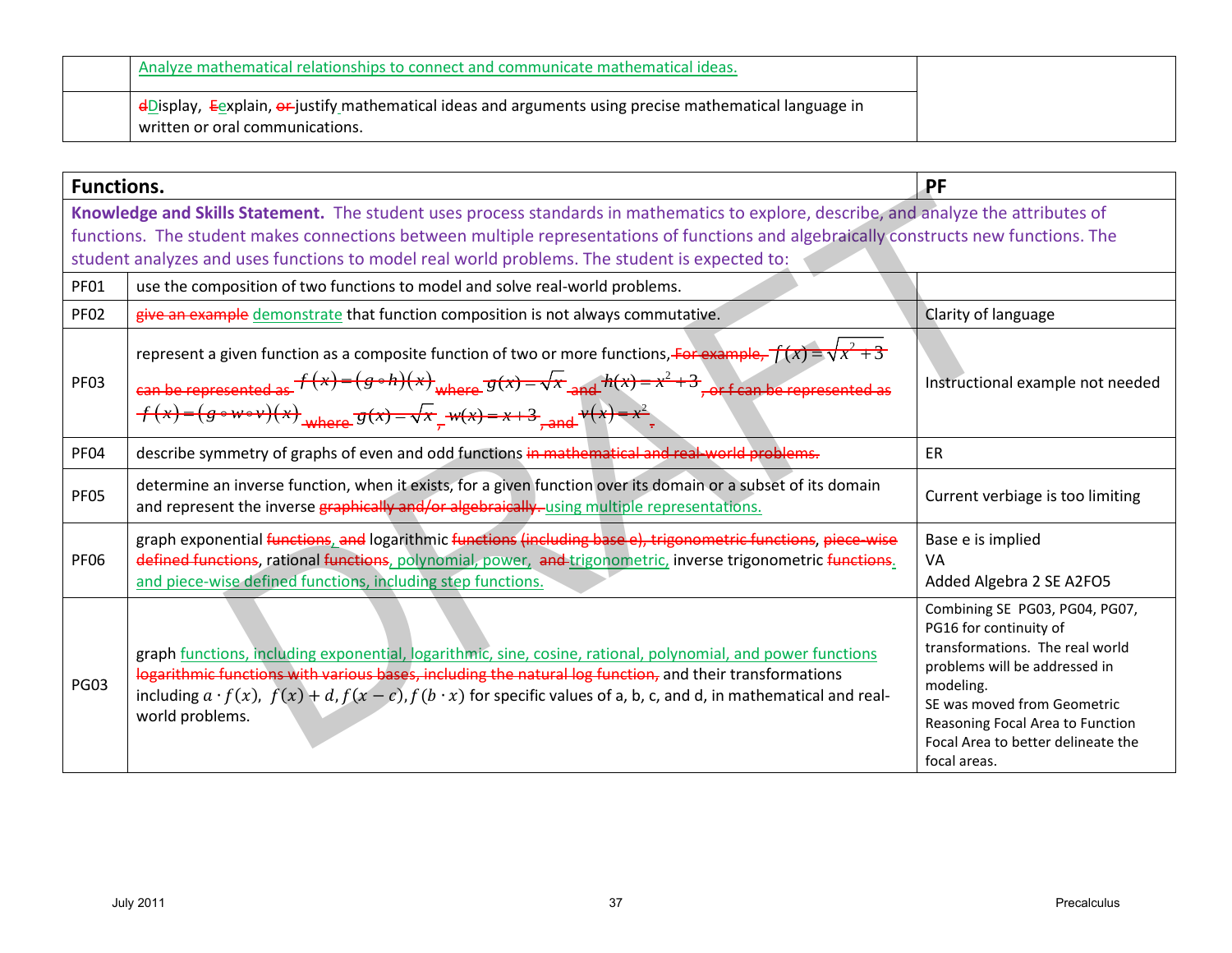| <b>PG17</b> | graph inverse trigonometric functions (arcsin $x_7$ and arccos $x_7$ ) with and without technology including explaining<br>why there is a need for restricted domains and ranges in mathematical and real-world-problems-and describe<br>the limitations on the domain                                                                                                                                                                                                                            | SE clarification on the expectation<br>and eliminated the instructional<br>suggestion<br>SE was moved from Geometric<br>Reasoning Focal Area to Function<br>Focal Area to better delineate the<br>focal areas.             |
|-------------|---------------------------------------------------------------------------------------------------------------------------------------------------------------------------------------------------------------------------------------------------------------------------------------------------------------------------------------------------------------------------------------------------------------------------------------------------------------------------------------------------|----------------------------------------------------------------------------------------------------------------------------------------------------------------------------------------------------------------------------|
| <b>PF07</b> | determine and analyze the key features of exponential functions, and logarithmic functions (including base e),<br>trigonometric functions, piece-wise defined functions, rational functions, polynomial, power, and<br>trigonometric, inverse trigonometric functions, and piece-wise defined functions including step functions such<br>as domain, range, symmetry, relative maximum, relative minimum, zeros, asymptotes, and intervals over<br>which the function is increasing or decreasing. | Base e is implied<br>VA<br>Added Algebra 2 SE A2FO5                                                                                                                                                                        |
| <b>PG04</b> | graph power functions (including radical) and their transformations including analyze and describe the concept<br>of end behavior of functions including exponential, logarithmic, rational, polynomial, and power functions<br>using infinity notation to communicate this characteristic in mathematical and real-world problems.                                                                                                                                                               | The original SE excluded all functions<br>except power functions.<br>SE was moved from Geometric<br>Reasoning Focal Area to Function<br>Focal Area to better delineate the<br>focal areas.                                 |
| <b>PG05</b> | graph-analyze characteristics of rational functions and determine characteristics such as domain, and the<br>behavior of the function around the asymptotes including horizontal, vertical and oblique asymptotes.<br>(horizontal, vertical, slant) and describe the differences between the domains of the rational functions (p(x)<br>s(x)) / (q(x) s(x)) and p(x) / q(x) for p, q and s polynomial functions in mathematical and real-world problems.                                          | Focus the SE on particular<br>characteristics of rational functions<br>SE was moved from Geometric<br>Reasoning Focal Area to Function<br>Focal Area to better delineate the<br>focal areas.                               |
| <b>PG06</b> | determine various types of discontinuities in the interval $(-\infty,\infty)$ as they relate to rational functions, such as<br>rational and piecewise defined functions, and explore the limitations of the graphing calculator as it relates to<br>the behavior of the function around discontinuities. in mathematical and real-world problems.                                                                                                                                                 | The original SE was limiting the<br>discussion of discontinuities to<br>rational functions.<br>ER<br>SE was moved from Geometric<br>Reasoning Focal Area to Function<br>Focal Area to better delineate the<br>focal areas. |
|             | describe the left-sided behavior and the right-sided behavior of the graph of a function around discontinuities.                                                                                                                                                                                                                                                                                                                                                                                  | Discussion of discontinuities as<br>alternative to limits concept                                                                                                                                                          |
|             | analyze situations modeled by functions including exponential, logarithmic, rational, polynomial, and power<br>functions to solve real-world problems such as problems involving growth and decay and optimization.                                                                                                                                                                                                                                                                               | SE was created to address the real-<br>world problems for multiple functions<br>that were in PG05, PG07, PA10                                                                                                              |
|             | <b>July 2011</b><br>38                                                                                                                                                                                                                                                                                                                                                                                                                                                                            | Precalculus                                                                                                                                                                                                                |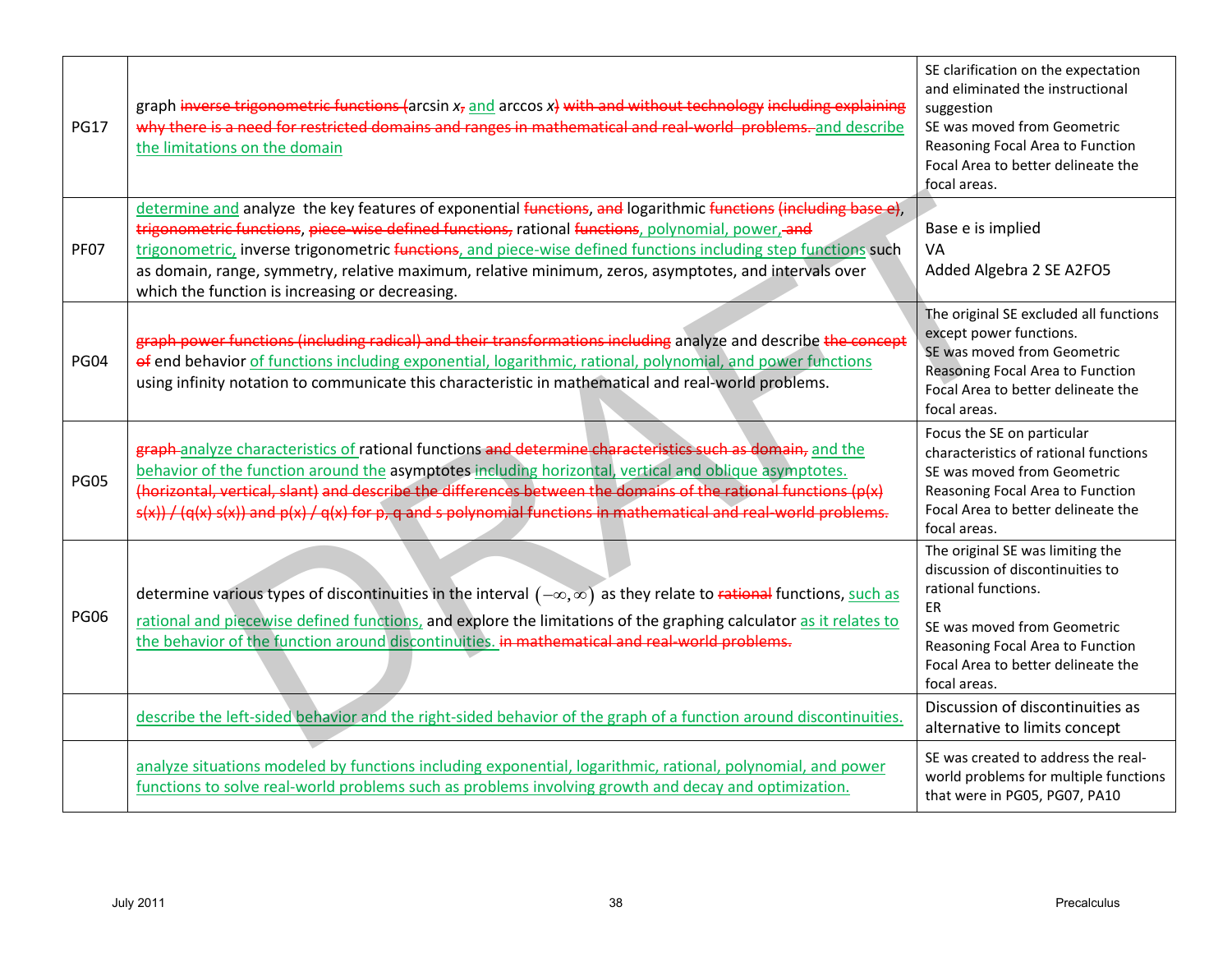| <b>PG15</b> | determine whether a situation can be modeled by a sinusoidal function, develop a mathematical model to<br>describe the situation, and use the model to solve mathematical and real-world problems.<br>develop and use a sinusoidal function that models a situation in mathematical and real-world problems. | Clarification of expectation<br>SE was moved from Geometric<br>Reasoning Focal Area to Function<br>Focal Area to better delineate the<br>focal areas. |
|-------------|--------------------------------------------------------------------------------------------------------------------------------------------------------------------------------------------------------------------------------------------------------------------------------------------------------------|-------------------------------------------------------------------------------------------------------------------------------------------------------|
| <b>PM02</b> | determine the values of the trigonometric functions at the special angles (30°, 45°, 60°) and the angles, such as<br>the half-angles, and related to them in mathematical and real-world problems.                                                                                                           | Removed the examples<br>SE was moved from Measurement<br>Focal Area to Function Focal Area to<br>better delineate the focal areas.                    |

| <b>PM02</b> | determine the values of the trigonometric functions at the special angles (30°, 45°, 60°) and the angles, such as<br>the half-angles, and related to them in mathematical and real-world problems.                              | SE was moved from Measurement<br>Focal Area to Function Focal Area to<br>better delineate the focal areas.                                                                                                                          |
|-------------|---------------------------------------------------------------------------------------------------------------------------------------------------------------------------------------------------------------------------------|-------------------------------------------------------------------------------------------------------------------------------------------------------------------------------------------------------------------------------------|
|             | <b>Relations and Geometric Reasoning Geometric Reasoning.</b>                                                                                                                                                                   | PG<br>More inclusive and descriptive<br>focal area name                                                                                                                                                                             |
|             | Knowledge and Skills Statement. The student uses the process standards in mathematics to model and make connections between algebraic<br>and geometric relations. The student is expected to:                                   |                                                                                                                                                                                                                                     |
| <b>PG01</b> | graph a set of parametric equations.                                                                                                                                                                                            | Moved SE within Focal Area with<br>common content                                                                                                                                                                                   |
| <b>PG02</b> | convert parametric equations into rectangular relations and convert rectangular relations into parametric<br>equations. to solve mathematical and real-world problems.                                                          | As written the standard is too<br>limiting so it is moved to a SE PA15                                                                                                                                                              |
| <b>PA15</b> | use parametric equations to model and solve problems involving motion in mathematical and real-world<br>problems.                                                                                                               | Moving the solve from SE PG02<br>and removing limiting feature<br>SE was moved from Number and<br>Algebraic Methods Focal Area to<br><b>Relations and Geometric Reasoning</b><br>Focal Area to better delineate the<br>focal areas. |
| <b>PG07</b> | eraph exponential functions and their transformations, including $a \cdot f(x)$ , $f(x) + d$ , $f(x - c)$ , $f(b \cdot x)$ for<br>specific values of a, b, c, and d, to solve problems in mathematical and real-world problems. | SE was addressed in PG03                                                                                                                                                                                                            |
| <b>PG08</b> | graph points in the polar coordinate system and convert between the rectangular coordinates and polar<br>coordinates systems in mathematical and real-world problems.                                                           | ER                                                                                                                                                                                                                                  |
| <b>PG09</b> | graph polar equations such as cardiods, limaçons, or lemniscates by plotting points and using technology-using<br>symmetry, using zeros and maximum values including recognizing special polar graphs.                          | concepts are beyond introduction<br>level of polar                                                                                                                                                                                  |
| <b>PG13</b> | determine the conic section formed when a plane intersects a double napped cone.                                                                                                                                                | Moved SE within Focal Area for<br>dilineation                                                                                                                                                                                       |
|             | <b>July 2011</b><br>39                                                                                                                                                                                                          |                                                                                                                                                                                                                                     |
|             |                                                                                                                                                                                                                                 | Precalculus                                                                                                                                                                                                                         |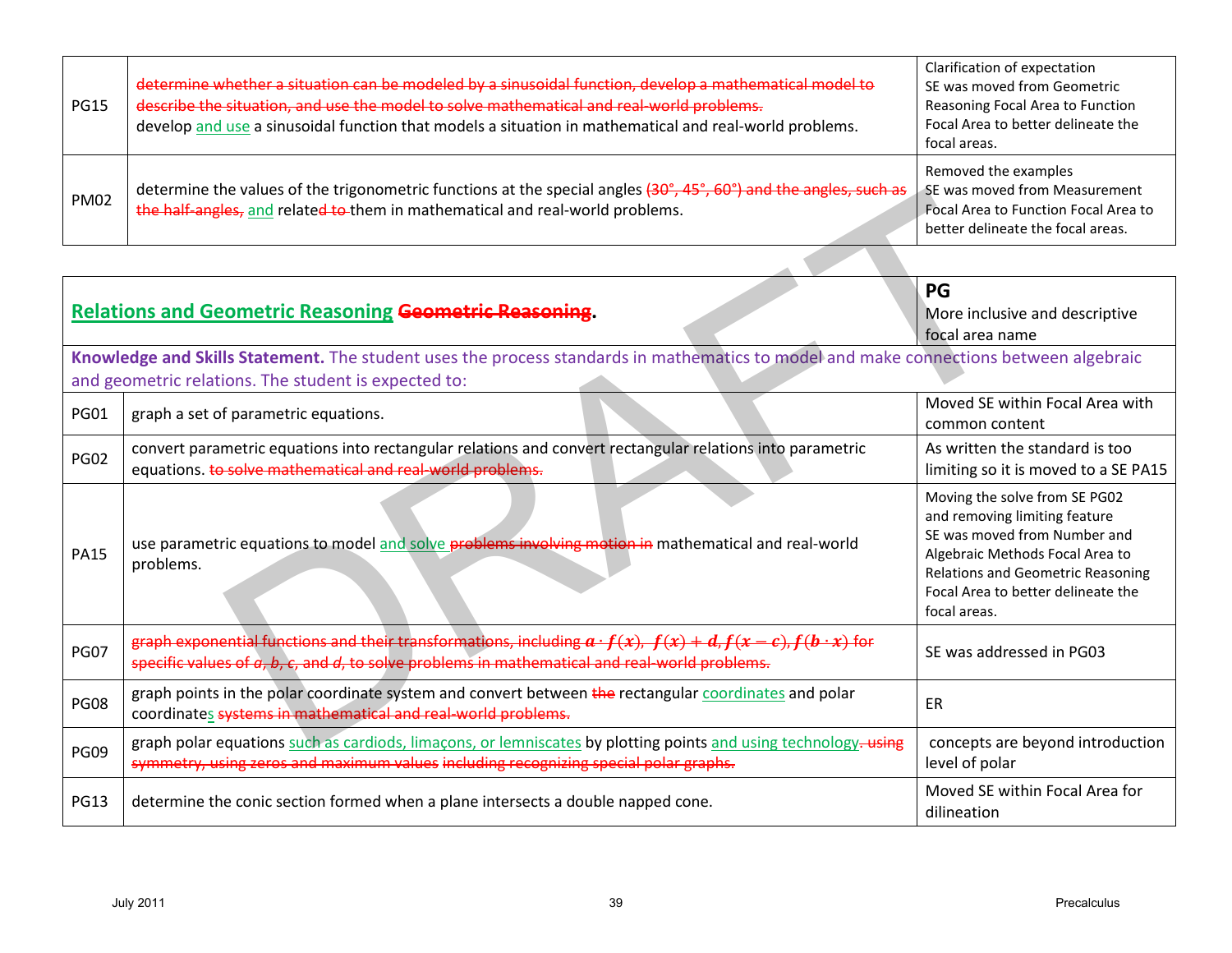| <b>PG10</b>                                                                                                                               | make connections between the locus definition of conic sections and their equations in rectangular<br>coordinates. derive, in rectangular coordinates, the equation of a circle, parabola, ellipse, and hyperbola from<br>their locus definitions.    | Clarification of expectation                                                        |
|-------------------------------------------------------------------------------------------------------------------------------------------|-------------------------------------------------------------------------------------------------------------------------------------------------------------------------------------------------------------------------------------------------------|-------------------------------------------------------------------------------------|
| <b>PG11</b>                                                                                                                               | use the characteristics of an ellipse to write the equation of an ellipse with center $(h,k)$ . and determine the foci<br>and eccentricity in mathematical and real-world problems.                                                                   | Clarification of expectation ER                                                     |
| <b>PG12</b>                                                                                                                               | use the characteristics of a hyperbola to write the equation of a hyperbola with center (h,k) and determine the<br>foci, eccentricity and the equations of the asymptotes in mathematical and real-world-problems.                                    | Clarification of expectation ER                                                     |
| <b>PG16</b>                                                                                                                               | graph the sine and cosine functions and apply one or more transformations to these functions, including<br>$a \cdot f(x)$ , $f(x) + d$ , $f(x - c)$ , $f(b \cdot x)$ for specific values of a, b, c and d in mathematical and real world<br>problems. | SE was combined with PG03                                                           |
| <b>PG18</b>                                                                                                                               | estimate the limit of a function at a point, including one-sided limits, using graphs and tables.                                                                                                                                                     | Duplicates the content of Calculus<br>Replace with discussion of<br>discontinuities |
| <b>PG19</b>                                                                                                                               | illustrate cases in which a limit of a function fails to exist at a point or as x grows without bound, including<br>unequal left-hand and right-hand limits at a point, unbounded behavior, and oscillating behavior.                                 | Duplicates the content of Calculus                                                  |
| <b>PG20</b>                                                                                                                               | use knowledge of the limiting process to describe the behavior of a function including end-behavior.                                                                                                                                                  | Duplicates the content of Calculus                                                  |
| <b>PG21</b>                                                                                                                               | explain, informally, why a limit fails to exist at a point or as x grows without bound, including unequal left-hand<br>and right-hand limits at a point, unbounded behavior, and oscillating behavior.                                                | Duplicates the content of Calculus                                                  |
| <b>PG22</b>                                                                                                                               | solve problems requiring an understanding of the limiting process in mathematical and real-world problems.                                                                                                                                            | Duplicates the content of Calculus                                                  |
|                                                                                                                                           |                                                                                                                                                                                                                                                       |                                                                                     |
|                                                                                                                                           |                                                                                                                                                                                                                                                       | <b>PM</b>                                                                           |
|                                                                                                                                           | <b>Number and Measurement.</b>                                                                                                                                                                                                                        | More inclusive and descriptive<br>focal area name                                   |
| Knowledge and Skills Statement. The student uses process standards in mathematics to apply appropriate techniques, tools, and formulas to |                                                                                                                                                                                                                                                       |                                                                                     |
|                                                                                                                                           | calculate measures in mathematical and real world problems. The student is expected to:                                                                                                                                                               |                                                                                     |
| <b>PM01</b>                                                                                                                               | determine the relationship between the unit circle, the wrapping function (W(x)=(cos x, sin x)), and the<br>definition of a periodic function to evaluate trigonometric functions in mathematical and real world problems.                            | eliminated the instructional<br>suggestion                                          |
| <b>PM06</b>                                                                                                                               | Identify radian measure of a central angle of a unit circle as the length of the arc subtended by that angle.<br>describe the relationship between degree and radian measure on the unit circle                                                       | Clarification of expectation                                                        |
|                                                                                                                                           |                                                                                                                                                                                                                                                       |                                                                                     |
|                                                                                                                                           | <b>July 2011</b><br>40                                                                                                                                                                                                                                | Precalculus                                                                         |

|                                                                                                                                                                                                                                      |                                                                                                                                                                                                                                 | <b>PM</b>                                  |
|--------------------------------------------------------------------------------------------------------------------------------------------------------------------------------------------------------------------------------------|---------------------------------------------------------------------------------------------------------------------------------------------------------------------------------------------------------------------------------|--------------------------------------------|
|                                                                                                                                                                                                                                      | Number and Measurement.                                                                                                                                                                                                         | More inclusive and descriptive             |
|                                                                                                                                                                                                                                      |                                                                                                                                                                                                                                 | focal area name                            |
| Knowledge and Skills Statement. The student uses process standards in mathematics to apply appropriate techniques, tools, and formulas to<br>calculate measures in mathematical and real world problems. The student is expected to: |                                                                                                                                                                                                                                 |                                            |
| <b>PM01</b>                                                                                                                                                                                                                          | determine the relationship between the unit circle, the wrapping function $(W(x) = (cos x, sin x))$ , and the<br>definition of a periodic function to evaluate trigonometric functions in mathematical and real world problems. | eliminated the instructional<br>suggestion |
| <b>PM06</b>                                                                                                                                                                                                                          | Identify radian measure of a central angle of a unit circle as the length of the arc subtended by that angle.<br>describe the relationship between degree and radian measure on the unit circle                                 | Clarification of expectation               |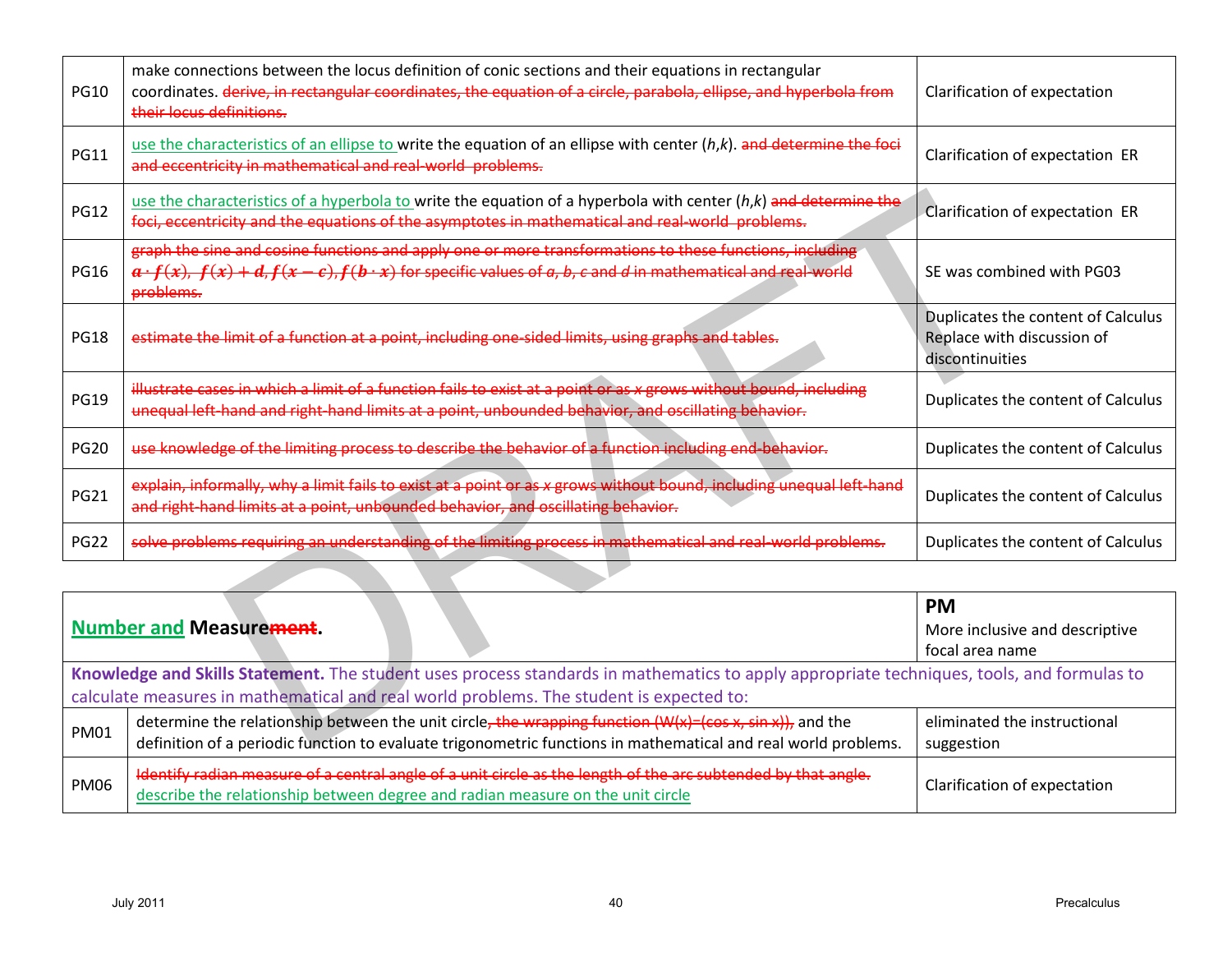| <b>PM07</b>                                                                                                                                                                                                                                                      | represent angles in radians and or degrees based on the concept of rotation and find the measure of reference<br>angles and angles in standard position with a common terminal side in mathematical and real-world problems<br>involving arc length, linear and angular speeds and area of the sector of a circle. | Separate SE into two SE's                                                                                                         |
|------------------------------------------------------------------------------------------------------------------------------------------------------------------------------------------------------------------------------------------------------------------|--------------------------------------------------------------------------------------------------------------------------------------------------------------------------------------------------------------------------------------------------------------------------------------------------------------------|-----------------------------------------------------------------------------------------------------------------------------------|
|                                                                                                                                                                                                                                                                  | represent angles in radians or degrees based on the concept of rotation in mathematical and real-world<br>problems, including linear and angular velocity.                                                                                                                                                         | Separate SE PM07                                                                                                                  |
| <b>PM03</b>                                                                                                                                                                                                                                                      | determine, using reference angles, the value of trigonometric ratios of any angles, including and solving<br>solve problems involving trigonometric ratios involving points on the terminal side of an angle in mathematical<br>and real world problems.                                                           | Clarification of expectation<br>Moved SE within Focal Area with<br>common content                                                 |
| <b>PM08</b>                                                                                                                                                                                                                                                      | use trigonometry to determine directional bearing and harmonic motion in mathematical and real world<br>problems, including directional bearing.                                                                                                                                                                   | Rephrasing of the SE                                                                                                              |
| <b>PM04</b>                                                                                                                                                                                                                                                      | use the Law of Sines in mathematical and real-world problems.                                                                                                                                                                                                                                                      | Moved SE within Focal Area with<br>common content                                                                                 |
| <b>PM05</b>                                                                                                                                                                                                                                                      | use the Law of Cosines in mathematical and real-world problems.                                                                                                                                                                                                                                                    | Moved SE within Focal Area with<br>common content                                                                                 |
| <b>PG23</b>                                                                                                                                                                                                                                                      | use vectors to model situations involving magnitude and direction.                                                                                                                                                                                                                                                 | SE was moved from Geometric<br>Reasoning Focal Area to Number and<br>Measure Focal Area to better<br>delineate the focal areas.   |
| <b>PG24</b>                                                                                                                                                                                                                                                      | represent the addition of vectors and the multiplication of a vector by a scalar geometrically and symbolically.                                                                                                                                                                                                   | SE was moved from Geometric<br>Reasoning Focal Area to Number and<br>Measure Focal Area to better<br>delineate the focal areas.   |
| <b>PG25</b>                                                                                                                                                                                                                                                      | apply vector addition and multiplication of a vector by a scalar in mathematical and real-world problems.                                                                                                                                                                                                          | SE was moved from Geometric<br>Reasoning Focal Area to Number and<br>Algebraic Focal Area to better<br>delineate the focal areas. |
|                                                                                                                                                                                                                                                                  |                                                                                                                                                                                                                                                                                                                    |                                                                                                                                   |
|                                                                                                                                                                                                                                                                  | <b>Algebraic Reasoning Number and Algebraic Methods.</b>                                                                                                                                                                                                                                                           | PA                                                                                                                                |
| Knowledge and Skills Statement. The student uses process standards in mathematics to evaluate expressions, describe patterns, formulate<br>models, and solve equations and inequalities using properties, procedures, or algorithms. The student is expected to: |                                                                                                                                                                                                                                                                                                                    |                                                                                                                                   |
| PA01                                                                                                                                                                                                                                                             | represent finite sums and infinite series using sigma notation.                                                                                                                                                                                                                                                    |                                                                                                                                   |
|                                                                                                                                                                                                                                                                  | expand finite sums and infinite series written in sigma notation                                                                                                                                                                                                                                                   | Separate SE PA02 for clarification                                                                                                |
| <b>PA02</b>                                                                                                                                                                                                                                                      | evaluate finite sums and geometric series when possible written in sigma notation. calculate the value, when it<br>exists, of an expression written in sigma notation.                                                                                                                                             | ER                                                                                                                                |
|                                                                                                                                                                                                                                                                  | <b>July 2011</b><br>41                                                                                                                                                                                                                                                                                             | Precalculus                                                                                                                       |

| <b>Algebraic Reasoning Number and Algebraic Methods.</b> |                                                                                                                                                                        | <b>PA</b>                          |  |
|----------------------------------------------------------|------------------------------------------------------------------------------------------------------------------------------------------------------------------------|------------------------------------|--|
|                                                          | Knowledge and Skills Statement. The student uses process standards in mathematics to evaluate expressions, describe patterns, formulate                                |                                    |  |
|                                                          | models, and solve equations and inequalities using properties, procedures, or algorithms. The student is expected to:                                                  |                                    |  |
| <b>PA01</b>                                              | represent finite sums and infinite series using sigma notation.                                                                                                        |                                    |  |
|                                                          | expand finite sums and infinite series written in sigma notation                                                                                                       | Separate SE PA02 for clarification |  |
| <b>PA02</b>                                              | evaluate finite sums and geometric series when possible written in sigma notation. calculate the value, when it<br>exists, of an expression written in sigma notation. | ER                                 |  |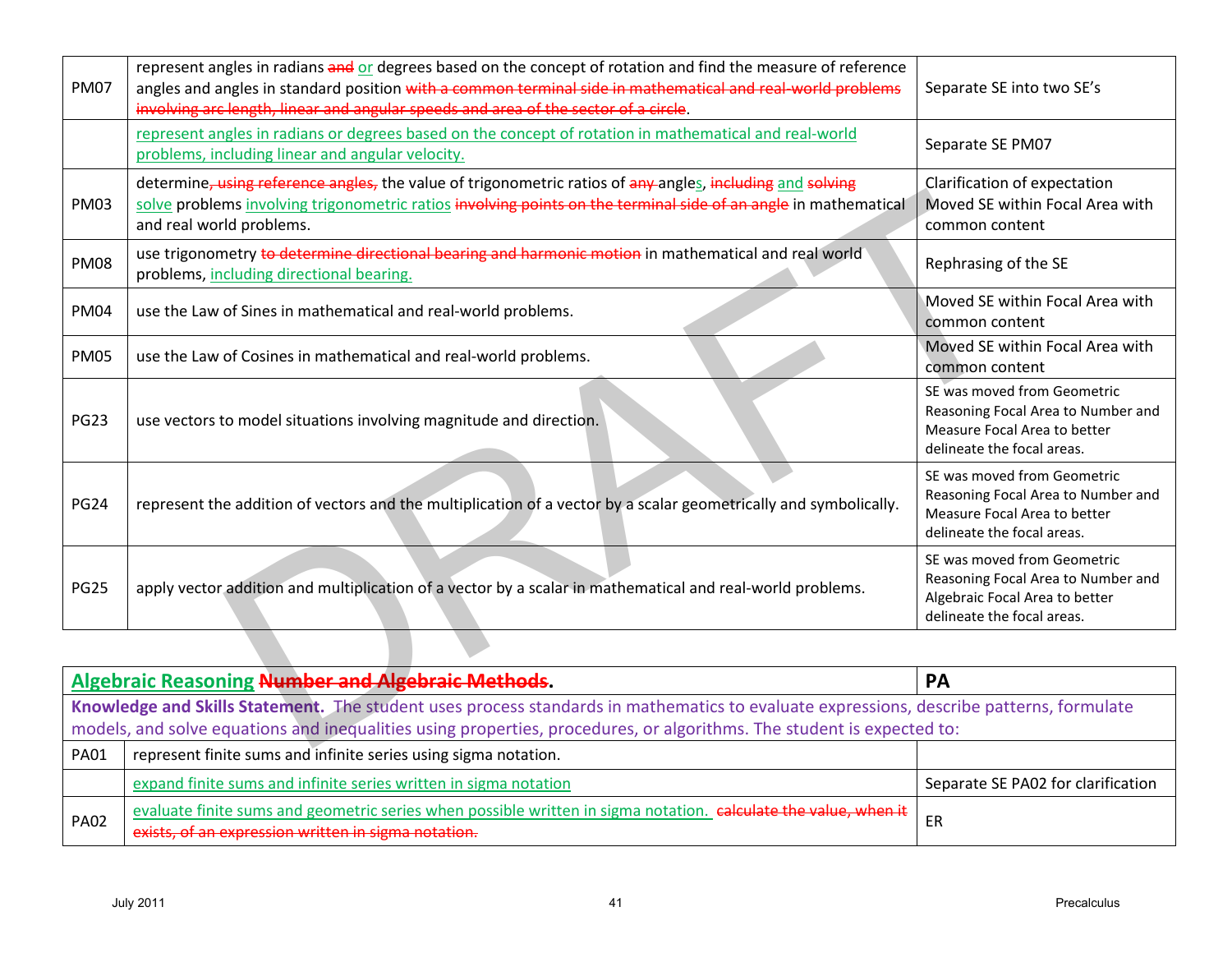| <b>PA03</b> | represent arithmetic sequences and geometric sequences and series using recursion recursive formulas. and<br>sigma notation.                                                                                                                                                                                                              | Clarification of SE and combine<br>series with SE PA05                                                           |
|-------------|-------------------------------------------------------------------------------------------------------------------------------------------------------------------------------------------------------------------------------------------------------------------------------------------------------------------------------------------|------------------------------------------------------------------------------------------------------------------|
| <b>PA04</b> | calculate the nth term and the nth partial sum of an determine the nth terms and the sum of a finite arithmetic<br>series in mathematical and real-world problems.                                                                                                                                                                        | Consistent wording with SE PA06                                                                                  |
| <b>PA05</b> | represent arithmetic series and geometric sequences and series using a recursion formula and sigma notation.                                                                                                                                                                                                                              | Clarification of SE and combine<br>sequence with SE PA03                                                         |
| <b>PA06</b> | calculate the $n^{th}$ term of a geometric series, the $n^{th}$ partial sum of a geometric series, and sum of $a$ an infinite<br>geometric series when it this sum exists.                                                                                                                                                                | ER and clarification of SE                                                                                       |
| <b>PA11</b> | use the Binomial Theorem to write the expression $(a + b)^n$ ( <i>n</i> a positive integer) in expanded form.<br>apply the Binomial Theorem for the expansion of $(a + b)^n$ in powers of a and b for a positive integer n, where a<br>and <i>b</i> are any numbers.                                                                      | Reworded for specificity<br>Moved SE within Focal Area with<br>common content                                    |
| <b>PA07</b> | determine the trigonometric form of a complex number and relate to polar coordinates.                                                                                                                                                                                                                                                     | SE is not a prerequisite for<br>Calculus                                                                         |
| <b>PA08</b> | determine the product and quotient of complex numbers in trigonometric form.                                                                                                                                                                                                                                                              | SE is not a prerequisite for<br>Calculus                                                                         |
| <b>PA09</b> | determine powers and all the n <sup>th</sup> roots of complex numbers.                                                                                                                                                                                                                                                                    | SE is not a prerequisite for<br>Calculus                                                                         |
| <b>PA10</b> | use the properties of logarithms to evaluate or transform logarithmic expressions requiring the change of base<br>formula in both mathematical and real-world problems.                                                                                                                                                                   | ER and the change of base statement<br>leads to limitations<br>Moved SE within Focal Area with<br>common content |
| <b>PA12</b> | use Pascal's Relation (triangle) to give a recursive definition of the coefficient $a^{\rho}b^{n\rho}$ in the expansion of $(a+b)n$ .                                                                                                                                                                                                     | ER                                                                                                               |
| <b>PA13</b> | generate and solve logarithmic equations including those requiring change of base in mathematical and real-<br>world problems.                                                                                                                                                                                                            | ER                                                                                                               |
| <b>PA14</b> | generate and solve exponential equations in mathematical and real-world problems.                                                                                                                                                                                                                                                         |                                                                                                                  |
| <b>PA17</b> | solve polynomial equations with real coefficients by applying a variety of techniques such as factoring,<br>graphical methods or technology including the Fundamental Theorem of Algebra, factoring, Descartes Rule of<br>Signs, and knowing that complex zeros occur in conjugate pairs in mathematical and real-world problems.         | ER<br>Added examples for clarification                                                                           |
| <b>PA18</b> | solve polynomial and rational inequalities with real coefficients by applying a variety of techniques such as<br>factoring, graphical methods or technology using critical numbers, by testing intervals and write writing the<br>solution set of the polynomial inequality in interval notation in mathematical and real-world problems. | ER and separate SE into two SEs<br>Added examples for clarification                                              |
|             |                                                                                                                                                                                                                                                                                                                                           |                                                                                                                  |
|             | <b>July 2011</b><br>42                                                                                                                                                                                                                                                                                                                    | Precalculus                                                                                                      |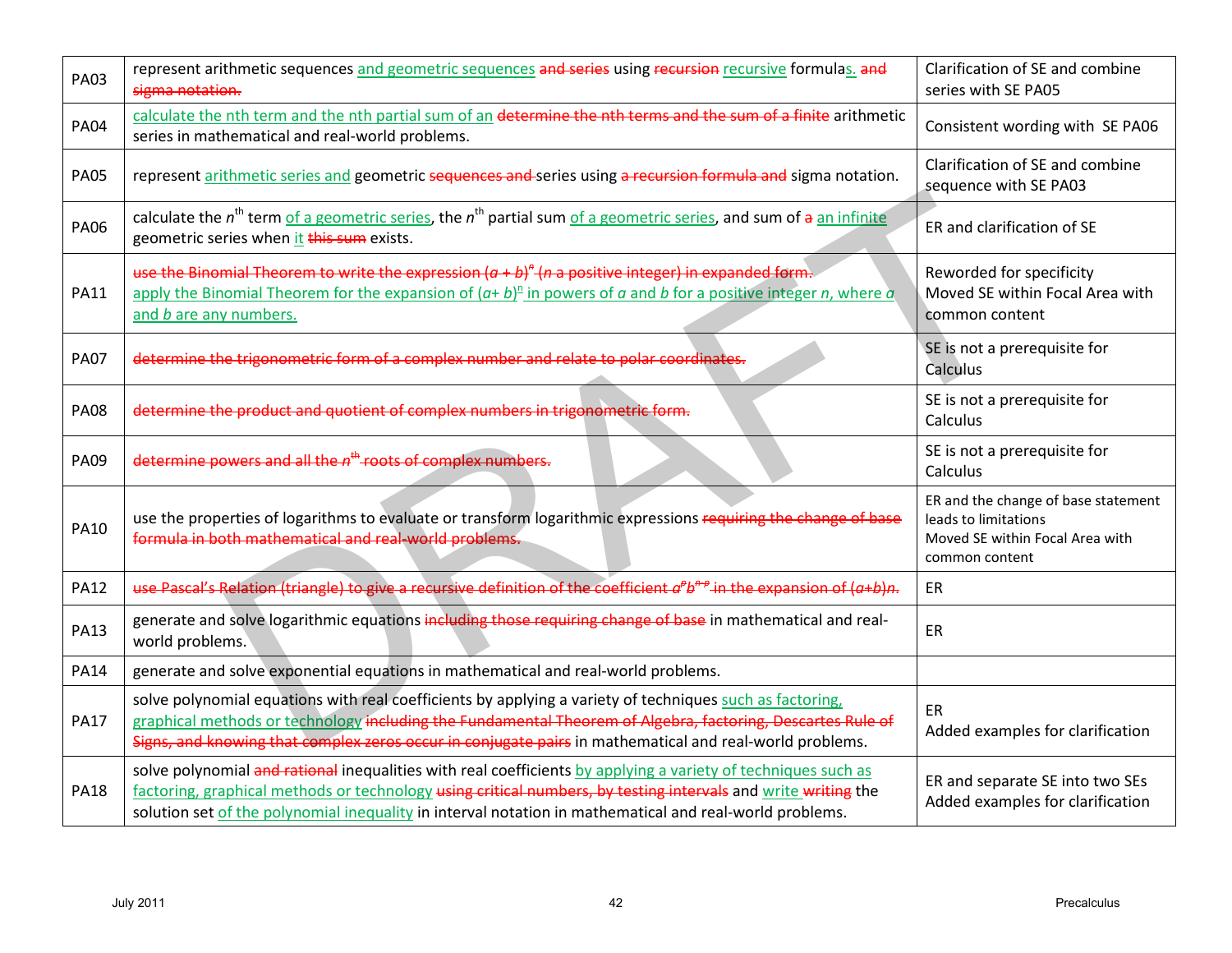|             | solve rational inequalities with real coefficients by applying a variety of techniques such as factoring, graphical<br>methods or technology and write the solution set of the rational inequality in interval notation in mathematical<br>and real-world problems. | Separate SE PA18                                                                                                                       |
|-------------|---------------------------------------------------------------------------------------------------------------------------------------------------------------------------------------------------------------------------------------------------------------------|----------------------------------------------------------------------------------------------------------------------------------------|
| <b>PG14</b> | use trigonometric identities such as reciprocal, quotient, Pythagorean, cofunctions, even/odd, and sum and<br>difference identities for cosine and sine to simplify trigonometric expressions. in mathematical and real-world<br>problems.                          | ER<br>SE was moved from Geometric<br>Reasoning Focal Area to Algebraic<br>Reasoning Focal Area to better<br>delineate the focal areas. |
| <b>PA16</b> | generate and solve trigonometric equations in mathematical and real-world problems.                                                                                                                                                                                 | Consistent language with SE PA14<br>Moved SE within Focal Area with<br>common content                                                  |
|             |                                                                                                                                                                                                                                                                     |                                                                                                                                        |
|             | <b>July 2011</b><br>43                                                                                                                                                                                                                                              | Precalculus                                                                                                                            |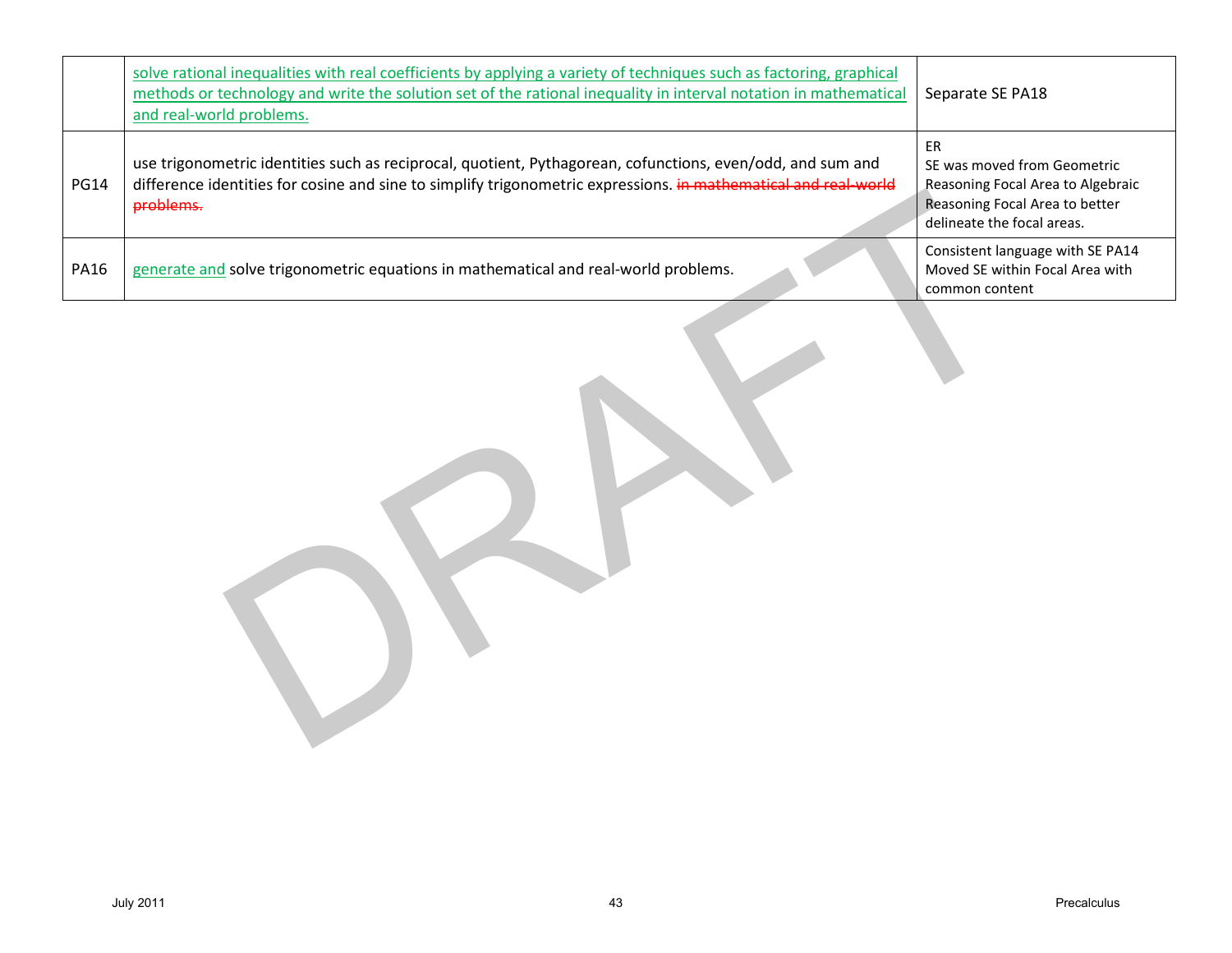|    | Mathematical Process Standards Advanced Quantitative Reasoning (AQR)                                                   |
|----|------------------------------------------------------------------------------------------------------------------------|
| ŧ, | Apply mathematics to problems arising in everyday life, society and the workplace.                                     |
|    | Use a problem solving model that incorporates analyzing given information, formulating a plan or                       |
| ₩. | strategy, determining a solution, justifying the solution and evaluating the problem-solving process.                  |
| ₩. | Select tools such as real objects, manipulatives, paper/pencil, and technology or techniques such as<br>VA-Process     |
|    | mental math, estimation, and number sense to solve problems.<br>Standards moved                                        |
| H. | Communicate mathematical ideas, reasoning, and their implications using symbols, diagrams, graphs,<br>to knowledge and |
|    | skills statements<br>and language.                                                                                     |
| ₩. | Create and use representations to organize, record, and communicate mathematical ideas.                                |
|    | Explain, display, or justify mathematical ideas and arguments using precise mathematical language in                   |
| ₩. | written or oral communications.                                                                                        |
|    | Expressions, equations and generalized relationships<br>Geometric reasoning<br>Probabilistic and statistical reasoning |
|    | <b>July 2011</b><br><b>Advanced Quantitative Reasoning</b><br>44                                                       |

### **AQR Focal Areas**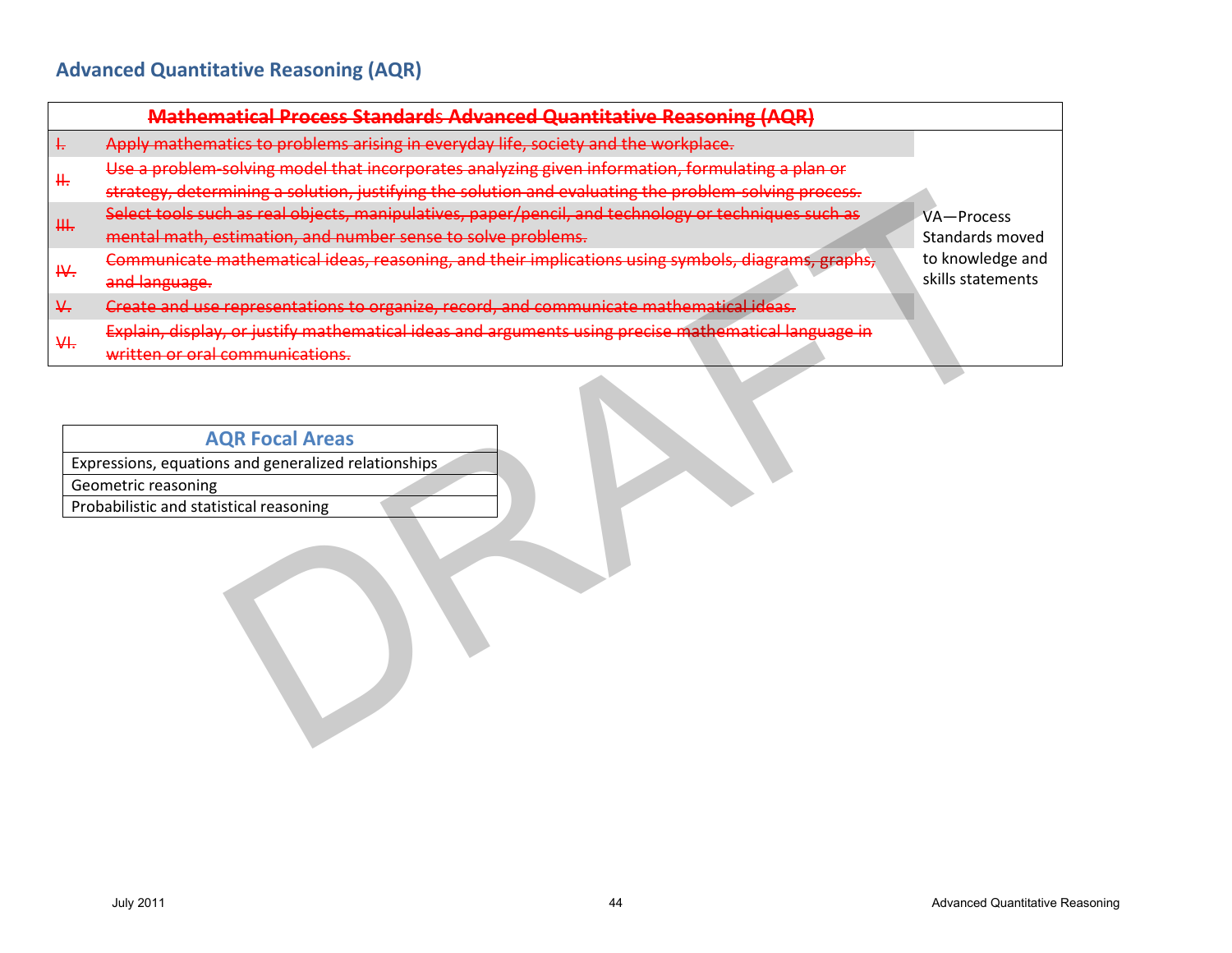# **Advanced Quantitative Reasoning**

### **Introduction**

Prerequisites: Geometry and Algebra 2

#### One-Half to One Credit

The desire to achieve education excellence is the driving force behind the Texas Essential Knowledge and Skills for mathematics, guided by the College and Career Readiness Standards. By embedding statistics, probability, and finance, while focusing on fluency and deep understandings, Texas will lead the way in mathematics education and prepare all Texas students for the challenges they will face in the 21st century.

The process standards are integrated at every grade level. When possible, students will apply mathematics to problems arising in everyday life, society and the workplace. Students will use a problem solving model that incorporates analyzing given information, formulating a plan or strategy, determining a solution, justifying the solution, evaluating the problem-solving process and the reasonableness of the solution. They will select appropriate tools such as real objects, manipulatives, paper and pencil, formulas, theorems, laws, and technology along with techniques such as mental math, estimation, and number sense to solve problems efficiently. Effective communication of mathematical ideas, reasoning, and their implications using multiple representations, such as symbols, diagrams, graphs and language will be emphasized. They will use mathematical relationships to generate solutions and make connections and predictions. Students will analyze mathematical relationships to connect and communicate mathematical ideas. They will display, explain, justify, or prove mathematical ideas and arguments using precise mathematical language in written or oral communications. Half to One Credit<br>esire to achieve education excellence is the driving force behind the Texas Essential Knowledge and Siels for mathematics, guided by<br>esire to achieve education casts and sympled distributions, probabilit

In Advanced Quantitative Reasoning, students develop and apply skills necessary for college, careers, and life. Course content consists primarily of applications of high school math concepts to prepare students to become well-educated and highly informed 21st century citizens. The student develops and applies reasoning, planning, and communication to make decisions and solve problems in applied situations involving numerical reasoning, probability, statistical analysis, finance, mathematical selection, and modeling with algebra, geometry, trigonometry, and discrete mathematics.

| <b>Mathematical Process Standards</b>                                                                                                                         |                                 |  |
|---------------------------------------------------------------------------------------------------------------------------------------------------------------|---------------------------------|--|
| Knowledge and Skills Statement. The student uses mathematical processes to acquire and demonstrate<br>mathematical understanding. The student is expected to: | VA-Process Standards moved to   |  |
| Apply mathematics to problems arising in everyday life, society and the workplace.                                                                            | knowledge and skills statements |  |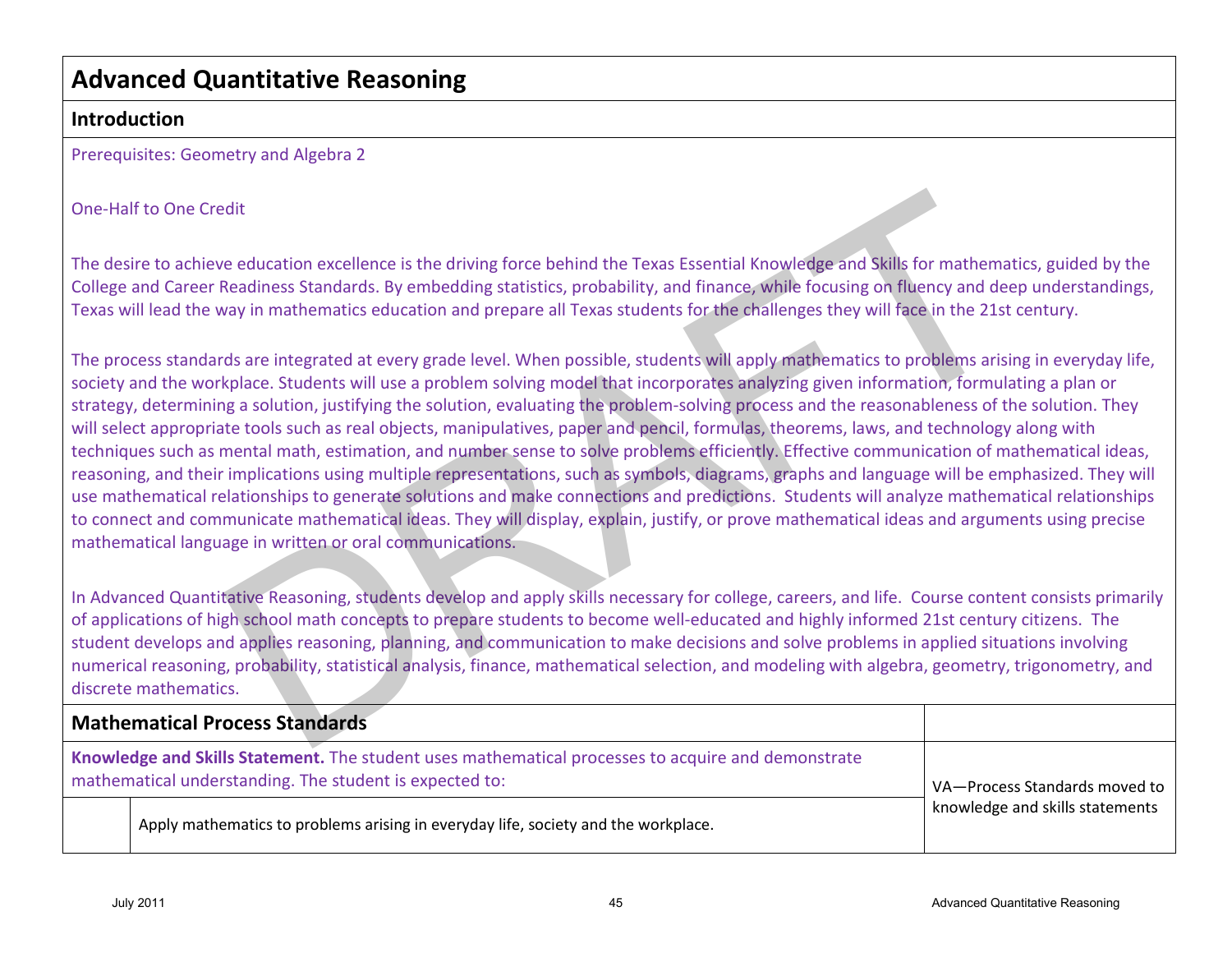|        | Use a problem-solving model that incorporates analyzing given information, formulating a plan or strategy,<br>determining a solution, justifying the solution, and evaluating the problem-solving process as well as the<br>reasonableness of the solution.                                                                                                                                                                             |                                                                      |
|--------|-----------------------------------------------------------------------------------------------------------------------------------------------------------------------------------------------------------------------------------------------------------------------------------------------------------------------------------------------------------------------------------------------------------------------------------------|----------------------------------------------------------------------|
|        | Select tools, including such as-real objects, manipulatives, paper/pencil, and technology, as appropriate and or<br>techniques, including such as mental math, estimation, and number sense, as appropriate to solve problems.                                                                                                                                                                                                          |                                                                      |
|        | Communicate mathematical ideas, reasoning, and their implications using multiple representations including<br>such as symbols, diagrams, graphs, and language as appropriate.                                                                                                                                                                                                                                                           |                                                                      |
|        | Create and use representations to organize, record, and communicate mathematical ideas.                                                                                                                                                                                                                                                                                                                                                 |                                                                      |
|        | Analyze mathematical relationships to connect and communicate mathematical ideas.                                                                                                                                                                                                                                                                                                                                                       |                                                                      |
|        | $\frac{1}{2}$ Display, Eexplain, or justify mathematical ideas and arguments using precise mathematical language in<br>written or oral communications.                                                                                                                                                                                                                                                                                  |                                                                      |
|        |                                                                                                                                                                                                                                                                                                                                                                                                                                         |                                                                      |
|        | <b>Numeric Reasoning.</b>                                                                                                                                                                                                                                                                                                                                                                                                               | <b>AQRN</b>                                                          |
|        | Knowledge and Skills Statement. The student applies the process standards in mathematics to generate new understandings by extending<br>existing knowledge. The student generates new mathematical understandings through problems involving numerical data that arise in everyday<br>life, society, and the workplace. The student extends existing knowledge and skills to analyze real-world situations. The student is expected to: |                                                                      |
|        | Develop and Apply Skills Used in College and Careers                                                                                                                                                                                                                                                                                                                                                                                    |                                                                      |
| AQRN01 | gather data, conduct investigations, and apply mathematical concepts and models to solve problems in<br>mathematics and other disciplines.                                                                                                                                                                                                                                                                                              | This SE is subsumed within the<br>mathematical process<br>standards. |
| AQRN02 | demonstrate reasoning skills in developing, explaining, and justifying sound mathematical arguments, and<br>analyze the soundness of mathematical arguments of others.                                                                                                                                                                                                                                                                  | This SE is subsumed within the<br>mathematical process<br>standards. |
| AQRN03 | communicate with and about mathematics orally and in writing as part of independent and collaborative<br>work, including making accurate and clear presentations of solutions to problems.                                                                                                                                                                                                                                              | This SE is subsumed within the<br>mathematical process<br>standards. |
|        | <b>Analyze Numerical Data</b>                                                                                                                                                                                                                                                                                                                                                                                                           |                                                                      |
|        | compare and contrast precision and accuracy in real life situations, such as in measurements and significant<br>figures.                                                                                                                                                                                                                                                                                                                | ER                                                                   |
|        |                                                                                                                                                                                                                                                                                                                                                                                                                                         |                                                                      |
|        | <b>July 2011</b><br>46                                                                                                                                                                                                                                                                                                                                                                                                                  | <b>Advanced Quantitative Reasoning</b>                               |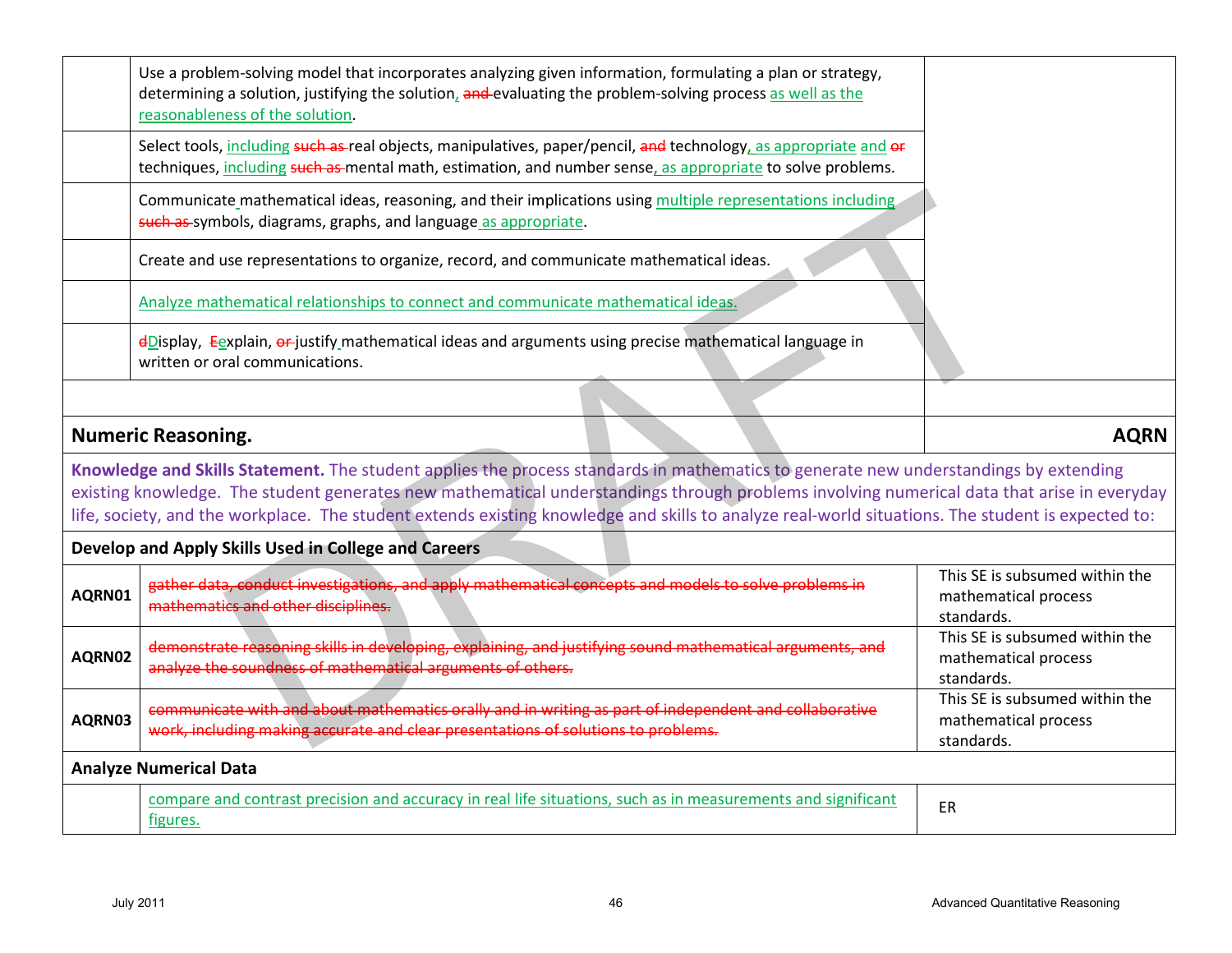| AQRN04           | apply-and critically compare, and contrast within, between, and among published ratios, rates, ratings,<br>averages, weighted averages, and indices as appropriate to make informed decisions.                                                     | The deletion and additions were an<br>attempt to clarify the SE. We<br>thought that "critically comparing"<br>included "contrasting." The<br>language "within, between, and<br>among" was to consider singletons<br>and multiple combinations of the<br>contexts. |
|------------------|----------------------------------------------------------------------------------------------------------------------------------------------------------------------------------------------------------------------------------------------------|-------------------------------------------------------------------------------------------------------------------------------------------------------------------------------------------------------------------------------------------------------------------|
| AQRN05           | solve problems involving large quantities that are not easily measured using indirect measurement, such as<br>combinatorics and proportionality.                                                                                                   | ER                                                                                                                                                                                                                                                                |
| AQRN06           | use arrays to-efficiently manage efficiently large collections of data and add, subtract, and multiply<br>matrices to solve applied problems.                                                                                                      | Grammar                                                                                                                                                                                                                                                           |
| AQRN07           | apply algorithms and to identify errors in recording and transmitting identification numbers.                                                                                                                                                      | <b>Technical edit</b>                                                                                                                                                                                                                                             |
|                  | <b>Use Ranking and Selection</b>                                                                                                                                                                                                                   |                                                                                                                                                                                                                                                                   |
| AQRN08           | apply and analyze various ranking algorithms to determine an appropriate method for a given situation,<br>such as determining sports rankings; weighted class ranking; and rankings of top high schools, universities,<br>and best places to live. | ER                                                                                                                                                                                                                                                                |
| AQRN09           | analyze various voting and selection processes to determine an appropriate method for a compare results in<br>given situations, such as at-large elections, ballot voting, run offs and plurality versus majority voting.                          | ER                                                                                                                                                                                                                                                                |
|                  | <b>Use Network Models</b>                                                                                                                                                                                                                          |                                                                                                                                                                                                                                                                   |
| AQRN10           | solve problems involving scheduling or routing situations that can be represented by a vertex-edge graph,<br>and find by finding critical paths, Euler paths, or minimal spanning trees.                                                           | <b>Technical edit</b>                                                                                                                                                                                                                                             |
| AQRN11           | develop and construct, analyze, and interpret flow charts using elements such as conditionals, loops,<br>iteration, and recursion, in order to develop-analyze and describe problem-solving procedures.                                            | ER: suggested inclusion of<br>conditionals, loops, iteration, and<br>recursion. See comment below for<br>justification of deletions.                                                                                                                              |
|                  | analyze and interpret flow charts in order to explain problem-solving procedures.                                                                                                                                                                  | We divided the preceding SE into<br>two parts for clarity. We felt that<br>developing and constructing flow<br>charts are separate processes from<br>analyzing and interpreting flow<br>charts.                                                                   |
| <b>July 2011</b> | 47                                                                                                                                                                                                                                                 | <b>Advanced Quantitative Reasoning</b>                                                                                                                                                                                                                            |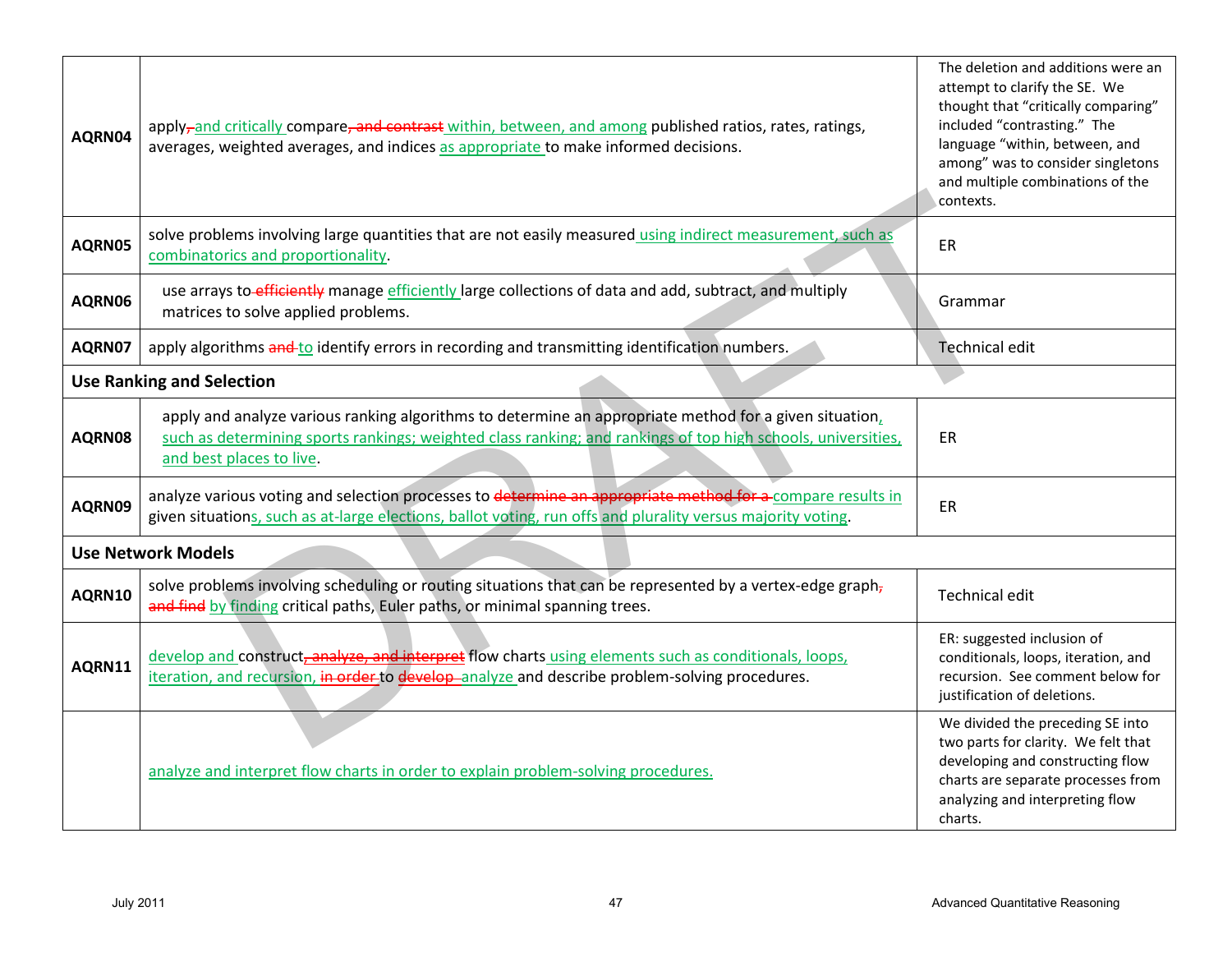|                                   | Algebraic Reasoning (Expressions, Equations, and Generalized Relationships).                                                                                                                                                                                                                                                                                                                                                                                                                                                                                                       | <b>AQRA</b>                                                                                                                                                |
|-----------------------------------|------------------------------------------------------------------------------------------------------------------------------------------------------------------------------------------------------------------------------------------------------------------------------------------------------------------------------------------------------------------------------------------------------------------------------------------------------------------------------------------------------------------------------------------------------------------------------------|------------------------------------------------------------------------------------------------------------------------------------------------------------|
| expected to:                      | Knowledge and Skills Statement. The student applies the process standards in mathematics to create and analyze mathematical models of<br>everyday situations to make informed decisions related to earning, investing, spending, and borrowing money by appropriate, proficient, and<br>efficient use of tools including technology. The student uses mathematical relationships to make connections and predictions. The student<br>judges the validity of a prediction and uses mathematical models to represent, analyze, and solve dynamic real-world problems. The student is |                                                                                                                                                            |
| <b>Model Data</b>                 |                                                                                                                                                                                                                                                                                                                                                                                                                                                                                                                                                                                    |                                                                                                                                                            |
| AQRA01                            | determine whether or not there is a linear relationship in a set of bivariate data by finding and interpreting<br>the correlation coefficient for the data.                                                                                                                                                                                                                                                                                                                                                                                                                        | VA<br>Already addressed in Algebra I<br>and Grade 8 Mathematics.                                                                                           |
| AQRA02                            | collect numerical bivariate data; use the data to create a scatterplot; select a function to model the data,<br>justify the model selection, and use the model to interpret results and to make predictions.                                                                                                                                                                                                                                                                                                                                                                       | Clarification                                                                                                                                              |
|                                   | describe the degree to which uncorrelated variables may or may not be related, and analyze situations<br>where correlated variables do or do not indicate a cause and effect relationship.                                                                                                                                                                                                                                                                                                                                                                                         | ER                                                                                                                                                         |
|                                   | <b>Model Change and Relationships</b>                                                                                                                                                                                                                                                                                                                                                                                                                                                                                                                                              |                                                                                                                                                            |
| AQRA03                            | determine or analyze an appropriate growth or decay model for problem situations, including linear,<br>exponential, and logistic functions.                                                                                                                                                                                                                                                                                                                                                                                                                                        |                                                                                                                                                            |
| AQRA04                            | determine or analyze an appropriate cyclical model for problem situations that can be modeled with<br>trigonometric periodic functions.                                                                                                                                                                                                                                                                                                                                                                                                                                            | ER                                                                                                                                                         |
| AQRA05                            | determine or analyze an appropriate piecewise model for problem situations.                                                                                                                                                                                                                                                                                                                                                                                                                                                                                                        |                                                                                                                                                            |
| AQRA06                            | solve problems using recursion or iteration as appropriate, including-such as those involving population<br>growth or decline, fractals, and compound interest                                                                                                                                                                                                                                                                                                                                                                                                                     | <b>ER</b><br>We changed "including" to "such<br>as" to deemphasize exponential<br>applications and give greater<br>emphasis to recursion and<br>iteration. |
| <b>Model Financial Situations</b> |                                                                                                                                                                                                                                                                                                                                                                                                                                                                                                                                                                                    |                                                                                                                                                            |
| AQRA07                            | determine, represent, and analyze mathematical models for various types of income calculations to<br>determine the best option for a given situation.                                                                                                                                                                                                                                                                                                                                                                                                                              |                                                                                                                                                            |
| <b>July 2011</b>                  | 48                                                                                                                                                                                                                                                                                                                                                                                                                                                                                                                                                                                 | Advanced Quantitative Reasoning                                                                                                                            |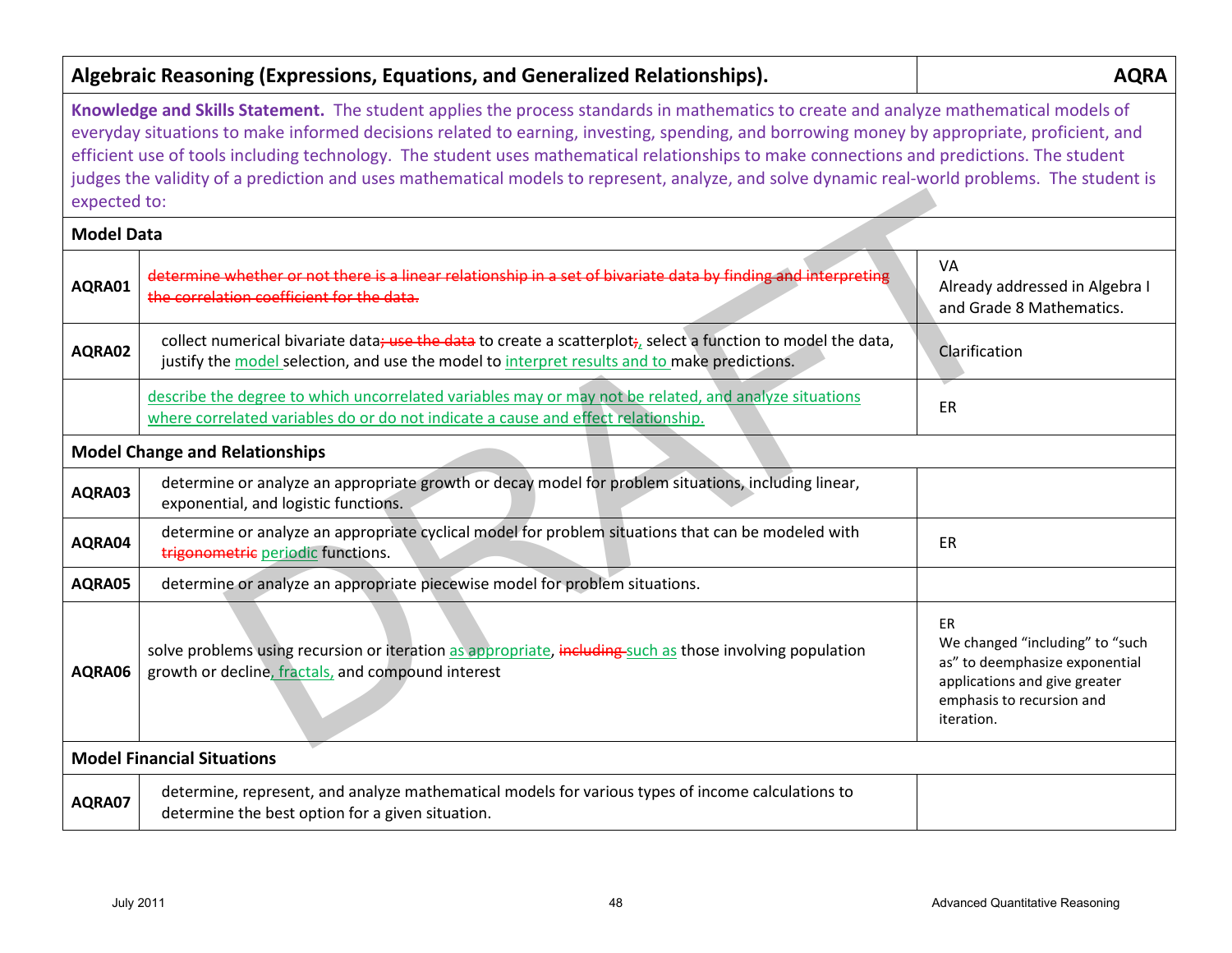| AQRA08 | determine, represent, and analyze mathematical models for expenditures, including those involving credit,<br>to determine the best option for a given situation.                                                                                                                                                      |           |
|--------|-----------------------------------------------------------------------------------------------------------------------------------------------------------------------------------------------------------------------------------------------------------------------------------------------------------------------|-----------|
| AQRA09 | determine, represent, and analyze mathematical models and appropriate representations including<br>formulas and amortization tables for various types of loans and investments to determine the best loan or<br>investment plan-option for a given situation such as cell phone plans and buying versus leasing cars. | <b>ER</b> |

|                  | <del>lestinent pian-</del> option for a given situation such as cell prione pians and buying versus leasing cars.                                                                                                                                                                                                                                                                                                                                                                                                                                                                                                |                                 |
|------------------|------------------------------------------------------------------------------------------------------------------------------------------------------------------------------------------------------------------------------------------------------------------------------------------------------------------------------------------------------------------------------------------------------------------------------------------------------------------------------------------------------------------------------------------------------------------------------------------------------------------|---------------------------------|
|                  |                                                                                                                                                                                                                                                                                                                                                                                                                                                                                                                                                                                                                  |                                 |
|                  | <b>Geometric Reasoning.</b>                                                                                                                                                                                                                                                                                                                                                                                                                                                                                                                                                                                      | <b>AQRG</b>                     |
|                  | Knowledge and Skills Statement. The student utilizes the process standards in mathematics to generate new understandings of the use of<br>matrices and logical reasoning by extending existing knowledge of dimensionality, geometric transformations, and conditional statements. The<br>student uses mental math as well as a variety of tools including paper/pencil and technology. The student represents and solves problems<br>involving static and dynamic situations, conducts error analysis, and justifies mathematical arguments using precise mathematical language.<br>The student is expected to: |                                 |
|                  | <b>Model with Geometric Tools</b>                                                                                                                                                                                                                                                                                                                                                                                                                                                                                                                                                                                |                                 |
| AQRG01           | create and use two- and three-dimensional representations of authentic situations using geometric models<br>or dynamic geometric environments for computer-aided design and other applications.                                                                                                                                                                                                                                                                                                                                                                                                                  |                                 |
| AQRG02           | use vectors to represent and solve applied problems.                                                                                                                                                                                                                                                                                                                                                                                                                                                                                                                                                             | Reasonableness of SE            |
| AQRG03           | use matrices to represent geometric transformations-and solve applied problems.                                                                                                                                                                                                                                                                                                                                                                                                                                                                                                                                  | <b>Duplication of AQRN06</b>    |
| AQRG04           | solve geometric problems-involving inaccessible distances using indirect measurements.                                                                                                                                                                                                                                                                                                                                                                                                                                                                                                                           | ER                              |
|                  | <b>Logical Argument and Constructions</b>                                                                                                                                                                                                                                                                                                                                                                                                                                                                                                                                                                        |                                 |
|                  | identify the converse, inverse, and contrapositive of compound conditional statements.                                                                                                                                                                                                                                                                                                                                                                                                                                                                                                                           | ER                              |
|                  | construct truth tables to determine the validity of mathematical arguments.                                                                                                                                                                                                                                                                                                                                                                                                                                                                                                                                      | ER                              |
|                  | identify missteps or fallacies in logical reasoning.                                                                                                                                                                                                                                                                                                                                                                                                                                                                                                                                                             | ER                              |
|                  | develop elementary pseudo-code, such as logical processes on graphing utility or robotics.                                                                                                                                                                                                                                                                                                                                                                                                                                                                                                                       | ER                              |
| <b>July 2011</b> | 49                                                                                                                                                                                                                                                                                                                                                                                                                                                                                                                                                                                                               | Advanced Quantitative Reasoning |

| identify the converse, inverse, and contrapositive of compound conditional statements.     | ЕR |
|--------------------------------------------------------------------------------------------|----|
| construct truth tables to determine the validity of mathematical arguments.                | ER |
| identify missteps or fallacies in logical reasoning.                                       | ER |
| develop elementary pseudo-code, such as logical processes on graphing utility or robotics. | ER |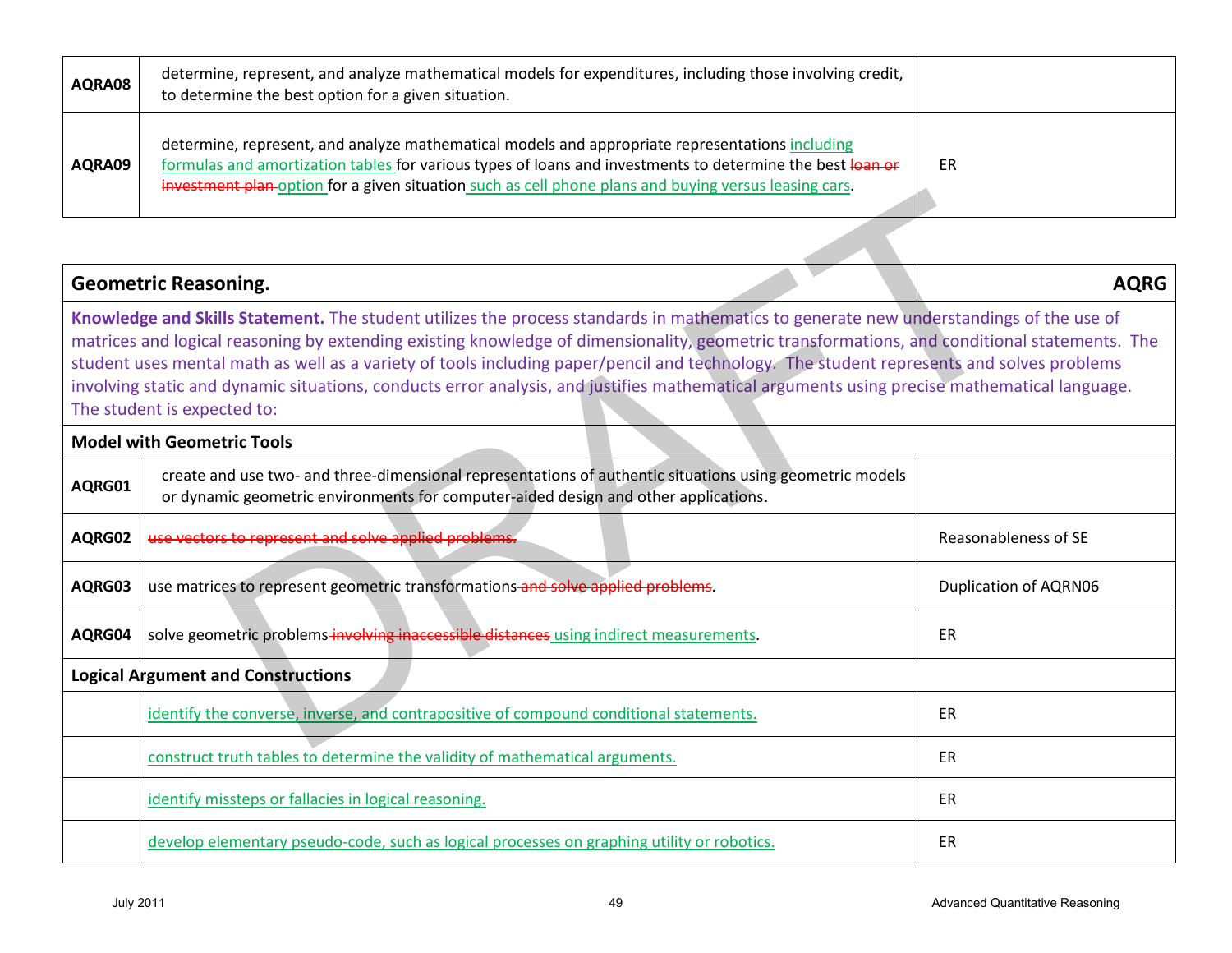|                                                                                                                                                                                                                                                                                                                                                                                                                                                                                                                                                                                                                                                                                  | <b>Probabilistic and Statistical Reasoning.</b>                                                                                                                                                                                                                                     | <b>AQRD</b>                                                                                                                                                                                                            |
|----------------------------------------------------------------------------------------------------------------------------------------------------------------------------------------------------------------------------------------------------------------------------------------------------------------------------------------------------------------------------------------------------------------------------------------------------------------------------------------------------------------------------------------------------------------------------------------------------------------------------------------------------------------------------------|-------------------------------------------------------------------------------------------------------------------------------------------------------------------------------------------------------------------------------------------------------------------------------------|------------------------------------------------------------------------------------------------------------------------------------------------------------------------------------------------------------------------|
| Knowledge and Skills Statement. The student utilizes the process standards in mathematics to generate new understandings of probability and<br>statistics. The student analyzes statistical information and evaluates risk and return to connect mathematical ideas and make informed<br>decisions. The student applies a problem-solving model and statistical methods to design and conduct a study that addresses one or more<br>particular question(s). The student uses multiple representations to communicate effectively the results of student-generated statistical studies<br>and the critical analysis of published statistical studies. The student is expected to: |                                                                                                                                                                                                                                                                                     |                                                                                                                                                                                                                        |
|                                                                                                                                                                                                                                                                                                                                                                                                                                                                                                                                                                                                                                                                                  | Analyze and Evaluate Risk and Return in the Context of Everyday Situations                                                                                                                                                                                                          |                                                                                                                                                                                                                        |
|                                                                                                                                                                                                                                                                                                                                                                                                                                                                                                                                                                                                                                                                                  | use a two-way frequency table as a sample space to identify whether the two events are independent and<br>interpret results in a two-way frequency table.                                                                                                                           | Deleted from Geometry and<br>inserted in AQR                                                                                                                                                                           |
|                                                                                                                                                                                                                                                                                                                                                                                                                                                                                                                                                                                                                                                                                  | use the Addition rule, $P(A \text{ or } B) = P(A) + P(B) - P(A \text{ and } B)$ in mathematical and real-world problems.                                                                                                                                                            | Deleted from Geometry and<br>inserted in AQR                                                                                                                                                                           |
| AQRD01                                                                                                                                                                                                                                                                                                                                                                                                                                                                                                                                                                                                                                                                           | determine and interpret conditional probabilities and probabilities of compound events by constructing<br>and analyzing representations, including tree diagrams, Venn diagrams, and area models, and formulas,<br>such as Bayes' Theorem, to make decisions in problem situations. | <b>ER</b><br>We felt determining probabilities<br>was a separate process from<br>interpreting probabilities. We also<br>thought that formulas were<br>important. See comments below<br>for justification of deletions. |
|                                                                                                                                                                                                                                                                                                                                                                                                                                                                                                                                                                                                                                                                                  | interpret conditional probabilities and probabilities of compound events by analyzing representations,<br>including tree diagrams, Venn diagrams, area models, and formulas, such as Bayes' Theorem.                                                                                | This new SE contains parts that<br>were deleted from the previous<br>SE.                                                                                                                                               |
| AQRD02                                                                                                                                                                                                                                                                                                                                                                                                                                                                                                                                                                                                                                                                           | use probabilities to make and justify decisions about risks in everyday life, such as the lottery, weather<br>forecasts, and motor vehicle safety.                                                                                                                                  | Clarification                                                                                                                                                                                                          |
| AQRD03                                                                                                                                                                                                                                                                                                                                                                                                                                                                                                                                                                                                                                                                           | calculate expected value to analyze mathematical fairness, payoff, and risk.                                                                                                                                                                                                        |                                                                                                                                                                                                                        |
| <b>Critique Applications of Statistics</b>                                                                                                                                                                                                                                                                                                                                                                                                                                                                                                                                                                                                                                       |                                                                                                                                                                                                                                                                                     |                                                                                                                                                                                                                        |
| AQRD04                                                                                                                                                                                                                                                                                                                                                                                                                                                                                                                                                                                                                                                                           | identify limitations-or and lack of information in studies reporting statistical information, especially when<br>studies are reported in condensed form.                                                                                                                            | To insure that students are<br>exposed to both limitations and<br>lack of information.                                                                                                                                 |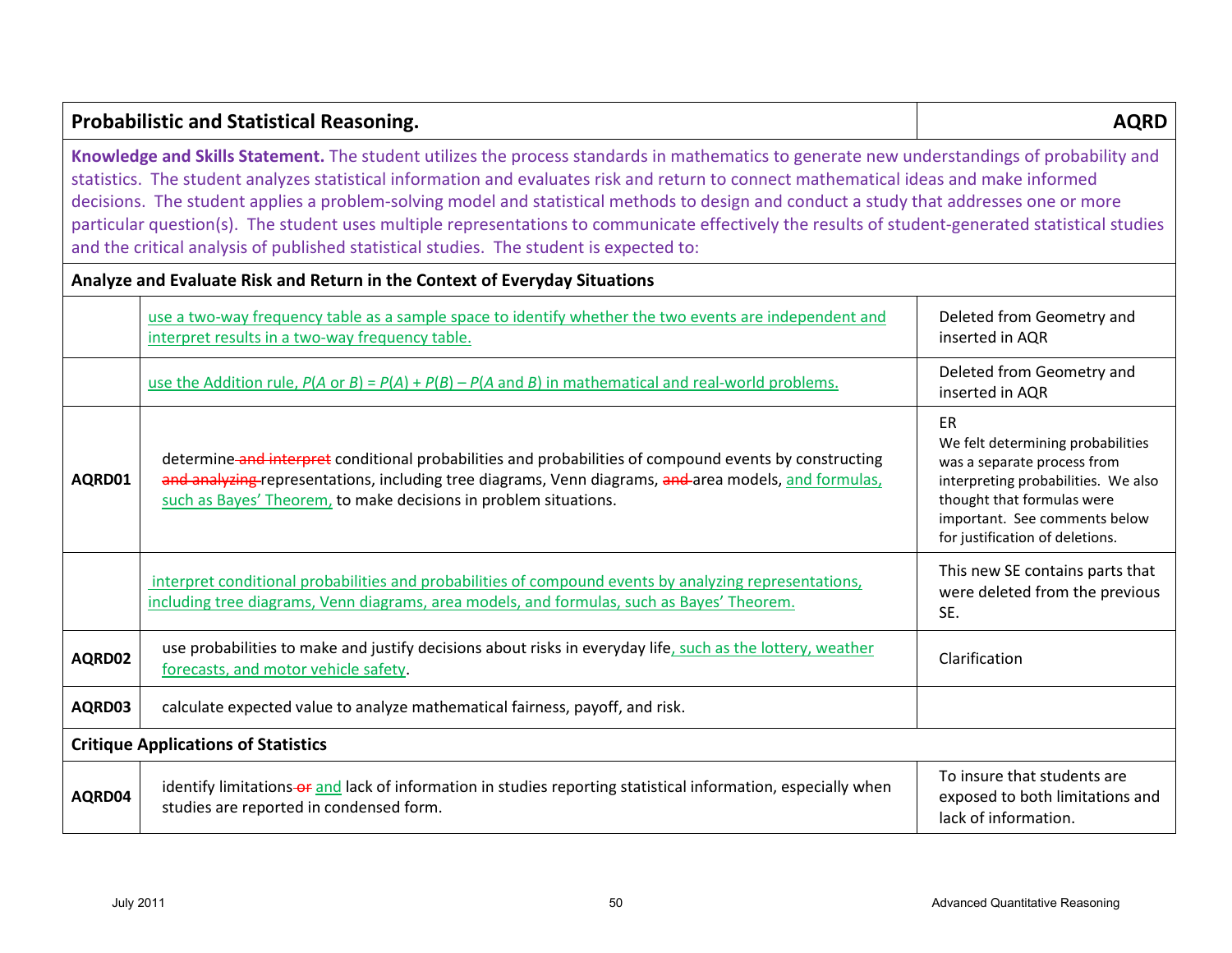| AQRD05                                     | interpret and compare the results of polls, statistical results given a margin of error in situations such as<br>polls, quality control, and measurements.                                                                      | ER                              |  |
|--------------------------------------------|---------------------------------------------------------------------------------------------------------------------------------------------------------------------------------------------------------------------------------|---------------------------------|--|
| AQRD06                                     | identify uses and misuses of statistical analyses in studies reporting statistics or using statistics to justify<br>particular conclusions, including assertions of a cause and effect relationship rather than an association. |                                 |  |
| AQRD07                                     | describe strengths and weaknesses of sampling techniques, data and graphical displays, and<br>interpretations of summary statistics and other results appearing in a study, including reports published in<br>the media.        |                                 |  |
|                                            | <b>Conduct Statistical Analyses</b>                                                                                                                                                                                             |                                 |  |
| AQRD08                                     | determine the need for and purpose of a statistical investigation and what type of statistical analysis can<br>be used to answer a specific question or set of questions.                                                       |                                 |  |
| AQRD09                                     | identify the population of interest for a statistical investigation, select an appropriate sampling technique,<br>and collect data.                                                                                             | Clarification                   |  |
| AQRD10                                     | identify the variables to be used in a study.                                                                                                                                                                                   |                                 |  |
| AQRD11                                     | determine possible sources of statistical bias in a study and how such bias may affect the ability to<br>generalize-validity of the results.                                                                                    | ER                              |  |
| AQRD12                                     | create data displays for given data sets to investigate, compare, and estimate center, shape, spread, and<br>unusual features of the data.                                                                                      |                                 |  |
| AQRD13                                     | determine possible sources of variability of data, both and identify those that can be controlled and those<br>that cannot be controlled.                                                                                       | Clarification                   |  |
| <b>Communicate Statistical Information</b> |                                                                                                                                                                                                                                 |                                 |  |
| AQRD14                                     | report results of statistical studies to a particular audience, including selecting an appropriate presentation<br>format, creating graphical data displays, and interpreting results in terms of the question studied.         |                                 |  |
| AQRD15                                     | justify the design and the conclusion(s) of statistical studies, including the methods used for each.                                                                                                                           |                                 |  |
| AQRD16                                     | communicate statistical results in both oral and written formats using appropriate statistical and<br>nontechnical language.                                                                                                    | Technical edit                  |  |
| <b>July 2011</b>                           | 51                                                                                                                                                                                                                              | Advanced Quantitative Reasoning |  |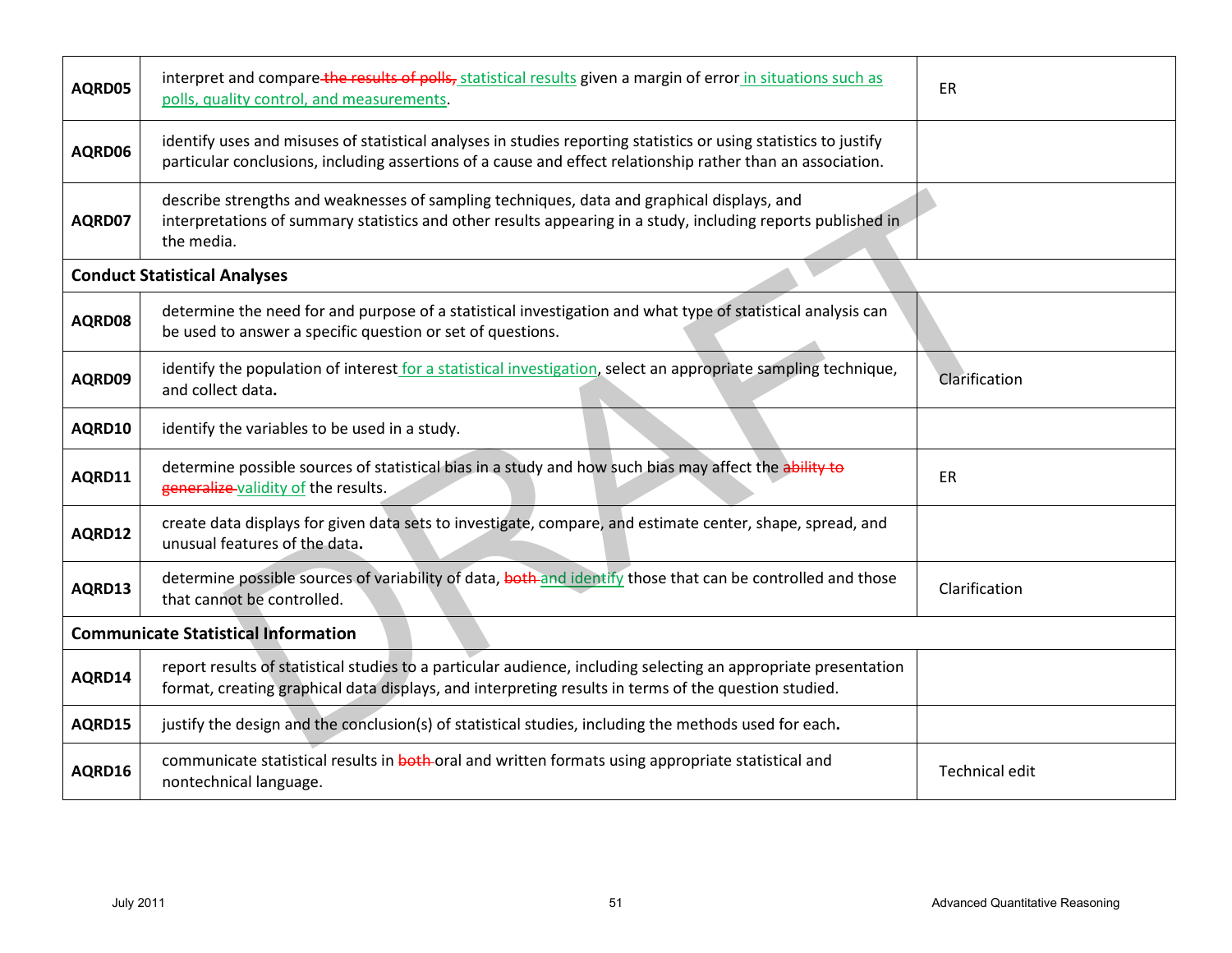## **Independent Study in Mathematics**

### **Introduction**

**Prerequisites:** Geometry and Algebra II

| <b>One-Half to One Credit</b>                                                                                                                                                                                                                                                                                                                                                                                                                                                                                                                                                                                                                                                                                                                                                                                                                                                                                                                                                                                                                                                                                                                                                                                                                                                                                                                                                                                                                                                                                                                                                                                                                                                                                                                                                                                                                                                                                                                                                                                               |                                                                                                                                                                                                                                                                                                                                                                                               |    |                                                               |
|-----------------------------------------------------------------------------------------------------------------------------------------------------------------------------------------------------------------------------------------------------------------------------------------------------------------------------------------------------------------------------------------------------------------------------------------------------------------------------------------------------------------------------------------------------------------------------------------------------------------------------------------------------------------------------------------------------------------------------------------------------------------------------------------------------------------------------------------------------------------------------------------------------------------------------------------------------------------------------------------------------------------------------------------------------------------------------------------------------------------------------------------------------------------------------------------------------------------------------------------------------------------------------------------------------------------------------------------------------------------------------------------------------------------------------------------------------------------------------------------------------------------------------------------------------------------------------------------------------------------------------------------------------------------------------------------------------------------------------------------------------------------------------------------------------------------------------------------------------------------------------------------------------------------------------------------------------------------------------------------------------------------------------|-----------------------------------------------------------------------------------------------------------------------------------------------------------------------------------------------------------------------------------------------------------------------------------------------------------------------------------------------------------------------------------------------|----|---------------------------------------------------------------|
| The desire to achieve education excellence is the driving force behind the Texas Essential Knowledge and Skills for mathematics, guided by the<br>College and Career Readiness Standards. By embedding statistics, probability, and finance, while focusing on fluency and deep understandings,<br>Texas will lead the way in mathematics education and prepare all Texas students for the challenges they will face in the 21st century.<br>The process standards are integrated at every grade level. When possible, students will apply mathematics to problems arising in everyday life,<br>society and the workplace. Students will use a problem solving model that incorporates analyzing given information, formulating a plan or<br>strategy, determining a solution, justifying the solution, evaluating the problem-solving process and the reasonableness of the solution. They<br>will select appropriate tools such as real objects, manipulatives, paper and pencil, formulas, theorems, laws, and technology along with<br>techniques such as mental math, estimation, and number sense to solve problems efficiently. Effective communication of mathematical ideas,<br>reasoning, and their implications using multiple representations, such as symbols, diagrams, graphs and language will be emphasized. They will<br>use mathematical relationships to generate solutions and make connections and predictions. Students will analyze mathematical relationships<br>to connect and communicate mathematical ideas. They will display, explain, justify, or prove mathematical ideas and arguments using precise<br>mathematical language in written or oral communications.<br>In Independent Study in Mathematics students will extend their mathematical understanding beyond the Algebra II level in a specific area or<br>areas of mathematics, such as theory of equations, number theory, non-Euclidean geometry, linear algebra, advanced survey of mathematics,<br>or history of mathematics. |                                                                                                                                                                                                                                                                                                                                                                                               |    |                                                               |
| <b>General Requirements</b>                                                                                                                                                                                                                                                                                                                                                                                                                                                                                                                                                                                                                                                                                                                                                                                                                                                                                                                                                                                                                                                                                                                                                                                                                                                                                                                                                                                                                                                                                                                                                                                                                                                                                                                                                                                                                                                                                                                                                                                                 |                                                                                                                                                                                                                                                                                                                                                                                               |    |                                                               |
| (A)                                                                                                                                                                                                                                                                                                                                                                                                                                                                                                                                                                                                                                                                                                                                                                                                                                                                                                                                                                                                                                                                                                                                                                                                                                                                                                                                                                                                                                                                                                                                                                                                                                                                                                                                                                                                                                                                                                                                                                                                                         | General requirements. Students can be awarded one-half to one credit for successful completion of<br>Independent Study in Mathematics. Required prerequisites: Algebra II, Geometry. Students may repeat this<br>course with different course content for up to three credits.                                                                                                                |    | Deleted information is provided<br>in the introduction above. |
| (B)                                                                                                                                                                                                                                                                                                                                                                                                                                                                                                                                                                                                                                                                                                                                                                                                                                                                                                                                                                                                                                                                                                                                                                                                                                                                                                                                                                                                                                                                                                                                                                                                                                                                                                                                                                                                                                                                                                                                                                                                                         | Content requirements. Students will extend their mathematical understanding beyond the Algebra II level in a<br>specific area or areas of mathematics, such as theory of equations, number theory, non-Euclidean geometry,<br>advanced survey of mathematics, or history of mathematics. The requirements for each course must be<br>approved by the local district before the course begins. |    | Deleted information is provided<br>in the introduction above. |
| (C)                                                                                                                                                                                                                                                                                                                                                                                                                                                                                                                                                                                                                                                                                                                                                                                                                                                                                                                                                                                                                                                                                                                                                                                                                                                                                                                                                                                                                                                                                                                                                                                                                                                                                                                                                                                                                                                                                                                                                                                                                         | If this course is being used to satisfy requirements for the Distinguished Achievement Program, student<br>research/products must be presented before a panel of professionals or approved by the student's mentor.                                                                                                                                                                           |    |                                                               |
|                                                                                                                                                                                                                                                                                                                                                                                                                                                                                                                                                                                                                                                                                                                                                                                                                                                                                                                                                                                                                                                                                                                                                                                                                                                                                                                                                                                                                                                                                                                                                                                                                                                                                                                                                                                                                                                                                                                                                                                                                             | <b>July 2011</b>                                                                                                                                                                                                                                                                                                                                                                              | 52 | Independent Study in Mathematics                              |